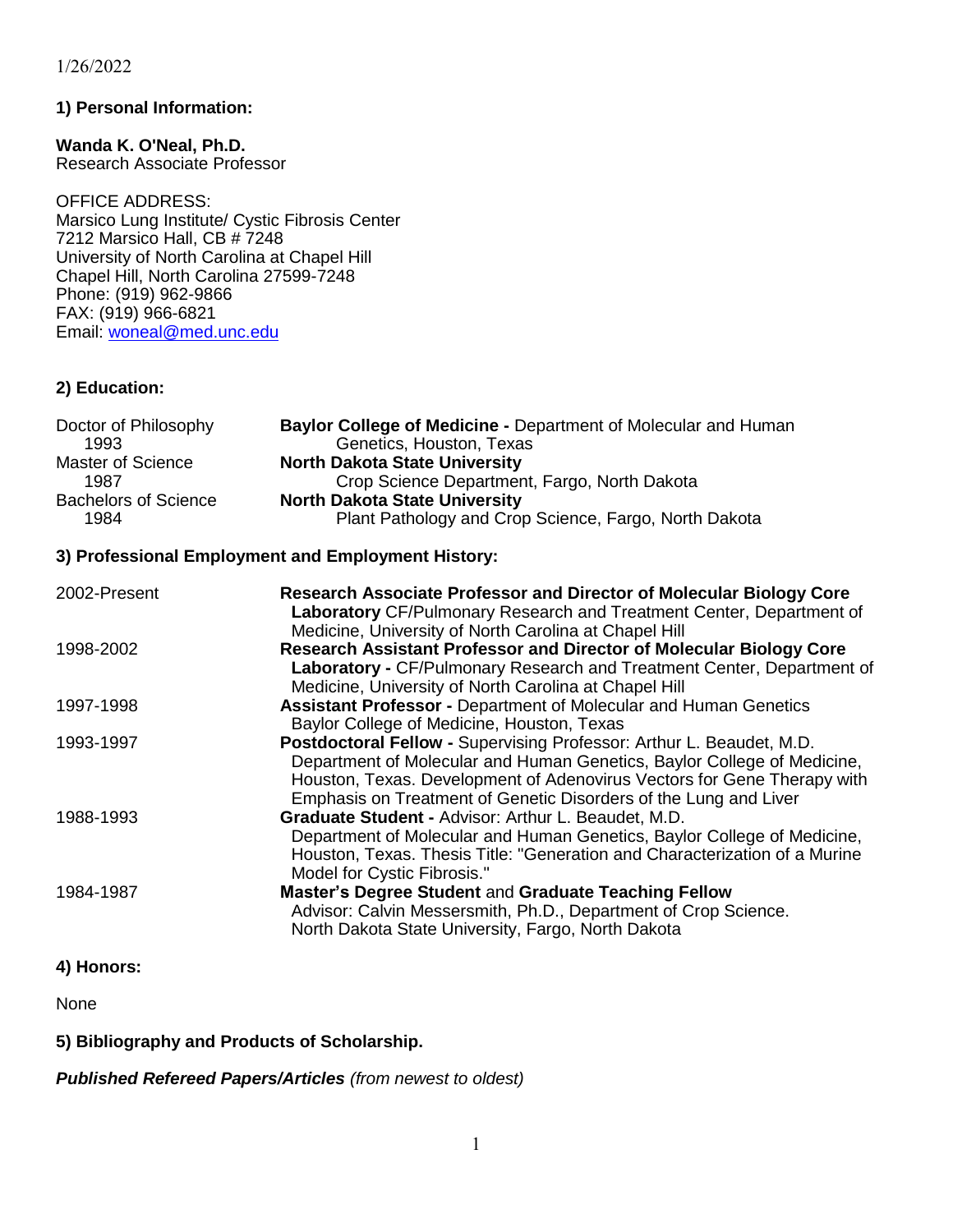- **1.** Carpenter J, Wang Y, Gupta R, Li Y, Haridass P, Subramani DB, Reidel B, Morton L, Ridley C, **O'Neal WK**, Buisine MP, Ehre C, Thornton DJ, Kesimer M. 2021. Assembly and organization of the N-terminal region of mucin MUC5AC: Indications for structural and functional distinction from MUC5B. *Proc Natl Acad Sci U S A*. 118(39):e2104490118. PMID: 34548396. PMCID: PMC8488587.
- **2.** Dunican EM, Elicker BM, Henry T, Gierada DS, Schiebler ML, Anderson W, Barjaktarevic I, Barr RG, Bleecker ER, Boucher RC, Bowler RP, Christenson SA, Comellas A, Cooper CB, Couper D, Criner GJ, Dransfield M, Doerschuk CM, Drummond MB, Hansel NN, Han MK, Hastie AT, Hoffman EA, Krishnan JA, Lazarus SC, Martinez FJ, McCulloch CE, **O'Neal WK**, Ortega VE, Paine R 3rd, Peters S, Schroeder JD, Woodruff PG, Fahy JV. 2021. Mucus plugs and emphysema in the pathophysiology of airflow obstruction and hypoxemia in smokers. *Am J Respir Crit Care Med*. 203(8):957-968. PMID: 33180550. PMCID: PMC8048745.
- **3.** Eastman AC, Pace RG, Dang H, Aksit MA, Vecchio-Pagán B, Lam AN, **O'Neal WK**, Blackman SM, Knowles MR, Cutting GR. 2021. SLC26A9 SNP rs7512462 is not associated with lung disease severity or lung function response to ivacaftor in cystic fibrosis patients with G551D-CFTR. *J Cyst Fibros*. 20(5):851- 856. PMID: 33674211. PMCID: PMC8410892.
- **4.** Esther CR Jr, **O'Neal WK**, Anderson WH, Kesimer M, Ceppe A, Doerschuk CM, Alexis NE, Hastie AT, Barr RG, Bowler RP, Wells JM, Oelsner EC, Comellas AP, Tesfaigzi Y, Kim V, Paulin LM, Cooper CB, Han MK, Huang YJ, Labaki WW, Curtis JL, Boucher RC; SPIROMICS. 2021. Identification of Sputum Biomarkers Predictive of Pulmonary Exacerbations in Chronic Obstructive Pulmonary Disease. *Chest*. Epub ahead of print. PMID: 34801592.
- **5.** Fortis S, Comellas A, Bhatt SP, Hoffman EA, Han MK, Bhakta NR, Paine R 3rd, Ronish B, Kanner RE, Dransfield M, Hoesterey D, Buhr RG, Barr RG, Dolezal B, Ortega VE, Drummond MB, Arjomandi M, Kaner RJ, Kim V, Curtis JL, Bowler RP, Martinez F, Labaki WW, Cooper CB, **O'Neal WK**, Criner G, Hansel NN, Krishnan JA, Woodruff P, Couper D, Tashkin D, Barjaktarevic I. 2021. Ratio of Forced Expiratory Volume in 1 second /Slow Vital Capacity (FEV1/SVC)<0.7 is associated with clinical, functional, and radiologic features of obstructive lung disease in smokers with preserved lung function. *Chest*. 160(1):94-103. PMID: 33539837. PMCID: PMC8295909.
- **6.** Israel E, Denlinger LC, Bacharier LB, LaVange LM, Moore WC, Peters MC, Georas SN, Wright RJ, Mauger DT, Noel P, Akuthota P, Bach J, Bleecker ER, Cardet JC, Carr TF, Castro M, Cinelli A, Comhair SAA, Covar RA, Alexander LC, DiMango EA, Erzurum SC, Fahy JV, Fajt ML, Gaston BM, Hoffman EA, Holguin F, Jackson DJ, Jain S, Jarjour NN, Ji Y, Kenyon NJ, Kosorok MR, Kraft M, Krishnan JA, Kumar R, Liu AH, Liu MC, Ly NP, Marquis MA, Martinez FD, Moy JN, **O'Neal WK**, Ortega VE, Peden DB, Phipatanakul W, Ross K, Smith LJ, Szefler SJ, Teague WG, Tulchinsky AF, Vijayanand P, Wechsler ME, Wenzel SE, White SR, Zeki AA, Ivanova A. 2021. PrecISE: Precision Medicine in Severe Asthma: An adaptive platform trial with biomarker ascertainment. *J Allergy Clin Immunol*. 147(5):1594-1601. PMID: 33667479. PMCID: PMC8113113.
- **7.** Morrison CB, Shaffer KM, Araba KC, Markovetz MR, Wykoff JA, Quinney NL, Hao S, Delion MF, Flen AL, Morton LC, Liao J, Hill DB, Drumm ML, **O'Neal WK**, Kesimer M, Gentzsch M, Ehre C. 2021. Treatment of cystic fibrosis airway cells with CFTR modulators reverses aberrant mucus properties via hydration. *Eur Respir J*. Epub ahead of print. PMID: 34172469.
- **8.** Radicioni G, Ceppe A, Ford AA, Alexis NE, Barr RG, Bleecker ER, Christenson SA, Cooper CB, Han MK, Hansel NN, Hastie AT, Hoffman EA, Kanner RE, Martinez FJ, Ozkan E, Paine R 3rd, Woodruff PG, **O'Neal WK**, Boucher RC, Kesimer M. 2021. Airway mucin MUC5AC and MUC5B concentrations and the initiation and progression of chronic obstructive pulmonary disease: an analysis of the SPIROMICS cohort. *Lancet Respir Med*. 9(11):1241-1254. PMID: 34058148. PMCID: PMC8570975.
- **9.** Okuda K, Dang H, Kobayashi Y, Carraro G, Nakano S, Chen G, Kato T, Asakura T, Gilmore RC, Morton LC, Lee RE, Mascenik T, Yin WN, Barbosa Cardenas SM, O'Neal YK, Minnick CE, Chua M, Quinney NL, Gentzsch M, Anderson CW, Ghio A, Matsui H, Nagase T, Ostrowski LE, Grubb BR, Olsen JC, Randell SH, Stripp BR, Tata PR, **O'Neal WK**, Boucher RC. 2021. Secretory Cells Dominate Airway CFTR Expression and Function in Human Airway Superficial Epithelia. *Am J Respir Crit Care Med*. 203(10):1275-1289. PMID: 33321047. PMCID: PMC8456462.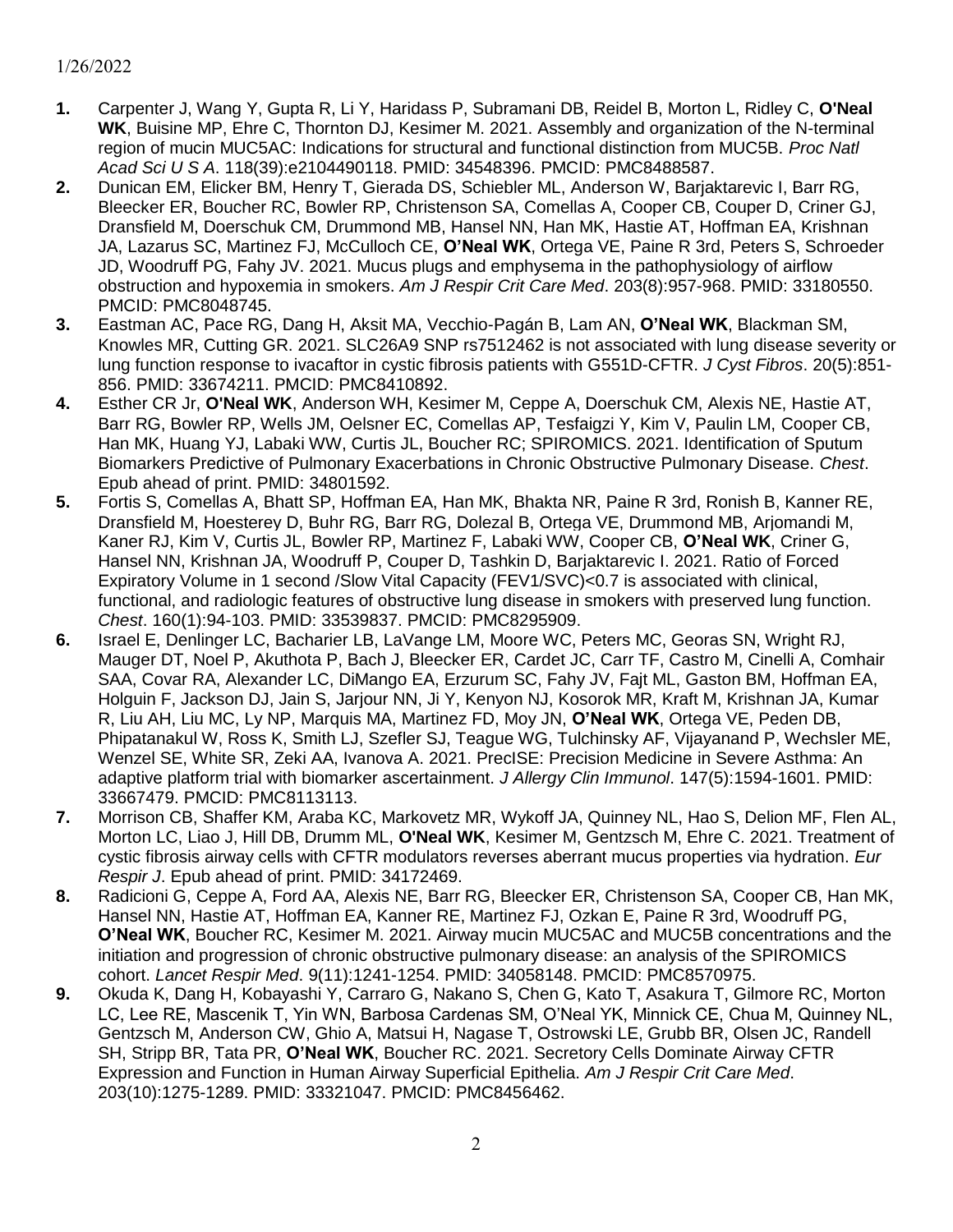- **10.** Opron K, Begley LA, Erb-Downward JR, Freeman C, Madapoosi S, Alexis NE, Barjaktarevic I, Graham Barr R, Bleecker ER, Bowler RP, Christenson SA, Comellas AP, Cooper CB, Couper DJ, Doerschuk CM, Dransfield MT, Han MK, Hansel NN, Hastie AT, Hoffman EA, Kaner RJ, Krishnan J, **O'Neal WK**, Ortega VE, Paine R 3rd, Peters SP, Michael Wells J, Woodruff PG, Martinez FJ, Curtis JL, Huffnagle GB, Huang YJ. 2021. Lung microbiota associations with clinical features of COPD in the SPIROMICS cohort. *NPJ Biofilms Microbiomes*. 7(1):14. PMID: 33547327. PMCID: PMC7865064.
- **11.** Pratte KA, Curtis JL, Kechris K, Couper D, Cho MH, Silverman EK, DeMeo DL, Sciurba FC, Zhang Y, Ortega VE, **O'Neal WK**, Gillenwater LA, Lynch DA, Hoffman EA, Newell JD Jr, Comellas AP, Castaldi PJ, Miller BE, Pouwels SD, Hacken NHTT, Bischoff R, Klont F, Woodruff PG, Paine R, Barr RG, Hoidal J, Doerschuk CM, Charbonnier JP, Sung R, Locantore N, Yonchuk JG, Jacobson S, Tal-Singer R, Merrill D, Bowler RP. 2021. Soluble receptor for advanced glycation end products (sRAGE) as a biomarker of COPD. *Respir Res*. 22(1):127. PMID: 33906653; PMCID: PMC8076883.
- **12.** Xu J, Livraghi-Butrico A, Hou X, Rajagopalan C, Zhang J, Song J, Jiang H, Wei HG, Wang H, Bouhamdan M, Ruan J, Yang D, Qiu Y, Youming X, Barrett RP, McClellan SA, Mou H, Wu Q, Chen X, Rogers TD, Wilkinson KJ, Gilmore RC, Esther CR Jr, Zaman K, Liang X, Sobolic M, Hazlett L, Zhang K, Frizzell RA, Gentzsch M, **O'Neal WK**, Grubb BR, Chen YE, Boucher RC, Sun F. 2021. Phenotypes of CF rabbits generated by CRISPR/Cas9-mediated disruption of the CFTR gene. *JCI Insight*. 6(1):e139813. PMID: 33232302. PMCID: PMC7821608.
- **13.** Dang H, Polineni D, Pace RG, Stonebraker JR, Corvol H, Cutting GR, Drumm ML, Strug LJ, **O'Neal WK**, Knowles MR. 2020. Mining GWAS and eQTL data for CF lung disease modifiers by gene expression imputation. *PLoS One*. 15(11):e0239189. PMID: 33253230. PMCID: PMC7703903.
- **14.** Gillenwater LA, Pratte KA, Hobbs BD, Cho MH, Zhuang Y, Halper-Stromberg E, Cruickshank-Quinn C, Reisdorph N, Petrache I, Labaki WW, **O'Neal WK**, Ortega VE, Jones DP, Uppal K, Jacobson S, Michelotti G, Wendt CH, Kechris KJ, Bowler RP. 2020. Plasma Metabolomic Signatures of Chronic Obstructive Pulmonary Disease and the Impact of Genetic Variants on Phenotype-Driven Modules. *Netw Syst Med*. 3(1):159-181. PMID: 33987620; PMCID: PMC8109053.
- **15.** Hou YJ, Okuda K, Edwards CE, Martinez DR, Asakura T, Dinnon III KH, Kato T, Lee RE, Yount BL, Mascenik TM, Chen G, Olivier KN, Ghio A, Tse LV, Leist SR, Gralinski LE, Schäfer A, Dang H, Gilmore R, Fulcher L, Livraghi-Butrico A, Nicely NI, Cameron M, Cameron C, Kelvin DJ, de Silva A, Margolis DM, Markmann A, Bartelt L, Zumwalt R, Martinez FJ, Salvatore SP, Borczuk A, Tata PR, Sontake V, Kimple A, Jaspers I, **O'Neal WK**, Randell SH, Boucher RC, Baric RS. 2020. SARS-CoV-2 reverse genetics reveals a variable infection gradient in the respiratory tract. *Cell*. 182(2):429-446.e14. PMID: 32526206; PMCID: PMC7250779.
- **16.** Kato T, Hiraishi Y, Kaseda K, Suzuki S, Tanaka G, Yamauchi Y, Yasui M, Shinozaki-Ushiku A, Ushiku T, Yamaji O, **O'Neal WK**, Nagase T. 2020. A 79-year-old man with progressive dyspnea and multiple pulmonary nodules. *Chest*. 158(2):e79-e84. PMID: 32768080.
- **17.** Kim V, Jeong S, Zhao H, Kesimer M, Boucher RC, Wells JM, Christenson SA, Han MK, Dransfield M, Paine R 3rd, Cooper CB, Barjaktarevic I, Bowler R, Curtis JL, Kaner RJ, O'Beirne SL, O'Neal WK, Rennard SI, Martinez FJ, Woodruff PG. 2020. Current smoking with or without chronic bronchitis is independently associated with goblet cell hyperplasia in healthy smokers and COPD subjects. *Sci Rep*. 10(1):20133. PMID: 33208859; PMCID: PMC7674445.
- **18.** McCarron A, Cmielewski P, Reyne N, McIntyre C, Finnie J, Craig F, Rout-Pitt N, Delhove J, Schjenken JE, Chan HY, Boog B, Knight E, Gilmore RC, **O'Neal WK**, Boucher RC, Parsons D, Donnelley M. 2020. Phenotypic characterization and comparison of cystic fibrosis rat models generated using CRISPR/Cas9 gene editing. *Am J Pathol*. 190(5):977-993. PMID: 32084371.
- **19.** Mock JR, Dial CF, Tune MK, Gilmore RC, **O'Neal WK**, Dang H, Doerschuk CM. 2020. Impact of regulatory T cells on type 2 alveolar epithelial cell transcriptomes during resolution of acute lung injury and contributions of IFN-γ. *Am J Respir Cell Mol Biol*. 63(4):464-477. PMID: 32543909. PMCID: PMC7528916.
- **20. O'Neal WK**, Ribeiro CMP. "Shocking the system" to achieve efficient gene targeting in primary human airway epithelia. 2020. *Am J Respir Cell Mol Biol*. 62(3):279-280. PMID: 31633992. PMCID: PMC7055690.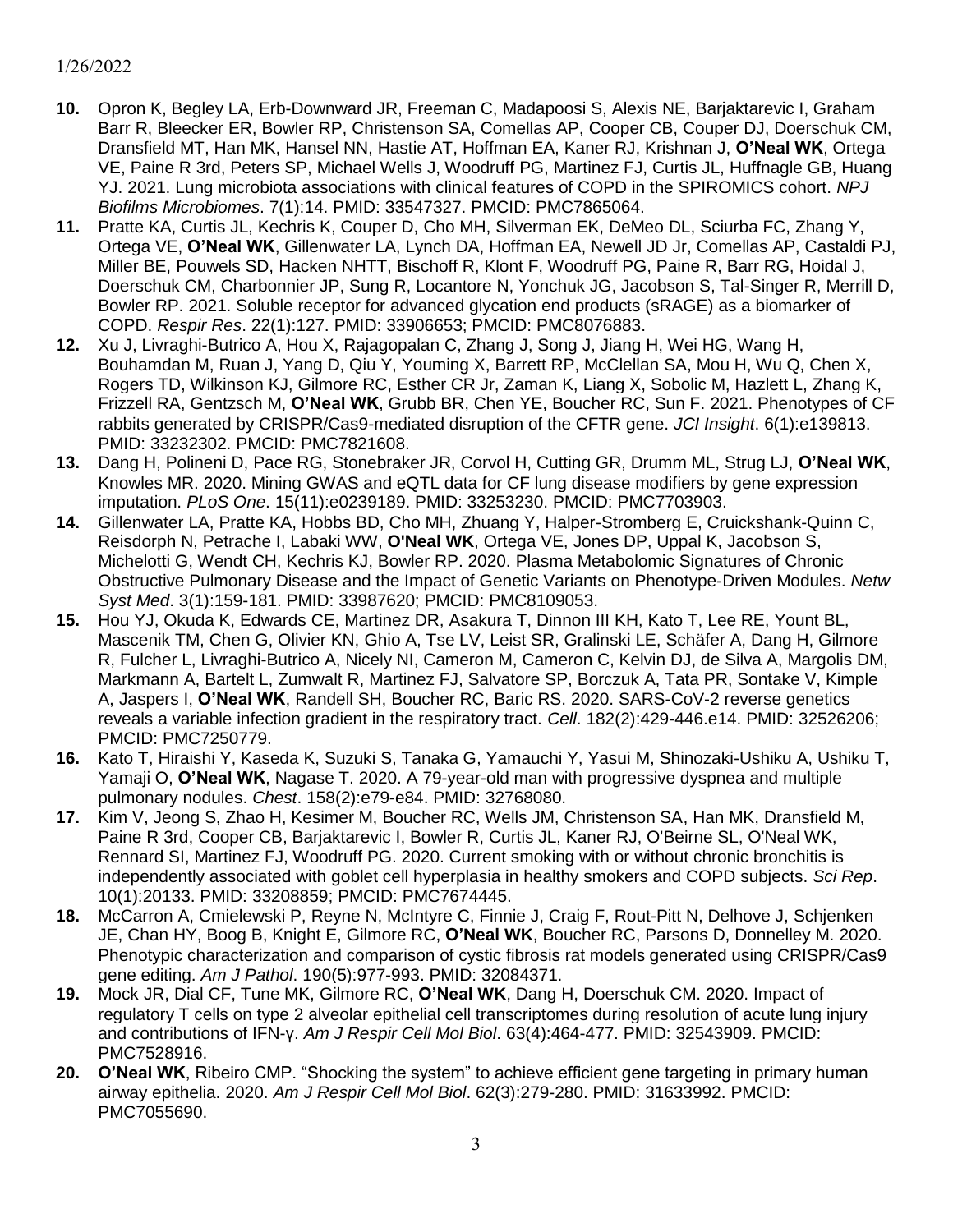- **21.** Ortega VE, Li X, **O'Neal WK**, Lackey L, Ampleford E, Hawkins GA, Grayeski PJ, Laederach A, Barjaktarevic I, Barr RG, Cooper C, Couper D, Han MK, Kanner RE, Kleerup EC, Martinez FJ, Paine Iii R, Peters SP, Pirozzi C, Rennard SI, Woodruff PG, Hoffman EA, Meyers DA, Bleecker ER; NHLBI Subpopulations and Intermediate Outcomes Measures in COPD Study (SPIROMICS). 2020. The effects of rare SERPINA1 variants on lung function and emphysema in SPIROMICS. *Am J Respir Crit Care Med*. 201(5):540-554. PMID: 31661293. PMCID: PMC7047460.
- **22.** Putcha N, Fawzy A, Matsui EC, Liu MC, Bowler RP, Woodruff PG, **O'Neal WK**, Comellas AP, Han MK, Dransfield MT, Wells JM, Lugogo N, Gao L, Talbot CC 2nd, Hoffman EA, Cooper CB, Paulin LM, Kanner RE, Criner G, Ortega VE, Barr RG, Krishnan JA, Martinez FJ, Drummond MB, Wise RA, Diette GB, Hersh CP, Hansel NN. 2020. Clinical Phenotypes of Atopy and Asthma in COPD: A Meta-analysis of SPIROMICS and COPDGene. *Chest*. 158(6):2333-2345. PMID: 32450244. PMCID: PMC7768932.
- **23.** Raffield LM, Dang H, Pratte KA, Jacobson S, Gillenwater LA, Ampleford E, Barjaktarevic I, Basta P, Clish CB, Comellas AP, Cornell E, Curtis JL, Doerschuk C, Durda P, Emson C, Freeman CM, Guo X, Hastie AT, Hawkins GA, Herrera J, Johnson WC, Labaki WW, Liu Y, Masters B, Miller M, Ortega VE, Papanicolaou G, Peters S, Taylor KD, Rich SS, Rotter JI, Auer P, Reiner AP, Tracy RP, Ngo D, Gerszten RE, **O'Neal WK**, Bowler RP; NHLBI Trans-Omics for Precision Medicine (TOPMed) Consortium. 2020. Comparison of proteomic assessment methods in multiple cohort studies. *Proteomics*. 20(12):e1900278. PMID: 32386347; PMCID: PMC7425176.
- **24.** Rao W, Wang S, Mahalingam R, Duleba M, Xie J, Gollar K, Niroula S, Qi Y, Neupane R, Liew A, Vincent M, Okuda K, **O'Neal WK**, Boucher RC, Dickey BF, Wechsler ME, Ibrahim O, Engelhardt JF, Crum CP, Mertens TCJ, Wang W, Jyothula SSK, Karmouty-Quintana H, Parekh KR, Metersky ML, McKeon FD, Xian W. 2020. Regenerative metaplastic clones in COPD lung drive inflammation and fibrosis. *Cell*. 181(4):848-864.e18. PMID: 32298651. PMCID: PMC7294989.
- **25.** van Heusden C, Button B, Anderson WH, Ceppe A, Morton LC, **O'Neal WK**, Dang H, Alexis NE, Donaldson SH, Stephan H, Boucher RC, Lazarowski ER. 2020. Inhibition of ATP hydrolysis restores airway surface liquid production in cystic fibrosis airway epithelia. *Am J Physiol Lung Cell Mol Physiol*. 318(2): L356-L365. PMID: 31800264. PMCID: PMC7052677.
- **26.** Zhang WZ, Oromendia C, Kikkers SA, Butler JJ, O'Beirne S, Kim K, **O'Neal WK**, Freeman CM, Christenson SA, Peters SP, Wells JM, Doerschuk C, Putcha N, Barjaktarevic I, Woodruff PG, Cooper CB, Bowler RP, Comellas AP, Criner GJ, Paine R 3rd, Hansel NN, Han MK, Crystal RG, Kaner RJ, Ballman KV, Curtis JL, Martinez FJ, Cloonan SM. 2020. Increased airway iron parameters and risk for exacerbation in COPD: an analysis from SPIROMICS. *Sci Rep*. 10(1):10562. PMID: 32601308; PMCID: PMC7324559.
- **27.** Barjaktarevic IZ, Buhr RG, Wang X, Hu S, Couper D, Anderson W, Kanner RE, Paine Iii R, Bhatt SP, Bhakta NR, Arjomandi M, Kaner RJ, Pirozzi CS, Curtis JL, **O'Neal WK**, Woodruff PG, Han MK, Martinez FJ, Hansel N, Wells JM, Ortega VE, Hoffman EA, Doerschuk CM, Kim V, Dransfield MT, Drummond MB, Bowler R, Criner G, Christenson SA, Ronish B, Peters SP, Krishnan JA, Tashkin DP, Cooper CB; NHLBI SubPopulations and InteRmediate Outcome Measures In COPD Study (SPIROMICS). 2019. Clinical significance of bronchodilator responsiveness evaluated by forced vital capacity in COPD: SPIROMICS cohort analysis. *Int J Chron Obstruct Pulmon Dis*. 14:2927-2938. PMID: 31908441. PMCID: PMC6930016.
- **28.** Chen G, Ribeiro CMP, Sun L, Okuda K, Kato T, Gilmore RC, Martino MB, Dang H, Abzhanova A, Lin JM, Hull-Ryde EA, Volmer AS, Randell SH, Livraghi-Butrico A, Deng Y, Scherer PE, Stripp BR, **O'Neal WK**, Boucher RC. 2019. XBP1S regulates MUC5B in a promoter variant-dependent pathway in IPF airway epithelia. *Am J Respir Crit Care Med.* 200(2):220-234. PMID: 30973754; PMCID: PMC6635783.
- **29.** Chen G, Sun L, Kato T, Okuda K, Martino MB, Abzhanova A, Lin JM, Gilmore RC, Batson BD, O'Neal YK, Volmer AS, Dang H, Deng Y, Randell SH, Button B, Livraghi-Butrico A, Kesimer M, Ribeiro CM, **O'Neal WK**, Boucher RC. 2019. IL-1β dominates the promucin secretory cytokine profile in cystic fibrosis. *J Clin Invest*. 129(10):4433-4450. PMID: 31524632. PMCID: PMC6763234.
- **30.** Christenson SA, van den Berge M, Faiz A, Inkamp K, Bhakta N, Bonser LR, Zlock LT, Barjaktarevic IZ, Barr RG, Bleecker ER, Boucher RC, Bowler RP, Comellas AP, Curtis JL, Han MK, Hansel NN, Hiemstra PS, Kaner RJ, Krishnanm JA, Martinez FJ, **O'Neal WK**, Paine R 3rd, Timens W, Wells JM, Spira A, Erle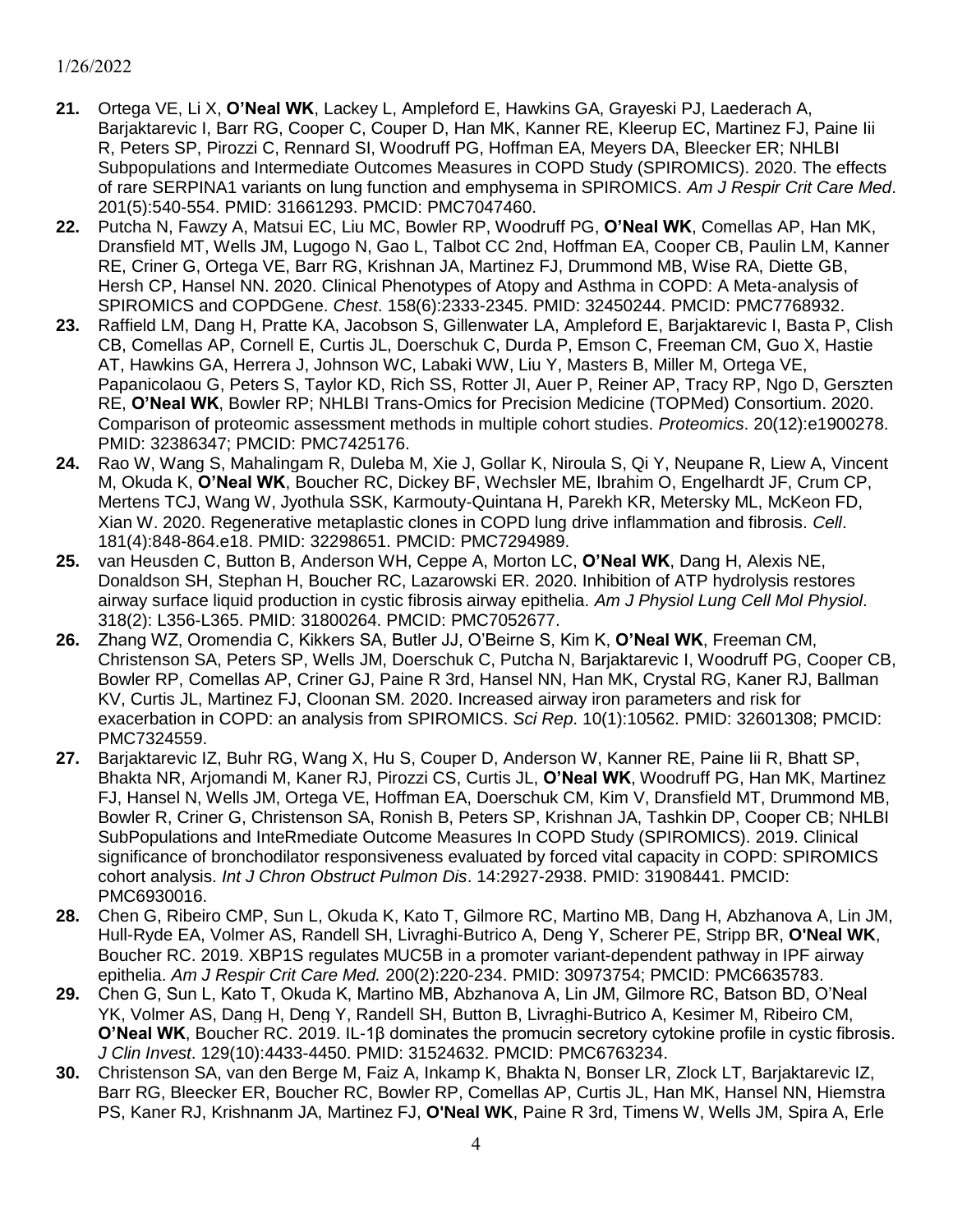DJ, Woodruff PG. 2019. An airway epithelial IL-17A response signature identifies a steroid-unresponsive COPD patient subgroup. *J Clin Invest*. 129(1):169-181. PMID: 30383540; PMCID: PMC6307967.

- **31.** Garudadri S, Woodruff PG, Han MK, Curtis JL, Barr RG, Bleecker ER, Bowler RP, Comellas A, Cooper CB, Criner G, Dransfield MT, Hansel NN, Paine R 3rd, Krishnan JA, Peters SP, Hastie AT, Martinez FJ, **O'Neal WK**, Couper DJ, Alexis NE, Christenson SA. 2019. Systemic markers of inflammation in smokers with symptoms despite preserved spirometry in SPIROMICS. *Chest*. 155(5):908-917. PMID: 30684474; PMCID: PMC6533449.
- **32.** Gong J, Wang F, Xiao B, Panjwani N, Lin F, Keenan K, Avolio J, Esmaeili M, Zhang L, He G, Soave D, Mastromatteo S, Baskurt Z, Kim S, **O'Neal WK**, Polineni D, Blackman SM, Corvol H, Cutting GR, Drumm M, Knowles MR, Rommens JM, Sun L, Strug LJ. 2019. Genetic association and transcriptome integration identify contributing genes and tissues at cystic fibrosis modifier loci. *PLoS Genet*. 15(2):e1008007. PMID: 30807572; PMCID: PMC6407791.
- **33.** Halper-Stromberg E, Gillenwater L, Cruickshank-Quinn C, **O'Neal WK**, Reisdorph N, Petrache I, Zhuang Y, Labaki WW, Curtis JL, Wells J, Rennard S, Pratte KA, Woodruff P, Stringer KA, Kechris K, Bowler RP. 2019. Bronchoalveolar Lavage Fluid from COPD Patients Reveals More Compounds Associated with Disease than Matched Plasma. *Metabolites*. 9(8). PMID: 31349744; PMCID: PMC6724137.
- **34.** Hobbs BD, Putman RK, Araki T, Nishino M, Gudmundsson G, Gudnason V, Eiriksdottir G, Zilhao Nogueira NR, Dupuis J, Xu H, O'Connor GT, Manichaikul A, Nguyen J, Podolanczuk AJ, Madahar P, Rotter JI, Lederer DJ, Barr RG, Rich SS, Ampleford EJ, Ortega VE, Peters SP, **O'Neal WK**, Newell JD Jr, Bleecker ER, Meyers DA, Allen RJ, Oldham JM, Ma SF, Noth I, Jenkins RG, Maher TM, Hubbard RB, Wain LV, Fingerlin TE, Schwartz DA, Washko GR, Rosas IO, Silverman EK, Hatabu H, Cho MH, Hunninghake GM; COPDGene Investigators, ECLIPSE Investigators, SPIROMICS Research Group, and UK ILD Consortium. 2019. Overlap of genetic risk between interstitial lung abnormalities and idiopathic pulmonary fibrosis. *Am J Respir Crit Care Med*. 200(11):1402-1413. PMID: 31339356. PMCID: PMC6884045.
- **35.** Labaki WW, Gu T, Murray S, Curtis JL, Yeomans L, Bowler RP, Barr RG, Comellas AP, Hansel NN, Cooper CB, Barjaktarevic I, Kanner RE, Paine R 3rd, McDonald MN, Krishnan JA, Peters SP, Woodruff PG, **O'Neal WK**, Diao W, He B, Martinez FJ, Standiford TJ, Stringer KA, Han MK. 2019. Serum amino acid concentrations and clinical outcomes in smokers: SPIROMICS metabolomics study. *Sci Rep*. 9(1):11367. PMID: 31388056; PMCID: PMC6684630.
- **36.** Okuda K, Chen G, Subramani DB, Wolf M, Gilmore RC, Kato T, Radicioni G, Kesimer M, Chua M, Livraghi-Burtrico A, Ehre C, Doerschuk CM, Randell SH, Matsui H, Nagase T, **O'Neal WK**, Boucher RC. 2019. Localization of secretory mucins MUC5AC and MUC5B in normal human airways. *Am J Respir Crit Care Med*. 199(6):715-727. PMID: 30352166; PMCID: PMC6423099.
- **37.** Ash SY, Harmouche R, Putman RK, Ross JC, Martinez FJ, Choi AM, Bowler RP, Regan EA, Curtis JL, Han MK, Boucher RC, **O'Neal WK**, Hatabu H, Lynch DA, Rosas IO, Hunninghake GM, San Jose Estepar R, Washko GR; COPDGene Investigators. 2018. Association between acute respiratory disease events and the MUC5B promoter polymorphism in smokers. *Thorax*. 73(11):1071-1074. PMID: 29440587; PMCID: PMC6089672.
- **38.** Burkes RM, Gassett AJ, Ceppe AS, Anderson W, **O'Neal WK**, Woodruff PG, Krishnan JA, Barr RG, Han MK, Martinez FJ, Comellas AP, Lambert AA, Kaufman JD, Dransfield MT, Wells JM, Kanner RE, Paine R 3rd, Bleecker ER, Paulin LM, Hansel NN, Drummond MB; SPIROMICS Investigators. 2018. Rural residence and COPD exacerbations: analysis of the SPIROMICS Cohort. *Ann Am Thorac Soc*. [Epub ahead of print]. PMID: 29584453; PMCID: PMC6207115.
- **39.** Chen G, Volmer AS, Wilkinson KJ, Deng Y, Jones LC, Yu D, Bustamante-Marin XM, Burns KA, Grubb BR, **O'Neal WK**, Livraghi-Butrico A, Boucher RC. 2018. Role of Spdef in the regulation of Muc5b expression in the airways of naïve and muco-obstructed mice. *Am J Respir Cell Mol Biol*. 59(3):383-396. PMID: 29579396; PMCID: PMC6189647.
- **40.** Kesimer M, Smith BM, Ceppe A, Ford AA, Anderson WH, Barr RG, **O'Neal WK**, Boucher RC; SPIROMICS Investigative Group. 2018. Mucin concentrations and peripheral airway obstruction in chronic obstructive pulmonary disease. *Am J Respir Crit Care Med*. 198(11):1453-1456. PMID: 30130124; PMCID: PMC6290944.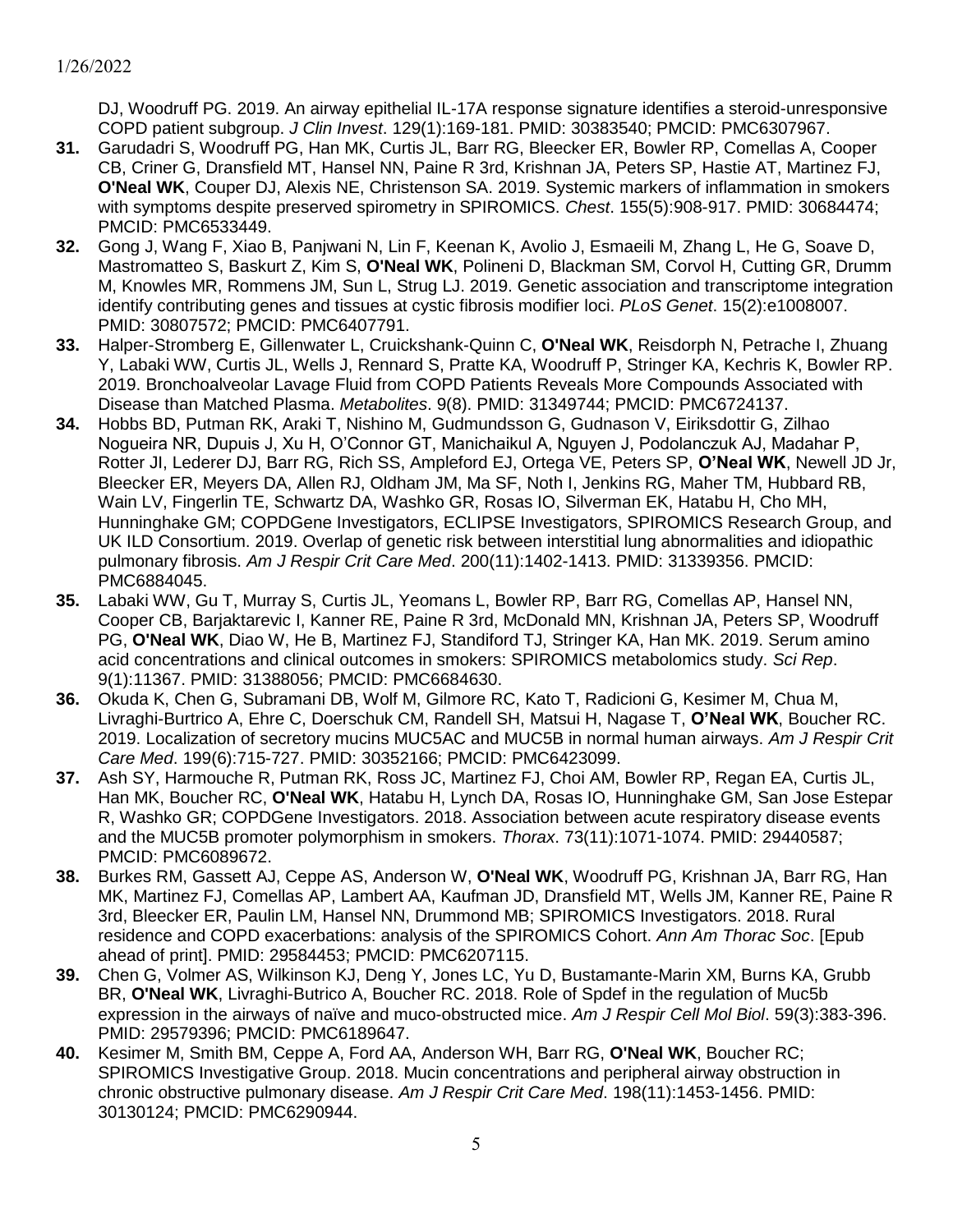- **41.** Livraghi-Butrico A, Wilkinson KJ, Volmer AS, Gilmore RC, Rogers TD, Caldwell RA, Burns KA, Esther CR Jr, Mall MA, Boucher RC, **O'Neal WK**, Grubb BR. 2018. Lung disease phenotypes caused by overexpression of combinations of alpha, beta, and gamma subunits of the epithelial sodium channel in mouse airways. *Am J Physiol Lung Cell Mol Physiol*. ajplung.00382.2017. 314(2):L318-L331. PMID: 29074490; PMCID: PMC5866504.
- **42.** Martinez CH, Li SX, Hirzel AJ, Stolberg VR, Alexis NE, Barr RG, Bleecker ER, Carretta EE, Christenson SA, Cooper CB, Couper DJ, Doerschuk CM, Han MK, Hansel NN, Hastie AT, Hoffman EA, Kaner RJ, Martinez FJ, Meyers DA, **O'Neal WK**, Paine R 3rd, Putcha N, Rennard SI, Woodruff PG, Zeidler M, Curtis JL, Freeman CM; SPIROMICS Investigators. 2018. Alveolar eosinophilia in current smokers with chronic obstructive pulmonary disease in the SPIROMICS cohort. *J Allergy Clin Immunol*. 141(1):429- 432.]. PMID: 28916185; PMCID: PMC5758424.
- **43.** Morris MA, Jacobson SR, Kinney GL, Tashkin DP, Woodruff PG, Hoffman EA, Kanner RE, Cooper CB, Drummond MB, Barr RG, Oelsner EC, Make BJ, Han MK, Hansel NN, **O'Neal WK**, Bowler RP. 2018. Marijuana use associations with pulmonary symptoms and function in tobacco smokers enrolled in the Subpopulations and Intermediate Outcome Measures in COPD Study (SPIROMICS). *Chronic Obstr Pulm Dis*. 5(1):46-56. PMID: 29629404; PMCID: PMC5870739.
- **44.** Polineni D, Dang H, Jones L, Gallins P, Pace R, Stonebraker J, Commander L, Krenicky J, Zhou Y, Corvol H, Cutting G, Drumm M, Strug L, Boyle M, Durie P, Chmiel J, Zou F, Wright F, **O'Neal W**, Knowles M. 2018. Airway mucosal host defense is key to genomic regulation of cystic fibrosis lung disease severity. *Am J Respir Crit Care Med*. 197(1):79-93. PMID: 28853905; PMCID: PMC5765386.
- **45.** Putcha N, Fawzy A, Paul GG, Lambert AA, Psoter KJ, Sidhaye VK, Woo J, Wells JM, Labaki WW, Doerschuk CM, Kanner RE, Han MK, Martinez C, Paulin LM, Martinez FJ, Wise RA, **O'Neal WK**, Barr RG, Hansel NN; SPIROMICS investigators. 2018. Anemia and adverse outcomes in a chronic obstructive pulmonary disease population with a high burden of comorbidities. An analysis from SPIROMICS. *Ann Am Thorac Soc*. 15(6):710-717. PMID: 30726108; PMCID: PMC6207135.
- **46.** Putcha N, Paul GG, Azar A, Wise RA, **O'Neal WK**, Dransfield MT, Woodruff PG, Curtis JL, Comellas AP, Drummond MB, Lambert AA, Paulin LM, Fawzy A, Kanner RE, Paine R 3rd, Han MK, Martinez FJ, Bowler RP, Barr RG, Hansel NN; SPIROMICS investigators. 2018. Lower serum IgA is associated with COPD exacerbation risk in SPIROMICS. *PLoS One*. 13(4):e0194924. PMID: 29649230; PMCID: PMC5896903.
- **47.** Rowson-Hodel AR, Wald JH, Hatakeyama J, **O'Neal WK**, Stonebraker JR, VanderVorst K, Saldana MJ, Borowsky AD, Sweeney C, Carraway KL Rd. 2018. Membrane Mucin Muc4 promotes blood cell association with tumor cells and mediates efficient metastasis in a mouse model of breast cancer. *Oncogene*. 37(2):197-207. PMID: 28892049; PMCID: PMC5930013.
- **48.** Saini Y, Lewis BW, Yu D, Dang H, Livraghi-Butrico A, Del Piero F, **O'Neal WK**, Boucher RC. 2018. Effect of LysM+ macrophage depletion on lung pathology in mice with chronic bronchitis. *Physiol Rep*. 6(8):e13677. PMID: 29667749; PMCID: PMC5904692.
- **49.** Anderson WH, Ha JW, Couper DJ, **O'Neal WK**, Barr RG, Bleecker ER, Carretta EE, Cooper CB, Doerschuk CM, Drummond MB, Han MK, Hansel NN, Kim V, Kleerup EC, Martinez FJ, Rennard SI, Tashkin D, Woodruff PG, Paine R 3rd, Curtis JL, Kanner RE; SPIROMICS Research Group. 2017. Variability in objective and subjective measures affects baseline values in studies of patients with COPD. *PLoS One*. 12(9):e0184606. PMID: 28934249; PMCID: PMC5608200.
- **50.** Bowler RP, Hansel NN, Jacobson S, Graham Barr R, Make BJ, Han MK, **O'Neal WK**, Oelsner EC, Casaburi R, Barjaktarevic I, Cooper C, Foreman M, Wise RA, DeMeo DL, Silverman EK, Bailey W, Harrington KF, Woodruff PG, Drummond MB; for COPDGene and SPIROMICS Investigators. 2017. Electronic cigarette use in US adults at risk for or with COPD: analysis from two observational cohorts. *J Gen Intern Med*. 32(12):1315-1322. PMID: 28884423; PMCID: PMC5698219.
- **51.** Choi S, Haghighi B, Choi J, Hoffman EA, Comellas AP, Newell JD, Wenzel SE, Castro M, Fain SB, Jarjour NN, Schiebler ML, Barr RG, Han MK, Bleecker ER, Cooper CB, Couper D, Hansel N, Kanner RE, Kazeroni EA, Kleerup EAC, Martinez FJ, **O'Neal WK**, Woodruff PG, Lin CL. 2017. Differentiation of quantitative CT imaging phenotypes in asthma versus COPD. *BMJ Open Respir Res*. 4(1):e000252. PMID: 29435345; PMCID: PMC5687530.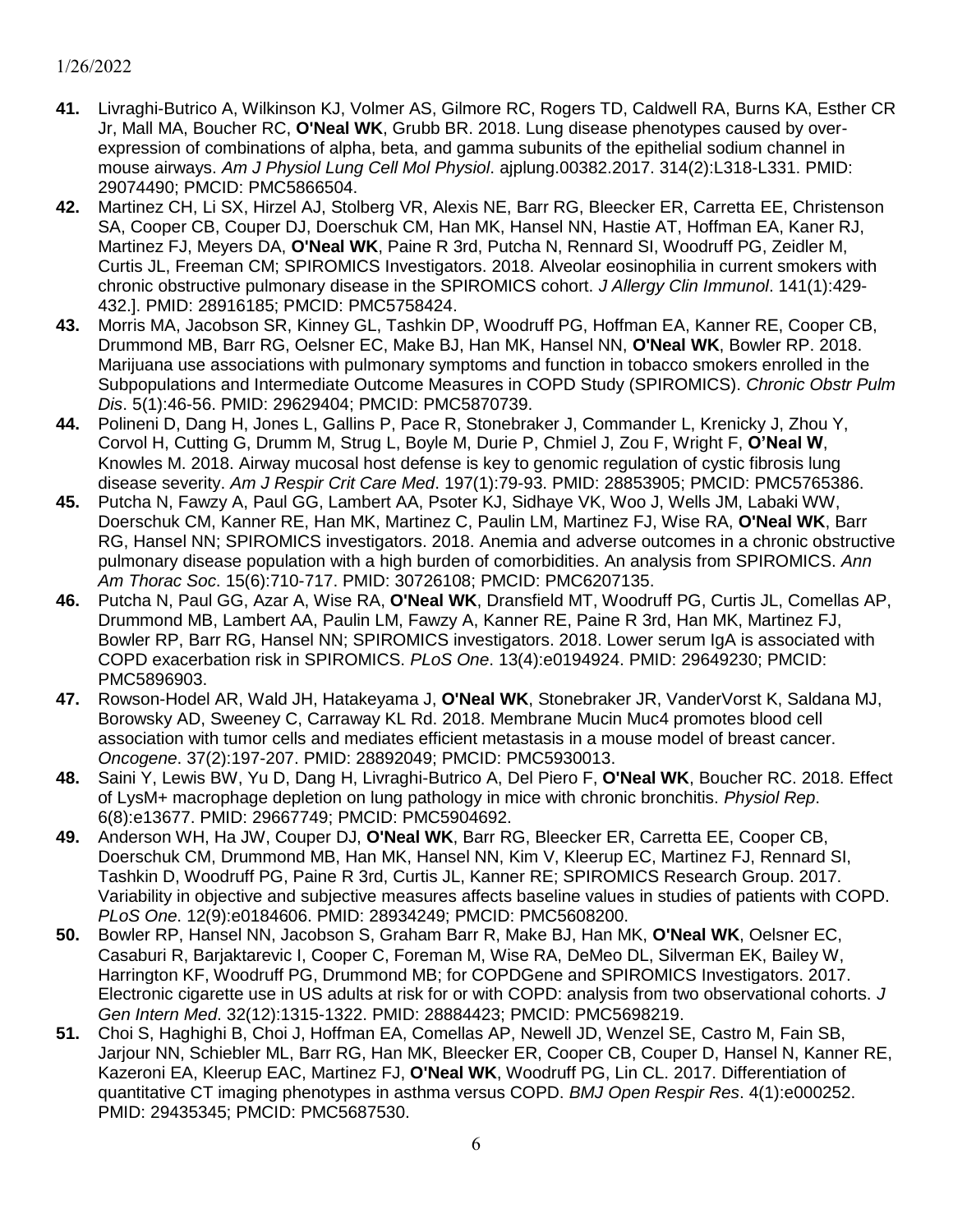- **52.** Donoghue LJ\*, Livraghi-Butrico A\*, McFadden KM, Thomas JM, Chen G, Grubb BR, **O'Neal WK**, Boucher RC, Kelada SNP. 2017. Identification of trans protein QTL for secreted airway mucins in mice and a causal role for Bpifb1. *Genetics*. 207(2):801-12. PMID: 28851744; PMCID: PMC5629340.
- **53.** Han MK, Quibrera PM, Carretta EE, Barr RG, Bleecker ER, Bowler RP, Cooper CB6 Comellas A, Couper DJ, Curtis JL, Criner G, Dransfield MT, Hansel NN, Hoffman EA, Kanner RE, Krishnan JA, Martinez CH, Pirozzi CB, **O'Neal WK**, Rennard S, Tashkin DP, Wedzicha JA, Woodruff P, Paine R 3rd, Martinez FJ; SPIROMICS investigators. 2017. Frequency of exacerbations in patients with chronic obstructive pulmonary disease: an analysis of the SPIROMICS cohort. *Lancet Respir Med*. 5(8):619-26. PMID: 28668356; PMCID: PMC555885.
- **54.** Hastie AT, Martinez FJ, Curtis JL, Doerschuk CM, Hansel NN, Christenson S, Putcha N, Ortega VE, Li X, Barr RG, Carretta EE, Couper DJ, Cooper CB, Hoffman EA, Kanner RE, Kleerup E, **O'Neal WK**, Paine R 3rd, Peters SP, Alexis NE, Woodruff PG, Han MK, Meyers DA, Bleecker ER; SPIROMICS investigators. 2017. Association of sputum and blood eosinophil concentrations with clinical measures of COPD severity: an analysis of the SPIROMICS cohort. *Lancet Respir Med*. 2017 Dec;5(12):956-967. PMID: 29146301; PMCID: PMC5849066.
- **55.** Kesimer M, Ford AA, Ceppe A, Radicioni G, Cao R, Davis WC, Doerschuk CM, Alexis NE, Anderson WH, Henderson AG, Barr G, Bleecker ER, Christenson SA, Cooper CB, Han MLK, Hansel NN, Hastie AT, Hoffman EA, Kanner RE, Martinez F, Paine R, Woodruff PG, **O'Neal WK**, Boucher RC. 2017. Airway mucin concentration as a marker of chronic bronchitis. *N Engl J Med.* 377(10):911-22. PMID: 28877023; PMCID: PMC5706541.
- **56.** Livraghi-Butrico A, Grubb BR, Wilkinson K, Volmer AS, Burns KA, Evans C, **O'Neal WK\***, Boucher RC\*. 2017. Contribution of mucus concentration and secreted mucins Muc5ac and Muc5b to the pathogenesis of muco-obstructive lung disease. *Mucosal Immunol*. 10(2):395-407. PMID: 27435107; PMCID: PMC5250616. **\*co-senior authors; equal contribution. Correction:** *Mucosal Immunol*. 2017;10(3):829. PMID: 28435155.
- **57.** Nishida K, Brune KA, Putcha N, Mandke P, **O'Neal WK**, Shade D, Srivastava V, Wang M, Lam H, An SS, Drummond MB, Hansel NN, Robinson DN, Sidhaye VK. 2017. Cigarette smoke disrupts monolayer integrity by altering epithelial cell-cell adhesion and cortical tension. *Am J Physiol Lung Cell Mol Physiol*. 313(3):L581-91. PMID: 28642260; PMCID: PMC5625260.
- **58. O'Neal WK**. 2017. Lung cell-specific Cre deleter mouse strains: going back to move forward. *Am J Respir Cell Mol Biol*. 57(2):149-50. PMID: 28762768.
- **59.** Dang H, Gallins PJ, Pace RG, Guo XL, Stonebraker JR, Corvol H, Cutting GR, Drumm ML, Strug LJ, Knowles MR, **O'Neal WK**. 2016. Novel variation at chr11p13 associated with cystic fibrosis lung disease severity. *Hum Genome Var.* Jul 7;3:16020. PMID: 27408752; PMCID: PMC4935763. **Corrigendum:** *Hum Genome Var*. 2017;4:17016. PMID: 28674633; PMCID: PMC5477836.
- **60.** Keene JD, Jacobson S, Kechris K, Kinney GL, Foreman MG, Doerschuk CM, Make BJ, Curtis JL, Rennard SI, Barr RG, Bleecker ER, Kanner RE, Kleerup EC, Hansel NN, Woodruff PG, Han MK, Paine III R, Martinez FJ, Bowler RP\*, **O'Neal WK\***; for COPDGene and SPIROMICS Investigators. 2016. Biomarkers predictive of exacerbations in the SPIROMICS and COPDGene Cohorts. *Am J Respir Crit Care Med*. 195(4):473-81. PMID: 27579823; PMCID: PMC5378424. **\*co-senior authors; equal contribution**
- **61.** Saini Y, Wilkinson KJ, Terrell KA, Burns KA, Livraghi-Butrico A, Doerschuk CM, **O'Neal WK**, Boucher RC. 2016. Neonatal pulmonary macrophage depletion coupled to defective mucus clearance increases susceptibility to pneumonia and alters pulmonary immune responses. *Am J Respir Cell Mol Biol.* 54(2):210-21. PMID: 26121027; PMCID: PMC4821038.
- **62.** Sun W, Kechris K, Jacobson S, Drummond MB, Hawkins GA, Yang J, Chen TH, Quibrera PM, Anderson W, Barr RG, Basta PV, Bleecker ER, Beaty T, Casaburi R, Castaldi P, Cho MH, Comellas A, Crapo JD, Criner G, Demeo D, Christenson SA, Couper DJ, Curtis JL, Doerschuk CM, Freeman CM, Gouskova NA, Han MK, Hanania NA, Hansel NN, Hersh CP, Hoffman EA, Kaner RJ, Kanner RE, Kleerup EC, Lutz S, Martinez FJ, Meyers DA, Peters SP, Regan EA, Rennard SI, Scholand MB, Silverman EK, Woodruff PG, **O'Neal WK**\*, Bowler RP\*; SPIROMICS Research Group; COPDGene Investigators. 2016. Common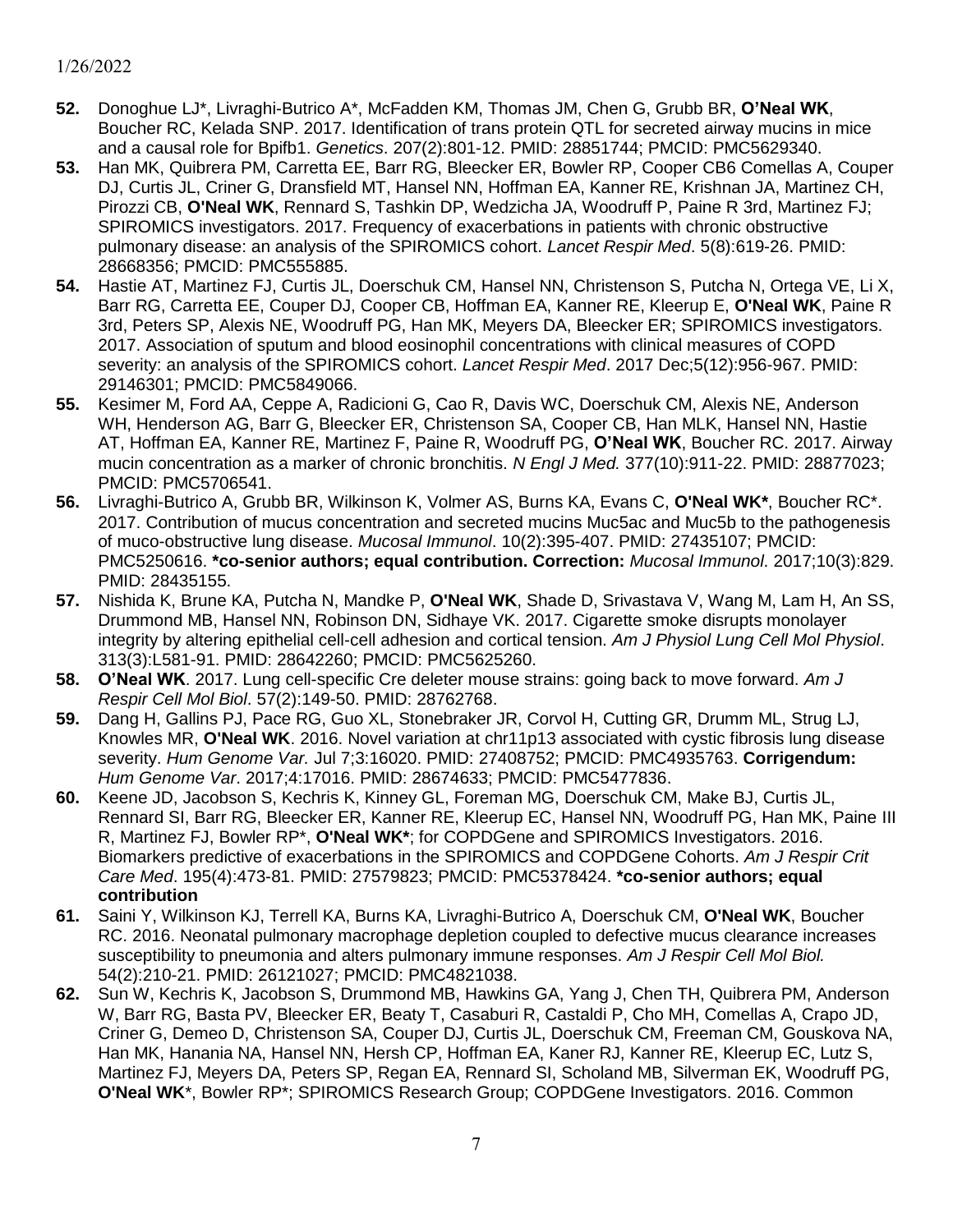genetic polymorphisms influence blood biomarker measurements in COPD. *PLoS Genetics.* 12(8):e1006011. PMID: 27532455; PMCID: PMC4988780. **\*co-senior/corresponding authors**

- **63.** Yu D, Davis RM, Aita M, Burns KA, Clapp PW, Gilmore RC, Chua M, **O'Neal WK**, Schlegel R, Randell SH, C Boucher R. 2016. Characterization of rat meibomian gland ion and fluid transport. *Invest Ophthalmol Vis Sci.* 57(4):2328-43. PMID: 27127933; PMCID: PMC4855829.
- **64.** Corvol H, Blackman SM, Boëlle PY, Gallins PJ, Pace RG, Stonebraker JR, Accurso FJ, Clement A, Collaco JM, Dang H, Dang AT, Franca A, Gong J, Guillot L, Keenan K, Li W, Lin F, Patrone MV, Raraigh KS, Sun L, Zhou YH, **O'Neal WK**, Sontag MK, Levy H, Durie PR, Rommens JM, Drumm ML, Wright FA, Strug LJ, Cutting GR, Knowles MR. 2015. Genome-wide association meta-analysis identifies five modifier loci of lung disease severity in cystic fibrosis. *Nat Commun.* 6:8382. PMID: 26417704; PMCID: PMC4589222.
- **65.** Freeman CM, Crudgington S, Stolberg VR, Brown JP, Sonstein J, Alexis NE, Doerschuk CM, Basta PV, Carretta EE, Couper DJ, Hastie AT, Kaner RJ, **O'Neal WK**, Paine R 3rd, Rennard SI, Shimbo D, Woodruff PG, Zeidler M, Curtis JL. 2015. Design of a multi-center immunophenotyping analysis of peripheral blood, sputum and bronchoalveolar lavage fluid in the Subpopulations and Intermediate Outcome Measures in COPD Study (SPIROMICS). *J Transl Med.* 13:19. PMID: 25622723; PMCID: PMC4314767.
- **66.** Lubamba BA, Jones LC, **O'Neal WK**, Boucher RC, Ribeiro CM. 2015. X-box-binding protein 1 and innate immune responses of human cystic fibrosis alveolar macrophages. 2015. *Am J Respir Crit Care Med.* 192(12):1449-61. PMID: 26331676; PMCID: PMC4731720.
- **67. O'Neal WK**, Gallins P, Pace RG, Dang H, Wolf WE, Jones LC, Guo X, Zhou YH, Madar V, Huang J, Liang L, Moffatt MF, Cutting GR, Drumm ML, Rommens JM, Strug LJ, Sun W, Stonebraker JR, Wright FA, Knowles MR. 2015. Gene expression in transformed lymphocytes reveals variation in endomembrane and HLA pathways modifying cystic fibrosis pulmonary phenotypes. *Am J Hum Genet.* 96(2):318-28. PMID: 25640674; PMCID: PMC4320265.
- **68.** Bove PF, Dang H, Cheluvaraju C, Jones LC, Liu X, **O'Neal WK**, Randell SH, Schlegel R, Boucher RC. 2014. Breaking the in vitro alveolar type II cell proliferation barrier while retaining ion transport properties. *Am J Respir Cell Mol Biol*. 50(4):767-76. PMID: 24191670; PMCID: PMC4068919.
- **69.** Carolan BJ, Hughes G, Morrow J, Hersh CP, **O'Neal WK**, Rennard S, Pillai SG, Belloni P, Cockayne DA, Comellas AP, Han M, Zemans RL, Kechris K, Bowler RP. 2014. The association of plasma biomarkers with computed tomography-assessed emphysema phenotypes. *Respir Res.* 15:127. PMID: 25306249; PMCID: PMC4198701.
- **70.** Fossum SL, Mutolo MJ, Yang R, Dang H, **O'Neal WK**, Knowles MR, Leir SH, Harris A. 2014. Ets homologous factor regulates pathways controlling response to injury in airway epithelial cells. *Nucleic Acids Res.* 42(22):13588-98. PMID: 25414352; PMCID: PMC4267623.
- **71.** Guo X, Pace RG, Stonebraker JR, **O'Neal WK**, Knowles MR. 2014. Meconium ileus in cystic fibrosis is not linked to central repetitive region length variation in MUC1, MUC2, and MUC5AC. *J Cyst Fibros.* 13(6):613-6. PMID: 24920497; PMCID: PMC4253052.
- **72.** Guo X, Zheng S, Dang H, Pace RG, Stonebraker JR, Jones CD, Boellmann F, Yuan G, Haridass P, Fedrigo O, Corcoran DL, Seibold MA, Ranade SS, Knowles MR, **O'Neal WK\*,** Voynow JA\*. 2014. Genome reference and sequence variation in the large central repetitive central exon of human MUC5AC. *Am J Respir Cell Mol Biol.* 50:223-32. PMID: 24010879; PMCID: PMC3930937. **\*Equal Co-Senior authors.**
- **73. O'Neal WK,** Anderson W, Basta PV,, Carretta EE, Doerschuk CM, Barr RG, Bleecker ER, Christenson SA, Curtis JL, Han MK, Hansel NN, Kanner RE, Kleerup EC, Martinez FJ, Miller BE, Peters SP, Rennard SI, Scholand MB, Tal-Singer R, Woodruff PG, Couper DJ, Davis S. 2014. Comparison of serum, EDTA plasma and P100 plasma for luminex-based biomarker multiplex assays in patients with chronic obstructive pulmonary disease in the SPIROMICS study. *J Trans Med.* 12:9. PMID: 24397870; PMCID: PMC3928911.
- **74.** Roy MG, Livraghi-Butrico A, Fletcher AA, McElwee MM, Evans SE, Boerner RM, Alexander SN, Bellinghausen LK, Song AS, Petrova YM, Tuvim MJ, Adachi R, Romo I, Bordt AS, Bowden MG, Sisson JH, Woodruff PG, Thornton DJ, Rousseau K, De la Garza MM, Moghaddam SJ, Karmouty-Quintana H,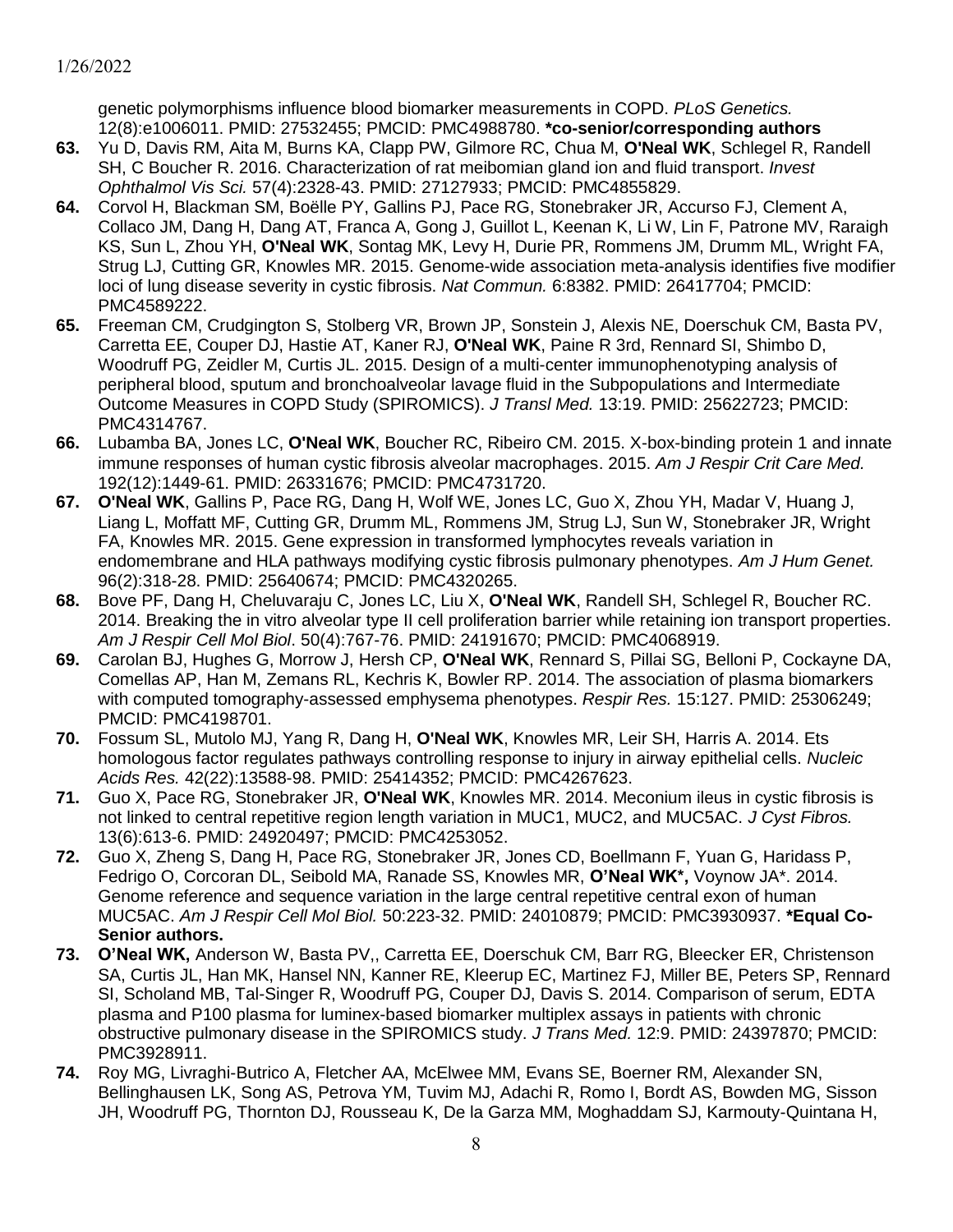Blackburn MR, Drouin SM, Davis CW, Terrell KA, Grubb BR, **O'Neal WK,** Flores SC, Cota-Gomez A, Lozupone CA, Donnelly JM, Watson AM, Hennessy CE, Keith RC, Yang IV, Barthel L, Henson PM, Janssen WJ, Schwartz DA, Boucher RC, Dickey BF, Evans CM. 2014. Muc5b is required for airway defence. *Nature.* 505:412-6. PMID: 24317696; PMCID: PMC4001806.

- **75.** Saini Y, Dang H, Livraghi-Butrico A, Kelly EJ, Jones LC, **O'Neal WK,** Boucher RC. 2014. Gene expression in whole lung and pulmonary macrophages reflects the dynamic pathology associated with airway surface dehydration. *BMC Genomics.* 15:726. PMID: 25204199; PMCID: PMC4247008.
- **76.** Livraghi-Butrico A, Kelly EJ, Wilkinson KJ, Rogers TD, Gilmore RC, Harkema JR, Randell SH, Boucher RC, **O'Neal WK**, Grubb BR. 2013. Loss of CFTR function exacerbates the phenotype of Na(+) hyperabsorption in murine airways. *Am J Physiol Lung Cell Mol Physiol.* 304:L469-480. PMID: 23377346; PMCID: PMC3627939.
- **77.** Martino MB, Jones L, Brighton B, Ehre C, Abdulah L, Davis CW, Ron D, **O'Neal WK,** Ribeiro CM. 2013. The ER stress transducer IRE1β is required for airway epithelial mucin production. *Mucosal Immunol.* 6:639-54. PMID: 23168839; PMCID: PMC4031691.
- **78.** Sesma JI, Kreda SM, Okada SF, van Heusden C, Moussa L, Jones LC, **O'Neal WK**, Togawa N, Hiasa M, Moriyama Y, Lazarowski ER. 2013. Vesicular nucleotide transporter regulates the nucleotide content in airway epithelial mucin granules. *Am J Physiol Cell Physiol.* 304:C976-84. PMID: 23467297; PMCID: PMC3651637.
- **79.** Ehre C, Worthington EN, Liesman RM, Grubb BR, Barbier D, **O'Neal WK,** Sallenave JM, Pickles RJ, Boucher, RC. 2012. Overexpressing mouse model demonstrates the protective role of Muc5ac in the lungs. *Proc Natl Acad Sci U S A*. 109:16528-33. PMID: 23012413; PMCID: PMC3478656.
- **80.** Livraghi-Butrico A, Kelly EJ, Klem ER, Dang H, Wolfgang MC, Boucher RC, Randell SH, **O'Neal WK.** 2012. Mucus clearance, MyD88-dependent and MyD88-independent immunity modulate lung susceptibility to spontaneous bacterial infection and inflammation. *Mucosal Immunol.* 5:397-408. PMID: 22419116; PMCID: PMC3377774.
- **81.** Livraghi-Butrico A, Grubb BR, Kelly EJ, Wilkinson KJ, Yang H, Geiser M, Randell SH, Boucher RC, **O'Neal WK.** 2012. Genetically determined heterogeneity of lung disease in a mouse model of airway mucus obstruction. *Physiol Genomics.* 44:470-84. PMID: 22395316; PMCID: PMC3339860.
- **82.** Sun L, Rommens JM, Corvol H, Li W, Li X, Chiang TA, Lin F, Dorfman R, Busson, PF, Parekh RV, Zelenika D, Blackman SM, Corey M, Doshi VK, Henderson L, Naughton KM, **O'Neal WK,** Pace RG, Stonebraker JR, Wood SD, Wright FA, Zielenski J, Clement A, Drumm ML, Boelle PY, Cutting GR, Knowles MR, Durie PR, Strug LJ. 2012. Multiple apical plasma membrane constituents are associated with susceptibility to meconium ileus in individuals with cystic fibrosis. *Nat Genet.* 44a;562-9. PMID: 22466613; PMCID: PMC3371103.
- **83.** Grubb BR, **O'Neal WK**, Ostrowski LE, Kreda SM, Button B, Boucher RC. 2011. Transgenic hCFTR expression fails to correct βENaC mouse lung disease. *Am J Physiol Lung Cell Mol Physiol.* 302:L238- 47. PMID: 22003093; PMCID: PMC3349361.
- **84.** Guo X, Pace RG, Stonebraker JR, Commander CW, Dang AT, Drumm ML, Harris A, Zou F, Swallow DM, Wright FA, Knowles MR\*, **O'Neal WK\*.** 2011. Mucin variable number tandem repeat polymorphisms and severity of cystic fibrosis lung disease: significant association with MUC5AC. *PLoS One.* 6:e25452. PMID: 21998660; PMCID: PMC3188583. **\* Co-Senior authors.**
- **85.** Jones LC, Moussa L, Fulcher LM, Zhu Y, Hudson EJ, **O'Neal WK,** Randell SH, Lazarowski ER, Boucher RC, Kreda SM. 2011. VAMP8 is a vesicle SNARE that regulates mucin secretion in airway goblet cells. *J Physiol.* 590:545-62. PMID: 22144578; PMCID: PMC3379700.
- **86.** Nguyen Y, Procario MC, Ashley SL, **O'Neal WK**, Pickles RJ, Weinberg JB. 2011. Limited effects of Muc1 deficiency on mouse adenovirus type 1 respiratory infection. *Virus Res.* 160:351359. PMID: 21816184; PMCID: PMC3163747.
- **87.** Seminario-Vidal L, Okada SF, Sesma JI, Kreda SM, van Heusden CA, Zhu Y, Jones LC, **O'Neal WK**, Penuela S, Laird DW, Boucher RC, Lazarowski ER. 2011. Rho signaling regulates pannexin 1-mediated ATP release from airway epithelia. *J Biol Chem.* 286:26277-86. PMID: 21606493; PMCID: PMC3143590.
- **88.** Wright FA, Strug LJ, Doshi VK, Commander CW, Blackman SM, Sun L, Berthiaume Y, Cutler D, Cojocaru A, Collaco JM, Corey M, Dorfman R, Goddard K, Green D, Kent JW Jr, Lange EM, Lee S, Li W,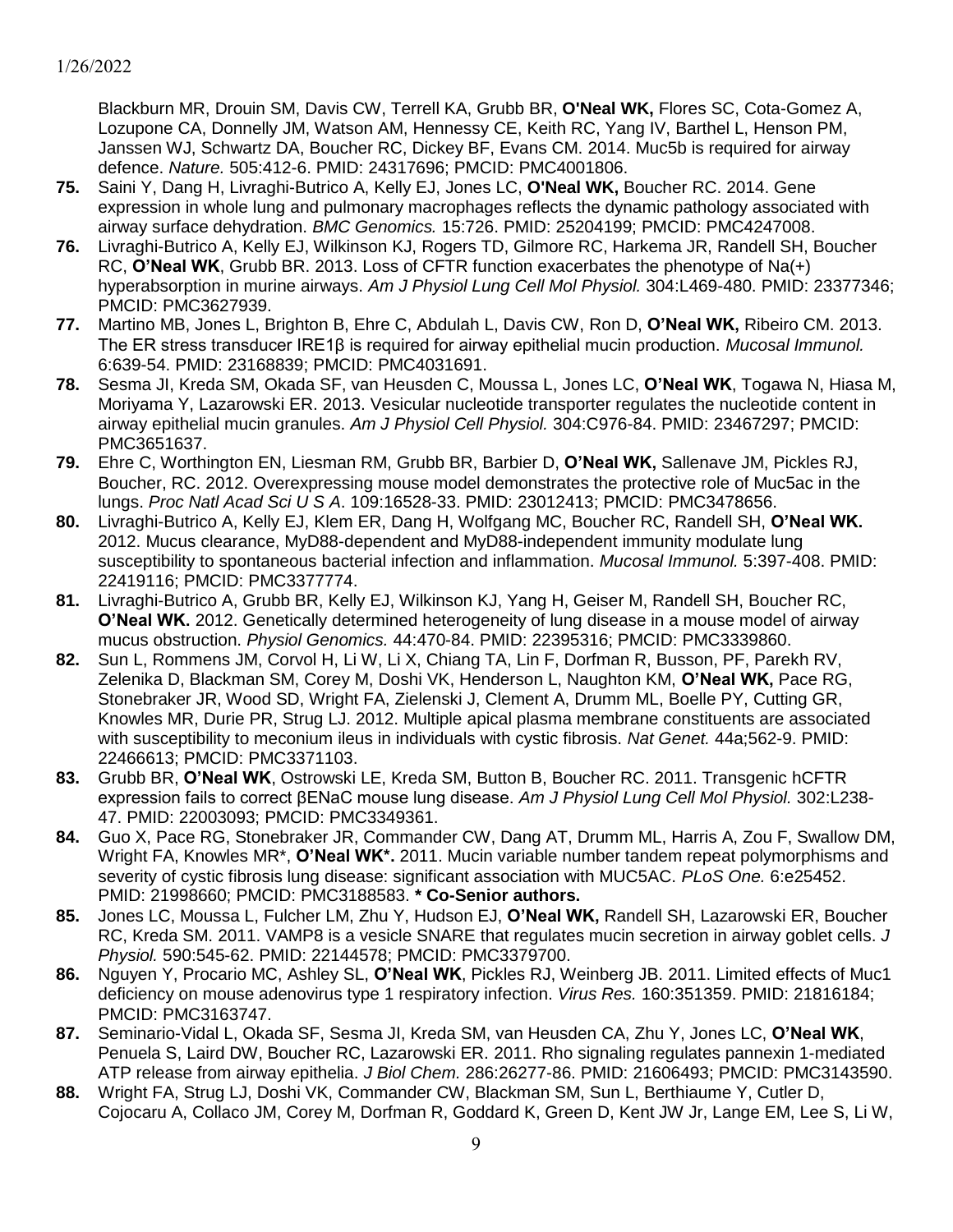Luo J, Mayhew GM, Naughton KM, Pace RG, Pare P, Rommens JM, Sandford A, Stonebraker JR, Sun W, Taylor C, Vanscoy LL, Zou F, Blangero J, Zielenski J, **O'Neal WK**, Drumm ML, Durie PR, Knowles MR, Cutting GR. 2011. Genome-wide association and linkage identify modifier loci of lung disease severity in cystic fibrosis at 11p13 and 20q13.2. *Nat Genet.* 43:539-46. PMID: 21602797; PMCID: PMC3296486.

- **89.** Bove P, Grubb BR, Okada SF, Ribeiro CM, Rogers TD, Randell SH, **O'Neal WK**, Boucher RC. 2010. Human alveolar type II cells secrete and absorb liquid in response to local nucleotide signaling. *J Biol Chem.* 285:34939-49. PMID: 20801871; PMCID: PMC2966108.
- **90.** Cholon DM, **O'Neal WK**, Randell SH, Riordan JR, Gentzsch M. 2010. Modulation of endocytic trafficking and apical stability of CFTR in primary human airway epithelial cultures. *Am J Physiol Lung Cell Mol Physiol.* 298:L304-14. PMID: 20008117; PMCID: PMC2838667.
- **91.** Greenberg J, Deshmukh R, Huang L, Mostafa J, LaVange L, Carretta E, **O'Neal W.** 2010. The COPD Ontology and toward empowering clinical scientists as ontology engineers. *J Library Metadata.* 10:173- 87.
- **92.** Kreda SM, Seminario-Vidal L, van Heusden CA, **O'Neal W**, Jones L, Boucher RC, Lazarowski ER. 2010. Receptor-promoted exocytosis of airway epithelial mucin granules containing a spectrum of adenine nucleotides. *J Physiol*. 588:2255-67. PMID: 20421285; PMCID: PMC2911224.
- **93.** Mall MA, Button B, Johannesson B, Zhou Z, Livraghi A, Caldwell RA, Schubert SC, Schultz C, **O'Neal WK**, Pradervand S, Hummler E, Rossier BC, Brubb BR, Boucher RC. 2010. Airway surface liquid volume regulation determines different airway phenotypes in Liddle compared with beta ENaC-overexpressing mice. *J Biol Chem.* 285:26945-55. PMID: 20566636; PMCID: PMC2930694.
- **94.** Ostrowski LE, Yin W, Rogers TD, Busalacchi KB, Chua M, **O'Neal WK**, Grubb BR. 2010. Conditional deletion of Dnaic1 in a murine model of primary ciliary dyskinesia causes chronic rhinosinusitis. *Am J Respir Cell Mol Biol.* 43:55-63. PMID: 19675306; PMCID: PMC2911571.
- **95.** Kesimer M, Scull M, Brighton B, Demaria G, Burns K, **O'Neal W**, Pickles RJ, Sheehan JK. 2009. Characterization of exosome-like vesicles released from human tracheobronchial ciliated epithelium: a possible role in innate defense. *FASEB J.* 23:1858-68. PMID: 19190083; PMCID: PMC2698655.
- **96.** Livraghi A, Grubb BR, Hudson EJ, Wilkinson KJ, Sheehan JK, Mall MA, **O'Neal WK**, Boucher RC, Randell SH. 2009. Airway and lung pathology due to mucosal surface dehydration in {beta}-epithelial Na+ channel overexpressing mice: role of TNF-α and IL-4Rα signaling, influence of neonatal development, and limited efficacy of glucocorticoid treatment. *J Immunol.* 182:4357-67. PMID: 19299736; PMCID: PMC2659461.
- **97.** Martino ME, Olsen JC, Fulcher NB, Wolfgang MC, **O'Neal WK**, Ribeiro CM. 2009. Airway epithelial inflammation-induced endoplasmic reticulum Ca2+ store expansion is mediated by X-box binding protein-1. *J Biol Chem*. 284:14904-13. PMID: 19321437; PMCID: PMC2685672.
- **98.** Ribeiro CMP, Hurd H, Wu Y, Martino MEB, Jones L, Brighton B, Boucher RC, **O'Neal WK**. 2009. Azithromycin treatment alters gene expression in inflammatory, lipid metabolism, and cell cycle pathways in well-differentiated human airway epithelia. *PLoS ONE.* 4:e5806. PMID: 19503797; PMCID: PMC2688381.
- **99.** Rock JR, **O'Neal WK**, Gabriel SE, Randell SH, Harfe BD, Boucher RC, Grubb BR. 2009. Transmembrane protein 16a (Tmem16a) Is A Ca++ regulated Cl- secretory channel In mouse airways. *J Biol Chem.* 284:14875-80. PMID: 19363029; PMCID: PMC2685669.
- **100.** Seminario-Vidal L, Kreda S, Jones L, **O'Neal W**, Trejo J, Boucher RC, Lazarowski ER. 2009. Thrombin promotes release of ATP from lung epithelial cells through coordinated activation of Rho- and Ca2+ dependent signaling pathways. *J Biol Chem*. 284:20638-48. PMID: 19439413; PMCID: PMC2742828.
- **101.** Sesma JI, Esther CR Jr, Kreda SM, Jones L, **O'Neal W**, Nishihara S, Nicholas RA, Lazarowski ER. 2009. ER/golgi nucelotide sugar transporters contribute to the cellular release of UDP-sugar signaling molecules. *J Biol Chem.* 284:12572-83. PMID: 19276090; PMCID: PMC2673323.
- **102.** Mall MA, Harkema J, Trojanek JB, Treis D, Schubert S, Zhou Z, Hudson EJ, Kreda S, Livraghi A, **O'Neal WK**, Boucher RC. 2008. Development of chronic bronchitis and emphysema in BENaC overexpressing mice. *Am J Respir Crit Care Med*. 177:730-42. PMID: 18079494; PMCID: PMC2277210.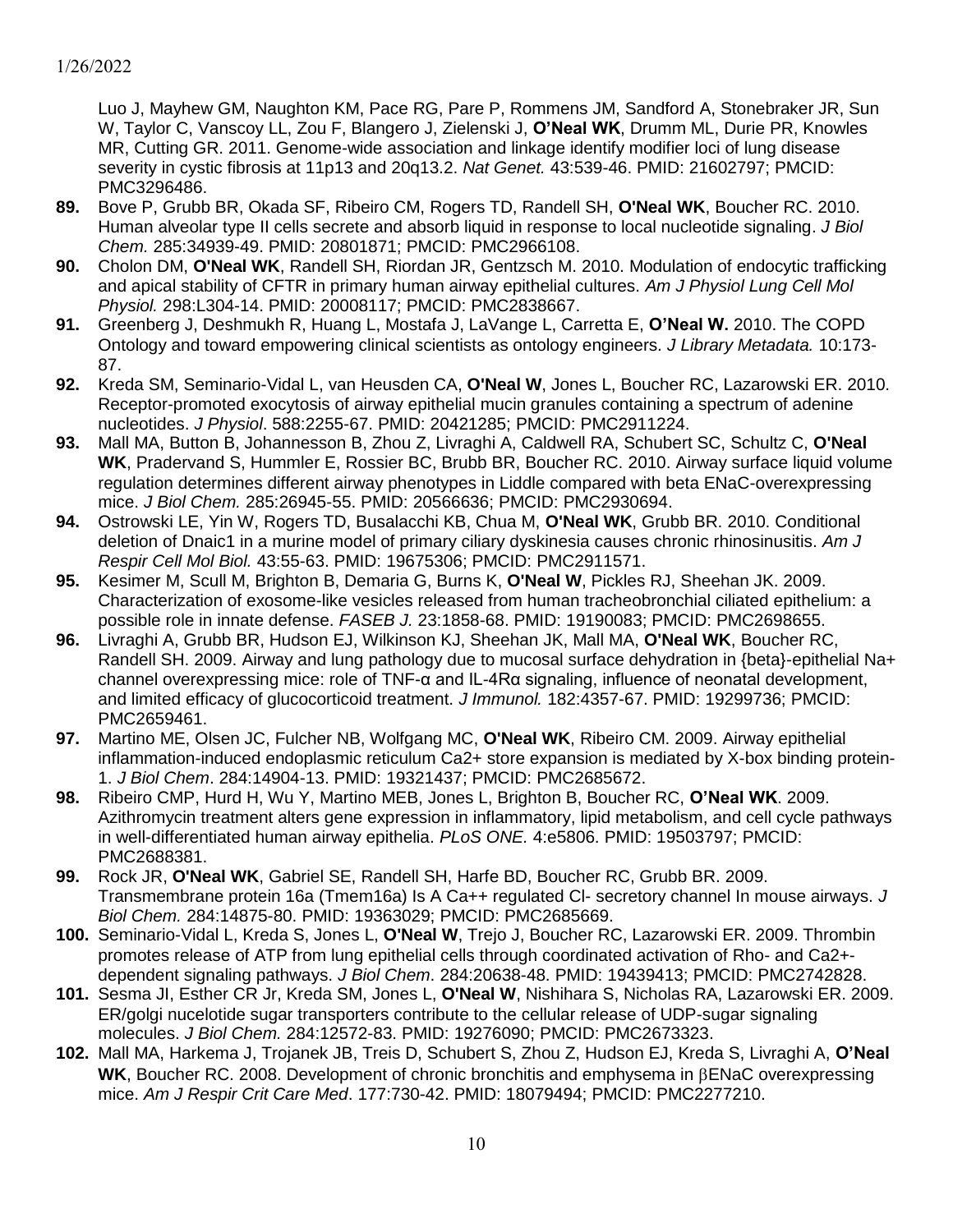- **103.** Rowe SM, Jackson PL, Liu G, Hardison M, Livraghi A, Solomon GM, McQuaid DB, Noerager BD, Gaggar A, Clancy J, **O'Neal W**, Sorscher EJ, Abraham E, Blalock JE. 2008. Potential role of high mobility group box 1 in cystic fibrosis airway disease. *Am J Respir Crit Care Med.* 178:822-31. PMID: 18658107; PMCID: PMC2566793.
- **104.** Kreda SM, Okada SF, van Heusden CA, **O'Neal W**, Gabriel S, Abdullah L, Davis CW, Boucher RC, Lazarowski ER. 2007. Coordinated release of nucleotides and mucin from human airway epithelial Calu-3 cells. *J Physiol.* 584:245-59. PMID: 17656429; PMCID: PMC2277076.
- **105.** Ostrowski, LE, Yin W, Diggs PS, Rogers TD, **O'Neal, WK**, and Grubb, BR. 2007. Expression of CFTR from a ciliated cell-specific promoter is ineffective at correcting nasal potential difference in CF mice. *Gene Ther.* 14:1492-1501. PMID: 17637798.
- **106.** Morin-Kensicki EM, Boone BN, Howell M, Stonebraker JR, Teed J, Alb JG, Magnuson TR, **O'Neal W**, Milgram SL. 2006. Defects in yolk sac vasculogenesis, chorioallantoic fusion, and embryonic axis elongation in mice with targeted disruption of yap65. *Mol Cell Biol.* 26:77-87. PMID: 16354681; PMCID: PMC1317614.
- **107.** Barnes AP, Livera G, Huang P, Sun C, **O'Neal WK**, Conti M, Stutts MJ, Milgram SL. 2005. Phosphodiesterase 4D forms a cAMP diffusion barrier at the apical membrane of the airway epithelium. *J Biol Chem.* 280:7997-8003. PMID: 15611099.
- **108.** Neuringer IP, Sloan J, Budd S, Chalermskulrat W, Park RCW, Stonebraker JR, **O'Neal WK**, Aris RM, Randell, SH. 2005. Calcineurin inhibitor effects on growth and phenotype of human airway epithelial cells in vitro. *Am J Transplantation.* 11:2660-70. PMID: 16212625.
- **109.** Ribeiro CM, Paradiso AM, Schwab U, Perez-Vilar J, Jones L, **O'Neal WK**, Boucher RC. 2005. Chronic airway infection/inflammation induces a  $Ca<sup>2+</sup>$  independent hyperinflammatory response in human cystic fibrosis airway epithelia. *J Biol Chem.* 280:17798-806. PMID: 15746099.
- **110.** Mall M, Grubb BR, Harkema JR, **O'Neal WK**, Boucher RC. 2004. Increased airway epithelial Na<sup>+</sup> absorption produces cystic fibrosis-like lung disease in mice. *Nat Med*.10:487-93. PMID: 15077107.
- **111.** Okada SF, **O'Neal WK**, Huang P, Nicholas RA, Craigen WJ, Lazarowski ER, Boucher RC. 2004. A role of plasmalemmal voltage-dependent anion channel-1 (pl-VDAC-1) in ATP release and regulatory volume decrease in airway epithelial cells. *J Gen Physiol.*124:513-26. PMID: 15477379.
- **112.** Stonebraker JR, Wagner D, Lefensty RW, Burns K, Gendler SJ, Bergelson JM, Boucher RC, **O'Neal WK**, Pickles RJ. 2004. Glycocalyx restricts adenoviral vector access to apical receptors expressed on respiratory epithelium in vitro and in vivo: role for tethered mucins as barriers to lumenal infection. *J Virol.* 78: 13755-68. PMID: 15564484; PMCID: PMC533903.
- **113.** Zariwala M\*, **O'Neal WK**\*, Noone PG, Leigh MW, Knowles MR, Ostrowski LE. 2004. Investigation of the possible role of a novel gene, DPCD, in Primary Ciliary Dyskinesia. *Am J Respir Cell Mol Biol.* 30:428-34. PMID: 14630615. **\*authors contributed equally to manuscript.**
- **114.** Coakley RD, Grubb BR, Paradiso AM, Gatzy JT, Johnson LG, Kreda SM, **O'Neal WK**, Boucher RC. 2003. Abnormal surface liquid pH regulation by cultured cystic fibrosis bronchial epithelium. *Proc Natl Acad Sci U S A.* 100:16083-8. PMID: 14668433; PMCID: PMC307696.
- **115.** Ostrowski LE, Hutchins JR, Zakel K, **O'Neal WK**. 2003. Targeting expression of a transgene to the airway surface epithelium using a ciliated cell-specific promoter. *Mol Ther.* 8:637-45. PMID: 14529837.
- **116.** Morral N, **O'Neal WK**, Rice K, Leland M, Piedra PA, Aguilar-Cordova E, Carey KD, Beaudet AL, Langston C. 2002. Lethal toxicity, severe endothelial injury, and a threshold effect with high doses of an adenoviral vector in baboons. *Hum Gene Ther.* 13:143-54. PMID: 11779418.
- **117.** Zhang YJ, **O'Neal WK**, Randell SH, Blackburn K, Moyer MB, Boucher RC, Ostrowski LE. 2002. Identification of dynein heavy chain 7 as an inner arm component of human cilia that is synthesized but not assembled in a case of primary ciliary dyskinesia. *J Biol Chem.* 17:17906-15. PMID: 11877439.
- **118.** Lazarowski E, Rochelle LG, **O'Neal WK**, Ribeiro CP, Grubb BR, Harden TK, Boucher RC. 2001. Cloning and functional characterization of two murine uridine nucleotide receptors reveal a potential target for correcting ion transport deficiency in cystic fibrosis gallbladder. *J Pharm Exp Ther.* 297:43-9. PMID: 11259526.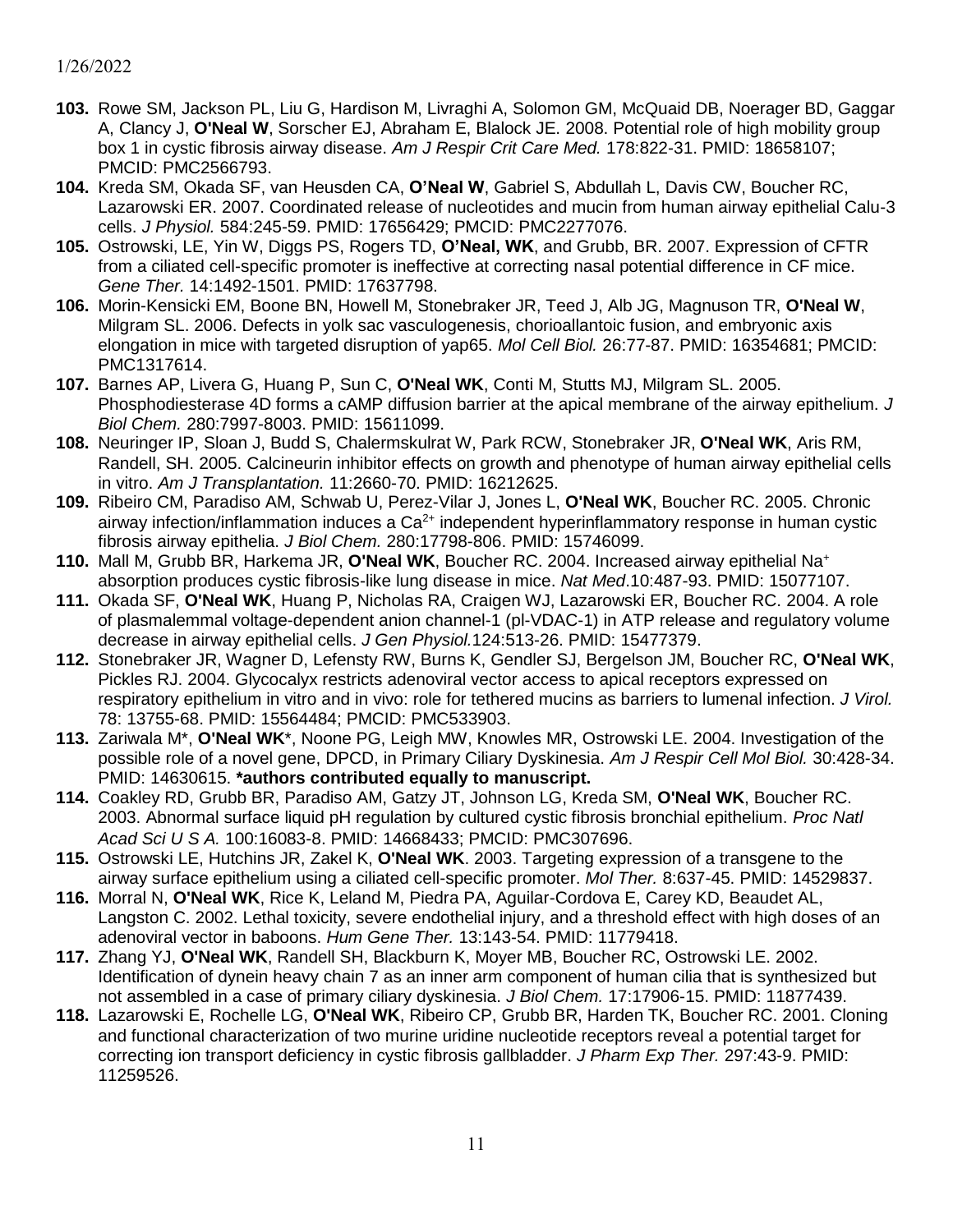- **119. O'Neal WK**, Rose E, Velji R, Zhou H, Quinones J, Langston C, Rice K, Carey D, Beaudet AL. 2000. Multiple advantages of alpha-fetoprotein as a marker for in vivo gene transfer. *Mol Ther.* 6:640-8. PMID: 11124066.
- **120. O'Neal WK**, Zhou H, Morral N, Langston C, Parks R, Graham F, Kochanek S, Beaudet AL. 2000. Toxicity associated with repeated administration of first-generation adenoviral vectors is not induced by a helperdependent vector. *Mol Med.* 6:179-95. PMID: 10965494; PMCID: PMC1949942.
- **121.** Morral N, **O'Neal WK**, Rice K, Leland M, Kaplan J, Piedra PA, Zhou H, Parks R, Velji R, Quinones J, Agular-Cordova E, Wadsworth S, Graham F, Kochanek S, Langston C, Carey KD, Beaudet AL. 1999. Administration of helper-dependent adenoviral vectors and sequential delivery of different vector serotype for long-term liver-directed gene transfer in baboons. *Proc Natl Acad Sci U S A.* 96:12816-21. PMID: 10536005; PMCID: PMC23112.
- **122.** Morris AP, Ball JM, Zeng Q-Y, Scott JK, **O'Neal WK**, Estes MK. 1999. NSP4 elicits age-dependent diarrhea and Ca2+ mediated I- efflux into intestinal crypts of CF mice. *Am J Physiol.* 40:G431-44. PMID: 10444458.
- **123. O'Neal WK**, Zhou H, Morral N, Aguilar-Cordova E, Pestaner J, Langston C, Mull B, Wang Y, Beaudet AL, Lee B. 1998. Toxicological comparison of E2a-deleted and first-generation adenoviral vectors expressing alpha1-antitrypsin after systemic delivery. *Hum Gene Ther.* 9:1587-98. PMID: 9694157.
- **124.** Morral N, **O'Neal WK**, Zhou H, Langston C, Beaudet AL. 1997. Immune responses to reporter proteins and high viral dose limit duration of expression with adenoviral vectors: comparison of E2a wild type and E2a deleted vectors. *Hum Gene Ther.* 8:1275-86. PMID: 9215744.
- **125.** Zhou H, **O'Neal WK**, Morral N, Beaudet AL. 1997. Development of a complementing cell line and a system for construction of adenovirus vectors with E1 and E2a deleted. *J Virol.* 70:7030-8. PMID: 8794347.
- **126.** Hasty P, **O'Neal WK**, Liu, K-Q, Morris AP, Bebok Z, Shumyatsky GB, Jilling T, Sorscher EJ, Bradley A, Beaudet AL. 1995. Severe phenotype in mice with termination mutation in Exon 2 of cystic fibrosis gene. *Somat Cell Mol Genet*. 21:177-87. PMID: 7482032.
- **127. O'Neal WK**, Hasty EP, McCray PB Jr., Casey B, Rivera-Perez J, Welsh MJ, Beaudet AL, Bradley A. 1993. A severe phenotype in mice with a duplication of exon 3 in the cystic fibrosis gene. *Hum Mol Genet.* 2:1561-9. PMID: 7505691.
- **128.** Yorifugi T, **Lemna** (**O'Neal) WK**, Ballard CF, Rosenbloom CL, Roxmahel R, Plavsic N, Tsui L-C, Beaudet, AL. 1991. Molecular cloning and sequence analysis of murine cDNA for the cystic fibrosis transmembrane conductance regulator. *Genomics.* 10:547-50. PMID: 1716243.
- **129. Lemna** (**O'Neal) WK**, Feldman GL, Kerem B, Fernbach SD, Zevkovich EP, O'Brien WE, Riordan JR, Collins FS, Tsui, L-C, Beaudet, AL. 1990. Mutation analysis for heterozygote detection and the prenatal diagnosis of cystic fibrosis. *New Engl J Med.* 322:291-6. PMID: 2296270.

#### *Published Abstracts (from newest to oldest):*

- **1.** Lemaster WB, Quibrera PM, Couper D, Tashkin DP, Bleecker ER, Doerschuk CM, Ortega VE, Cooper CB, Han MK, Woodruff P, **O'Neal WK**, W. H. Anderson, Alexis NE, Curtis JL, Bowler RP, Barr R, Kaner J, Dransfield MT, Paine R, Kim V, Martinez FJ, Hastie AT, Barjaktarevic I. 2021. Clinical Implications of Low Absolute Blood Eosinophil Count in the SPIROMICS COPD Cohort. *Am J Respir Crit Care Med*. 203: A1245.
- **2.** O'Beirne S, Salit J, Alexis NE, Arjomandi M, Barjaktarevic I, Basta P, Bowler RP, Christenson SA, Cloonan SM, Curtis JL, Doerschuk CM, Drummond MB, Hastie AT, Huang YJ, Kim V, **O'Neal WK**, Ortega VE, Postow L, Putcha N, Rennard SI, Wells JM, Woodruff P, Zhang WZ, Crystal RG, Kaner RJ. 2021. Secondhand Smoke Alters Alveolar Macrophage Gene Expression. *Am J Respir Crit Care Med.* 203:A2318.
- **3.** Ortega VE, Paulin LM, Kaufman JD, Ampleford E, Woo H, Hawkins GA, Li X, Barjaktarevic I, Bhatt SP, Bowler RP, Barr RG, Cooper CB, Couper D, Curtis JL, Gassett AJ, Han MK, Kanner RE, Kim V, Martinez FJ, Moore WC, **O'Neal WK**, Paine R, Smith BP, Smith B, Woodruff P, Hoffman EA, Peters SP, Meyers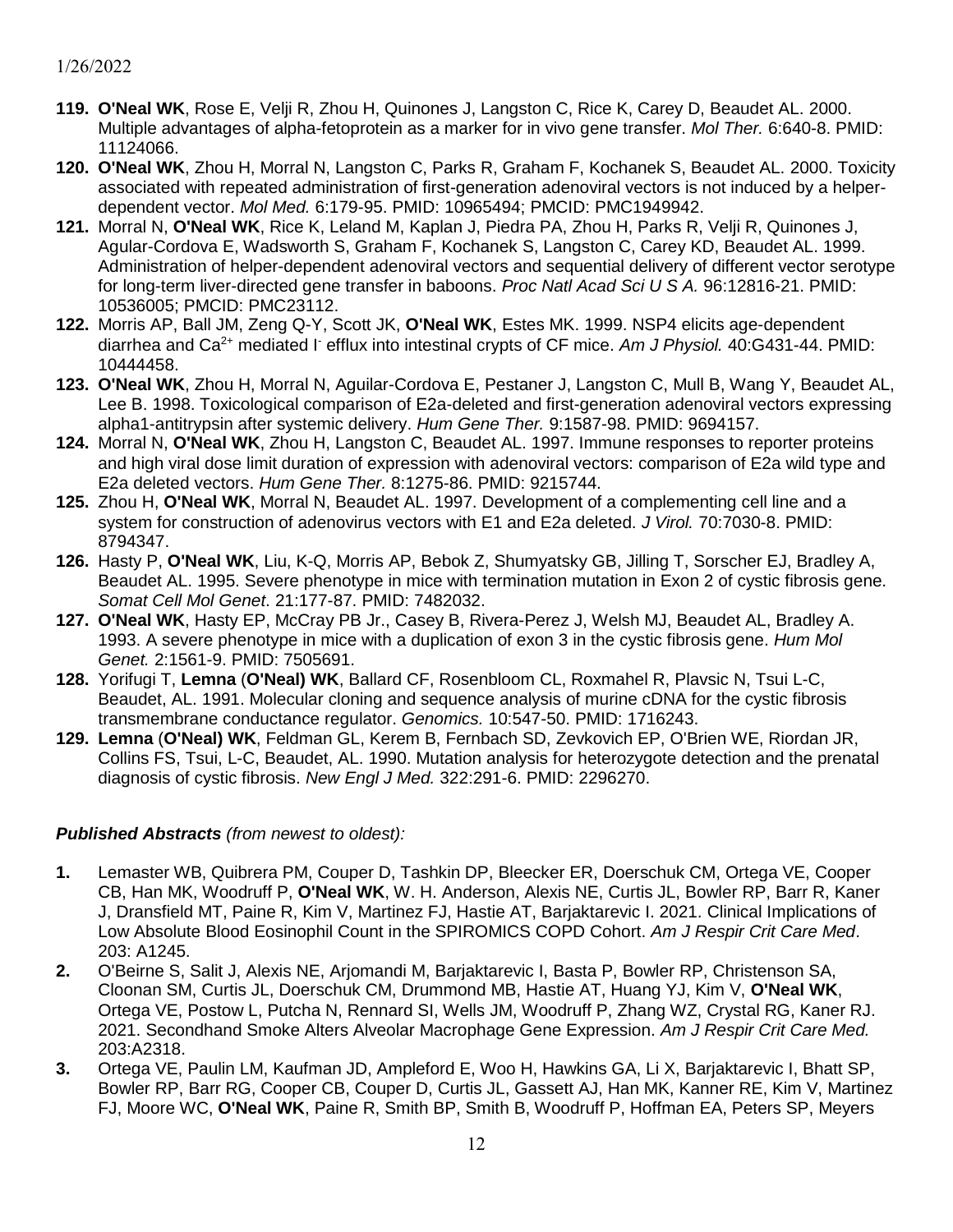DA, Bleecker ER, Hansel NN. 2021. Air Pollutant Exposure-by-Gene Interactions Associated with Emphysema, Lung Structure, and Lung Function in SPIROMICS. *Am J Respir Crit Care Med*. 203: A1095.

- **4.** Chen G, Sun L, Esther CR, Wolfgang M, Kesimer M, Hill D, Ramsey KA, Button B, Quinney N, Gentzsch M, **O'Neal WK**, Freeman A, Robinson C, Bogdanovski K, Olivier KN, Boucher RC. 2020. Defective Epithelial Mucociliary Differentiation Leads to Mucin Hyperconcentration in the Autosomal Dominant Hyper Ige Syndrome (AD-HIES) Airways. *Am J Respir Crit Care Med*. 201: A6395.
- **5.** Eastman AC, Pace RG, Dang H, Aksit MA, Vecchio-Pagán B, Lam AT, **O'Neal WK**, Blackman SM, Knowles MR, Cutting GR. 2020. SLC26A9 SNP rs7512462 is not associated with lung disease severity or lung function response to ivacaftor in cystic fibrosis patients with G551D-CFTR. *Pediatr Pulmonol*. 55: S117-S118.
- **6.** Esther CR, O'Neal WK, Koch AL, Cooper CB, Barjaktarevic I, Raffield L, Bowler RP, Comellas AP, Peters SP, Curtis JL, Ronish B, Ortega VE, Wells JM, Halper-Stromberg E, Rennard SI, Boucher RC. 2020. Prolonged, Physiologically Relevant Concentrations of Nicotine and Nicotine Metabolites in Airways of Smokers. *Am J Respir Crit Care Med*. 201:A1907.
- **7.** Fawzy A, Woo HJ, Balasubramanian A, Barjaktarevic I, Barr R, Bowler RP, Comellas AP, Criner GJ, Dransfield MT, Han MK, Hoffman EA, Kanner RE, Krishnan JA, **O'Neal WK**, Paine R, Peters SP, Woodruff P, Hansel NN, Putcha N. 2020. Phenotypic Characteristics and Clinical Outcomes Among Individuals with COPD and Polycythemia. *Am J Respir Crit Care Med*. 201: A2855.
- **8.** Freeman CM, Brown JP, Kady MR, Stolberg VR, Toma MS, Alexis NE, Arjomandi M, Barjaktarevic I, Barr R, Bleecker ER, Bowler RP, Christenson S, Comellas AP, Couper D, Criner GJ, Doerschuk CM, Dransfield MT, Han MK, Hastie AT, Hoffman EA, Kaner RJ, Kaner RJ, Krishnan JA, Labaki WW, Martinez FJ, Meyers DA, **O'Neal WK**, Paine R, Tejwani V, Wells JM, Woodruff P, Curtis JL. 2020. Intermediate (CD14++CD16+) Monocytes Correlate with Parametric Response Mapping of Functional Small Airways Disease: Spiromics Immunophenotyping Sub-Study. *Am J Respir Crit Care Med*. 201: A1063.
- **9.** Hoesterey D, Dang H, Barr R, Belperio JA, Bowler RP, Buhr RG, Couper D, Criner GJ, Doerschuk CM, Dransfield MT, Drummond M, Freeman CM, Han MK, Hansel NN, Hastie AT, Hoffman EA, Kaner RJ, Kanner RE, Kim V, Krishnan JA, Martinez FJ, **O'Neal WK**, Ortega VE, Paine R, Tashkin DP, Wells JM, Woodruff P, Curtis JL, Barjaktarevic I, Spiromics Investigators. 2020. Neutrophil to Lymphocyte Ratio (NLR) Is a Potential Biomarker in Clinically Stable Chronic Obstructive Pulmonary Disease: SPIROMICS Cohort. *Am J Respir Crit Care Med*. 201: A2857.
- **10.** Kato T, Okuda K, Cardenas BS, Gilmore RC, Thacker H, Goodell HP, Loznev HT, Radicioni G, Kesimer M, Randell S, Ballard ST, **O'Neal W**, Button B, Boucher R. 2020. Altered biophysical properties of SMG mucus and decreased prr4 in induced sputum suggest impaired SMG secretion in CF. *Pediatr Pulmonol*. 55: S40.
- **11.** Masters B, Curtis JL, Han MK, Martinez FJ, **O'Neal WK**, Freeman CM, Criner GJ, Dransfield MT, Bowler RP, Couper D, Labaki WW, Hansel NN, Peters SP, Woodruff P, Bhatt SP, Siler TM, Miller M, Herrera JE. 2020. Plasma GDF-15 Levels Improve Risk Assessments for Severe COPD Outcomes. *Am J Respir Crit Care Med*. 201: A2860.
- **12.** Morrison CB, Delion M, Markovetz MR, Quinney NL, Morton L, Gentzsch M, Hill DB, **O'Neal W**, Kesimer M, Ehre C. 2020. Modulator therapy normalizes CF mucus in vitro. *Pediatr Pulmonol*. 55: S40.
- **13.** Ngo D, Pratte KA, Flexeder C, Petersen H, Dang H, Ma Y, Keyes MJ, Petersonl BD, Sitars V, Gillenwater LA, Xu H, Emson C, Gieger C, Suhre K, Graumann J, Jain D, Conomos MP, Tracy RP, Guo X, Liu Y, Johnson W, Cornell E, Durda P, Taylor KD, Papanicolaou GJ, Rich SS, Rotter JI, Rennard SI, Curtis JL, Woodruff P, Comellas AP, Silverman EK, Crapo JD, Larson MG, Ramachandran V, Wang TJ, Gerszten RE, O'Connor GT, Barr R, Couper D, Dupuis J, Manichaikul A, **O'Neal WK**, Tesfaigzi Y, Schulz H, Bowler RP. 2020. Systemic Biomarkers of Lung Function and FEV1 Decline Across Multiple Cohorts. *Am J Respir Crit Care Med*. 201: A5527.
- **14.** O'Beirne SL, Salit J, Alexis NE, Arjomandi M, Barjaktarevic I, Bowler RP, Christenson S, Curtis JL, Doerschuk CM, Drummond M, Hastie AT, Huang YJ, Kim V, **O'Neal WK**, Ortega VE, Wells JM, Woodruff P, Basta P, Crystal RG, Kaner RJ, Spiromics Investigators. 2020. Current Smoking Down-Regulates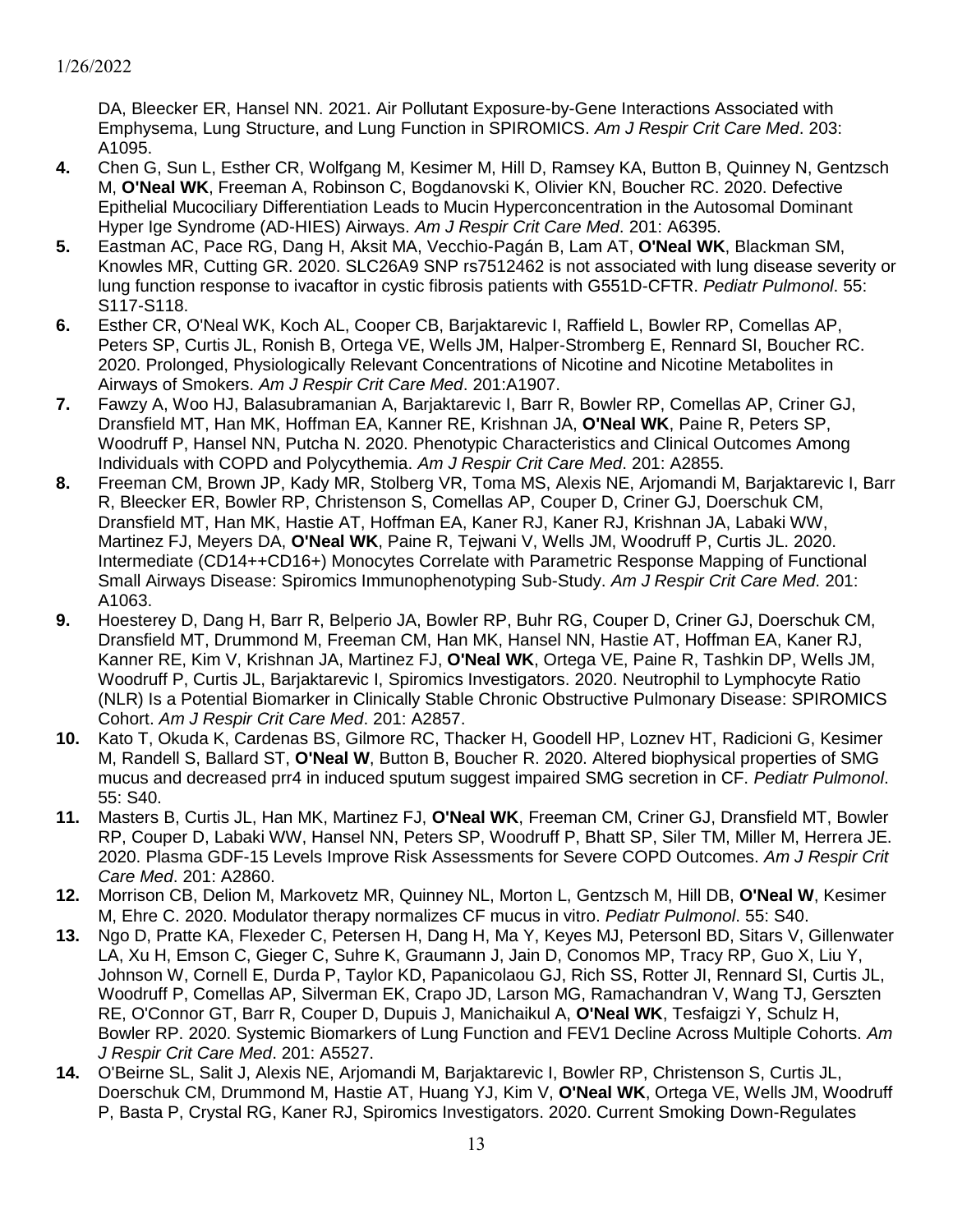Specific Alveolar Macrophage Host Defense Gene Expression Pathways. *Am J Respir Crit Care Med*. 201: A1217.

- **15.** Okuda K, Dang H, Kobayashi Y, Nakano S, Cardenas SMB, O'Neal VK, Kato T, Chen G, Gilmore RC, Quinney NL, Gentzsch M, Anderson C, Chua M, Andrew G, Randell S, Tata P, **O'Neal W**, Boucher R. 2020. Secretory cells dominate airway CFTR expression and function in superficial epithelia lining human airways. *Pediatr Pulmonol*. 55: S63.
- **16.** Okuda K, Kato T, Chen G, Gilmore RC, Chua M, Bittar HT, **O'Neal WK**, Wenzel SE, Boucher RC. 2020. Altered Secretory Mucin Expression in Systemic Steroid-Dependent Severe Asthma Small Airways*. Am J Respir Crit Care Med*. 201: A7466.
- **17.** Okuda K, Kobayashi Y, Dang H, Nakano S, Barbosa S, O'Neal VK, Kato T, Chen G, Gilmore RC, Quinney NL, Gentzsch M, Radicioni G, Kesimer M, Anderson C, Chua M, Ghio AJ, Randell SH, Tata P, **O'Neal WK**, Boucher RC. 2020. Mucin-Competent Secretory Cells Are a Major Cell Type for CFTR Expression in Normal Human Airway Epithelia. *Am J Respir Crit Care Med*. 201: A2663.
- **18.** Ortega VE, Barjaktarevic I, Li X, Ampleford E, **O'Neal WK**, Hawkins GA, Bowlers RP, Moore WC, Barr R, Cooper CB, Couper D, Han MK, Hansel NN, Kanner RE, Martinez FJ, Paine R, Woodruff P, Hoffman EA, Peters SP, Bleecker ER, Meyers DA, Nhlbi S. 2020. Genome-Wide Association Study of Short-Acting Bronchodilator Response Identifies Novel Pharmacogenetic Loci in SPIROMICS. *Am J Respir Crit Care Med*. 201: A7826.
- **19.** Ortega VE, Kim D, Moore WC, Zein JG, Li X, Ampleford E, **O'Neal WK**, Bowler RP, Barr R, Barjaktarevic I, Castro M, Cooper CB, Couper D, Denlinger LC, Erzurum SC, Fahy JV, Fitzpatrick AM, Gaston BM, Han MK, Hansel NN, Hastie AT, Hoffman EA, Israel E, Jarjour NN, Kanner RE, Martinez FJ, Mauger D, Paine R, Levy BD, Wenzel SE, Woodruff P, Peters SP, Bleecker ER, Meyers DA, Liggett SB, Hawkins GA, Nhlbi S, Nhlbi S. 2020. Deep Resequencing of the Beta-2 Adrenergic Receptor Gene (ADRB2) in COPD and Asthma Cohorts Identifies Functional Rare Variants. *Am J Respir Crit Care Med*. 201: A4220.
- **20.** Putcha S, Gu T, Murray S, Meldrum CA, Cardenas-Garcia J, Curtis JL, Martinez FJ, Criner GJ, Bowler RP, Barr R, Hoffman EA, Fawzy A, Putcha N, Hansel NN, Bleecker ER, Barjaktarevic I, Kanner RE, Paine R, Dransfield MT, Krishnan JA, Ortega VE, Peters SP, **O'Neal WK**, Arjomandi M, Woodruff P, Han MK, Labaki WW. 2020. Patient-Reported Clinical Variables Associated with Significant Air Trapping in Smokers: An Analysis of the SPIROMICS Cohort. *Am J Respir Crit Care Med*. 201: A4564.
- **21.** Vameghestahbanati M, Hoffman EA, Couper D, Hansel NN, Oelsner E, Sack C, Woodruff P, **O'Neal WK**, Hamid Q, Barr R, Smith BM. 2020. Airway Tree Structure Modifies Cigarette Smoke-Associated Lung Function Decline. *Am J Respir Crit Care Med*. 201: A6407.
- **22.** Winters C, Radicioni G, Wilkinson K, Kesimer M, Boucher R, **O'Neal W**, Livraghi-Butrico A. 2020. Age and host microbiota affect the abundance and composition of airway mucus. *Pediatr Pulmonol*. 55:S45- S6.
- **23.** Yee N, Markovic D, Buhr RG, Tashkin DP, Bhatt SP, Fortis S, Arjomandi M, Ronish B, Couper D, Anderson WH, Kanner RE, Paine R, Kaner RJ, **O'Neal WK**, Woodruff P, Han MK, Martinez FJ, Barr R, Wells JM, Ortega VE, Hoffman EA, Kim V, Drummond M, Bowler RP, Criner GJ, Curtis JL, Coopers CB, Barjaktarevic I. 2020. Significance of FEV3/FEV6 in Recognition of Early Airway Disease in Smokers at Risk of Development of COPD: Analysis of the SPIROMICS Cohort. *Am J Respir Crit Care Med*. 201: A6418.
- **24.** Zhou Y, Gallins P, Pace RG, Dang H, **O'Neal W**, Li Y, Ling H, Bamshad M, Gibson R, Cutting GR, Blackman SM, Wright F, Knowles M. 2020. Genetic modifiers of cystic fibrosis lung disease: Initial results from the Cystic Fibrosis Genome Project. *Pediatr Pulmonol*. 55: S117.
- **25.** Anderson WH, Quibrera M, **O'Neal WK**, Drummond MB, Alexis NE, Barjaktarevic I, Couper D, Bateman L, Paine R, Kaner RJ, Curtis JL, Woodruff P, Han MK, Martinez FJ, Barr RG, Hansel NN, Bleecker ER, Hoffman EA, Ortega VE, Doerschuk CM, Kim V, Dransfield MT, Bhatt SP, Bowler RP, Criner G, Cooper CB, Kanner RE, Boucher RC, Lazarowski E. 2019. Accelerated ATP hydrolysis in airway surface liquid (ASL) provides a mechanism for mucus dehydration in chronic bronchitis. *Am J Respir Crit Care Med*. 199: A3847.
- **26.** Bates M, Brown JP, Freeman CM, Stolberg VR, Kady M, Wang Y, Murray S, Alexis NE, Barjaktarevic I, Barr RG, Bleecker ER, Bowler RP, Christenson S, Comellas AP, Cooper CB, Couper D, Criner GJ,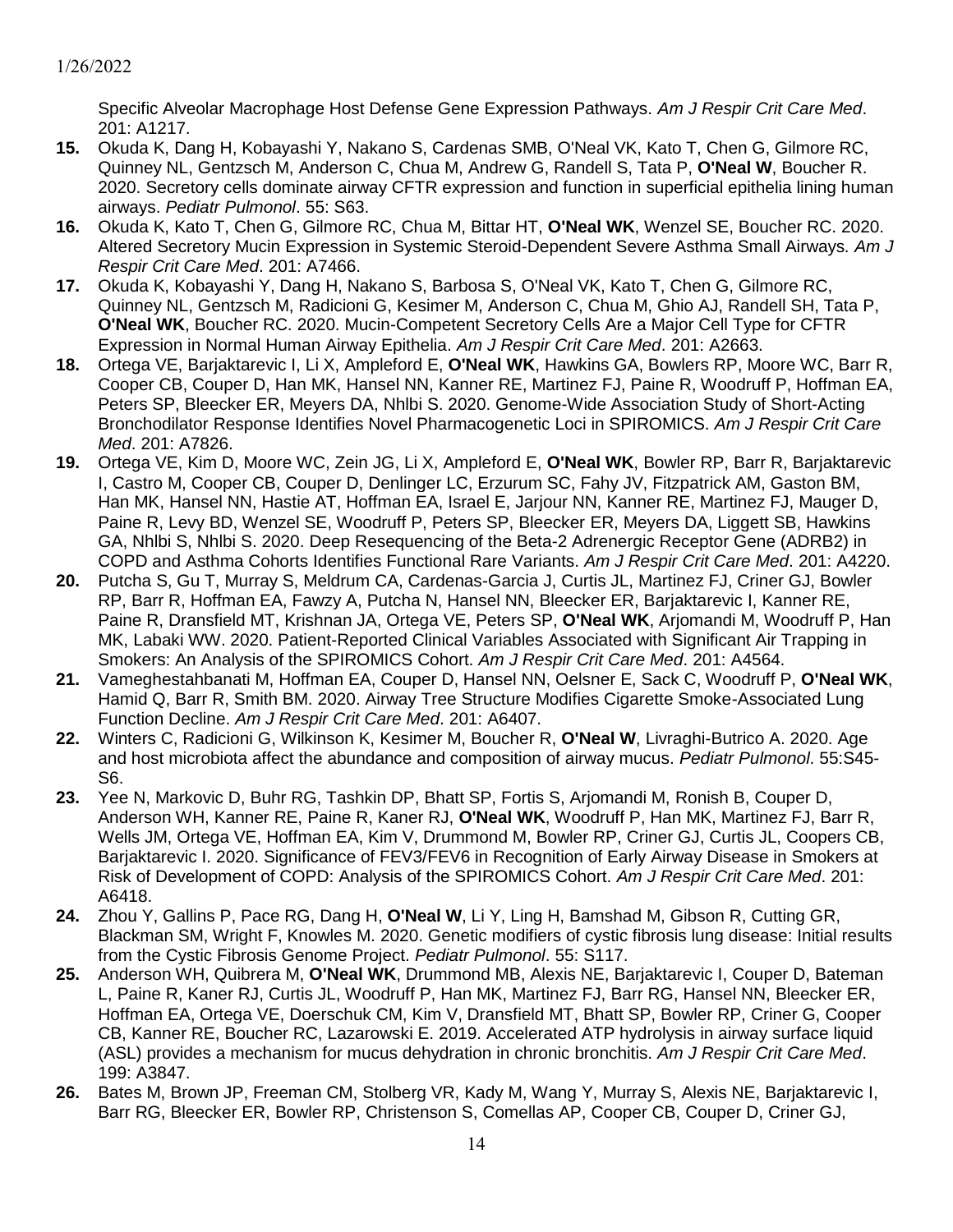Doerschuk CM, Han MK, Hansel NN, Hastie AT, Hoffman EA, Huang YJ, Kaner RJ, Krishnan JA, Martinez FJ, Meyers DA, **O'Neal WK**, Paine R, Peters SP, Putcha N, Wells JM, Wilson N, Woodruff P, Curtis JL. 2019. Altered alveolar macrophage expression of Axl and Mertk in COPD: SPIROMICS Immunophenotyping Sub-Study. *Am J Respir Crit Care Med*. 199: A4040.

- **27.** Brehm CE, Genese F, Marion CR, Li X, **O'Neal WK**, Newell JD, Hawkins GA, Barr RG, Cooper CB, Couper D, Han MK, Hansel NN, Kanner RE, Kleerup EC, Martinez FJ, Paine R, Woodruff P, Peters SP, Hoffman EA, Bleecker ER, Meyers DA, Ortega VE. 2019. Pathogenic primary ciliary dyskinesia pathway variants associate with disease severity in at-risk smokers and COPD subjects from SPIROMICS. *Am J Respir Crit Care Med.* 199: A4858.
- **28.** Chen G, Sun L, Kato T, Okuda K, Martino ME, Abzhanova A, Lin JM, Gilmore RC, Batson B, O'Neal VK, Volmer A, Dang H, Deng Y, Randell SH, Button B, Livraghi-Butrico A, Kesimer M, Ribeiro CM, **O'Neal W**, Boucher R. 2019. IL1 beta is the dominant pro-mucin secretory cytokine in CF airway secretions. *Pediatr Pulmonol*. 54: S182-S3.
- **29.** Cmielewski P, McCarron A, Reyne N, Finnie J, Rout-Pitt N, Schjenken J, Chen H, McIntyre C, Craig F, **O'Neal W**, Parsons D, Donnelley M. 2019. An update on the phenotype characterisation of Phe508del and CFTR knockout rats. *Pediatr Pulmonol*. 54: S168.
- **30.** Dang H, Polineni D, Pace RG, Stonebraker JR, Corvol H, Cutting GR, Drumm ML, Strug LJ, **O'Neal W**, Knowles M. 2019. Novel CF modifier genes by expression imputation from GWAS and EQTL data. *Pediatr Pulmonol*. 54: S243.
- **31.** Esther CR, **O'Neal WK**, Anderson WH, Kesimer M, Hastie AT, Barr RG, Bowler RP, Wells JM, Oelsner E, Boucher RC. 2019. Impaired mucus hydration and hydration signaling pathways in COPD. *Am J Respir Crit Care Med.* 199: A1126.
- **32.** Genese F, Newell JD, **O'Neal WK**, Marion CR, Li X, Hawkins GA, Brehm CE, Barjaktarevic I, Barr RG, Cooper CB, Couper D, Han MK, Hansel NN, Kanner RE, Kleerup EC, Martinez FJ, Paine R, Woodruff P, Hoffman EA, Peters SP, Meyers DA, Bleecker ER, Ortega VE. 2019. The rare PI Z variant associates with bronchiectasis in non-Hispanic White at-risk current and ex-smokers and COPD subjects from SPIROMICS. *Am J Respir Crit Care Med.* 199: A3849.
- **33.** Huang YJ, Opron K, Erb-Downward J, Begley L, Alexis NE, Barjaktarevic I, Barr RG, Bleecker ER, Bowler RP, Christenson S, Comellas AP, Cooper CB, Couper D, Doerschuk CM, Dransfield MT, Han MK, Hansel NN, Hastie AT, Hoffman EA, Kaner RJ, Krishnan JA, **O'Neal WK,** Paine R, Peters SP, Wells JM, Woodruff P, Martinez FJ, Bates M, Freeman CM, Curtis JL, Huffnagle GB. 2019. Lung microbiota associations with clinical features of COPD in the SPIROMICS cohort. *Am J Respir Crit Care Med.* 199: A5578.
- **34.** Kamath D, Budden T, Kim M, Baumlin N, **O'Neal W**, Knowles M, Weinman S, Salathe M, Polineni D. 2019. Anti-inflammatory effects of methylthioadenosine in cystic fibrosis. *Pediatr Pulmonol*. 54:S172.
- **35.** Kato T, Okuda K, Cardenas SMB, Gilmore RC, Das J, Sun L, Lin JM, Nakano S, Chen G, Button B, Randell SH, Ballard ST, **O'Neal W**, Boucher R. 2019. Identification of submucosal gland-specific proteins as a marker of gland secretion. *Pediatr Pulmonol*. 54: S179.
- **36.** Kelada SN, Li Y, Van Buren E, Radicioni G, Ford A, **O'Neal WK**, Ortega VE, Woodruff P, Bleecker ER, Boucher RC, Kesimer M. 2019. Genome-wide association study of sputum mucin concentrations in the Subpopulations and Intermediate Outcomes in COPD Study (SPIROMICS). *Am J Respir Crit Care Med.* 199:A2149.
- **37.** Okuda K, Kobayashi Y, Dang H, Nakano S, Cardenas SMB, O'Neal VK, Kato T, Chen G, Gilmore RC, Chua M, Livraghi-Butrico A, Doerschuk C, Grubb B, Randell SH, Tata P, **O'Neal W**, Boucher R. 2019. Regional regulation of CFTR and ionocyte expression in normal human airways. *Pediatr Pulmonol*. 54:S173.
- **38. O'Neal WK**, Putman RK, Wang JJ, Barjaktarevic I, Cooper CB, Cho MH, Couper DJ, Hansel NN, Hatabu H, Rosas IO, Nishino M, Ortega VE, Lynch DA, Woodruff PG, Barr RG, Curtis JL, Han MK, Bleecker ER, Kaner RJ, Paine R, Sidhaye VK, Silverman EK, Hoffman EA, Martinez FJ, Washko GR, Bowler RP, Hunninghake GM, Newell, JD; SPIROMICS (Spiromics); COPDgene. 2019. Distinct blood biomarkers associate with visual evidence of interstitial lung abnormality on HRCT in both SPIROMICS and COPDGene. *Am J Respir Crit Care Med.* 199:A5840.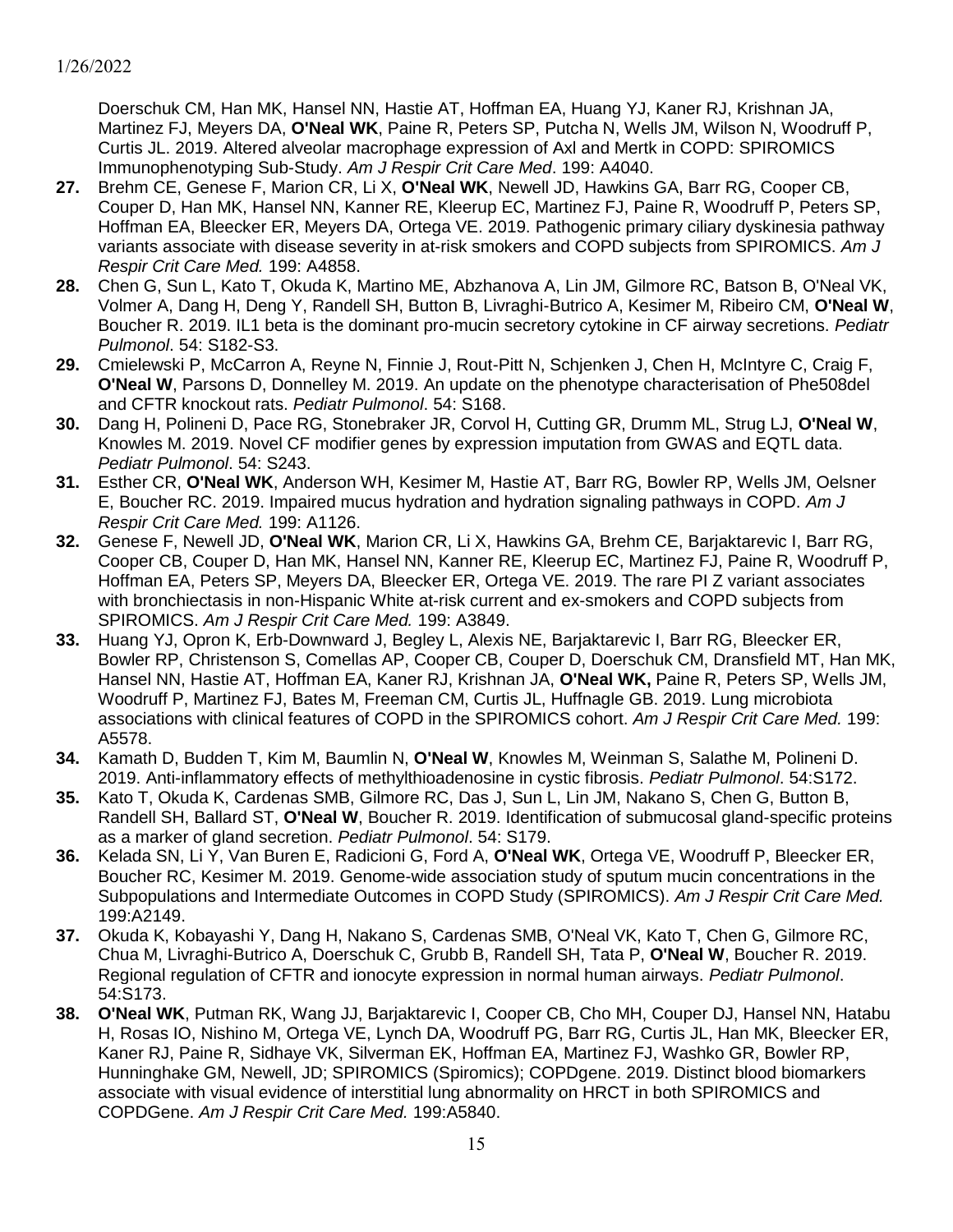- **39.** Ortega VE, **O'Neal WK**, Newell JD, Li X, Hawkins GA, Barjaktarevic I, Barr RG, Cooper CB, Couper D, Han MK, Hansel NN, Kanner RE, Kleerup EC, Martinez FJ, Paine R, Scholand M, Woodruff P, Peters SP, Hoffman EA, Meyers DA, Bleecker ER. 2019. Genome-wide association study identifies novel loci and recapitulates known loci for interstitial lung disease in non-Hispanic Whites from SPIROMICS. *Am J Respir Crit Care Med.* 199:A4861.
- **40.** Ortega VE, Li X, Ampleford E, **O'Neal WK**, Hawkins GA, Manichaikul A, Barjaktarevic I, Barr RG, Cooper CB, Couper D, Han MK, Hansel NN, Kanner RE, Kleerup EC, Martinez FJ, Paine R, Woodruff P, Hoffman EA, Peters SP, Bleecker ER, Meyers DA. 2019. Genome-wide association study of acute exacerbations of COPD identifies novel loci in SPIROMICS. *Am J Respir Crit Care Med.* 199:A4862.
- **41.** Putcha N, Dransfield MT, LaFon D, Woo J, Azar A, Fawzy A, Cooper CB, Bowler RP, Comellas AP, Krishnan JA, Han MK, Couper D, Peters SP, Drummond MB, **O'Neal WK,** Criner GJ, Martinez FJ, Curtis JL, Barr RG, Woodruff P, Hansel NN. 2019. BAL and serum immunoglobulin G levels are associated with risk for exacerbations, clinical and CT phenotypes, an analysis of SPIROMICS. *Am J Respir Crit Care Med.* 199:A1580.
- **42.** Radicioni G, Ford A, Ceppe A, Alexis NE, **O'Neal WK**, Boucher RC, Kesimer M, SPIROMICS Investigative Group. 2019. Cigarette smoke driven MUC5AC increase and airway obstructions in COPD. *Am J Respir Crit Care Med.* 199:A1127.
- **43.** Subramani DB, Chen G, Okuda K, Haridass P, Wang B, Markovetz MR, Radicioni G, Christine LJ, Morrison CB, Fontana NC, Garbarine I, Winkler SS, Livraghi-Butrico A, Hill DB, Button B, **O'Neal W**, Kesimer M, Boucher R, Ehre C. 2019. CRISPR/CAS9 based cell lines (A549 and CALU-3 cells at single cell level) for human MUC5ACM and MUC5BM and its role in lung diseases. *Pediatr Pulmonol*. 54:S327.
- **44.** Zhang W, Oromendia C, Kikkers SA, Kim K, **O'Neal WK**, Freeman CM, Christenson S, Peters SP, Wells JM, Doerschuk CM, Putcha N, Woodruff P, Cooper CB, Comellas AP, Criner GJ, Paine R, Hansel NN, Han MK, Han MK, Curtis JL, Kaner RJ, Ballman KV, Martinez FJ, Cloonan SM. 2019. Extracellular bronchoalveolar lavage fluid ferritin and risk for exacerbation in COPD: an analysis from the Subpopulations and Intermediate Outcome Measures in COPD Study (SPIROMICS). *Am J Respir Crit Care Med.* 199:A5369.
- **45.** Ash SY, Harmouche R, Putman RK, Ross JC, Martinez FJ, Choi AM, Bowler RP, Regan EA, Curtis JL, Han MK, Boucher RC, **O'Neal WK**, Hatabu H, Lynch DA, Rosas IO, Hunninghake GM, Estepar RS, Washko GR. 2018. Association between acute respiratory disease events and the MUC5B promoter polymorphism in smokers. *Am J Respir Crit Care Med.* 197:A2410.
- **46.** Barjaktarevic I, Hu S, Couper D, Anderson WH, Kanner RE, Paine R, Kaner RJ, Curtis JL, **O'Neal WK**, Woodruff P, Postow L, Han MK, Martinez FJ, Barr R, Wells JM, Ortega VE, Hoffman EA, Doerschuk CM, Kim V, Dransfield MT, Bhatt SP, Bhakta NR, Drummond MB, Bowler RP, Criner GJ, Martinez C, Tashkin D, Cooper CB. 2018. Bronchodilator responsiveness in COPD: results from SPIROMICS. *Am J Respir Crit Care Med.* 197:A6395.
- **47.** Bolourchi S, **O'Neal WK**, Kaner RJ, Doerschuk CM, Boucher RC, Criner GJ, Couper D, Bowler RP, Comellas AP, Dransfield MT, Krishnan JA, Barjaktarevic I, Paine R, Bleecker ER, Peters SP, Barr RG, Rennard SI, Raman SM, Hansel NN, Hoffman EA, Galban CJ, Curtis JL, Freeman CM, Martinez FJ, Han MK, Christenson S, Woodruff PG, Bhakta NR. 2018. Airway epithelial microRNAs associated with small airway dysfunction and Interleukin-17-driven inflammation in chronic obstructive pulmonary disease. *Am J Respir Crit Care Med.* 197:A7441.
- **48.** Boucher RC, Ceppe AS, **O'Neal WK**, Ford A, Barr RG, Bleecker ER, Curtis JL, Cooper CB, Han MK, Hoffman EA, Martinez FJ, Paine R, Woodruff P, Smith BM, Kesimer M. 2018. Mucin-based metrics to quantitate and identify mucus component of peripheral airways obstruction in the SPIROMICS cohort. *Am J Respir Crit Care Med.* 197:A1209.
- **49.** Burkes RM, Ceppe AS, **O'Neal WK**, Han MK, Curtis JL, Comellas AP, Criner GJ, Krishnan JA, Christenson S, Barr RG, Cooper CB, Barjaktarevic I, Paine R, Ortega VE, Wise RA, Hansel NN, Drummond M. 2018. Low plasma cathelicidin levels are associated with reduced lung function and prior COPD exacerbations: an analysis of the SPIROMICS cohort. *Am J Respir Crit Care Med.* 197:A7442.
- **50.** Choi S, Haghighi B, Hoffman EA, Newell JD, Comellas AP, Barr R, Han MK, Cooper CB, **O'Neal WK**, Woodruff P, Martinez FJ, Bleecker ER, Bowler RP, Krishnan JA, Kanner RE, Paine R, Peters SP,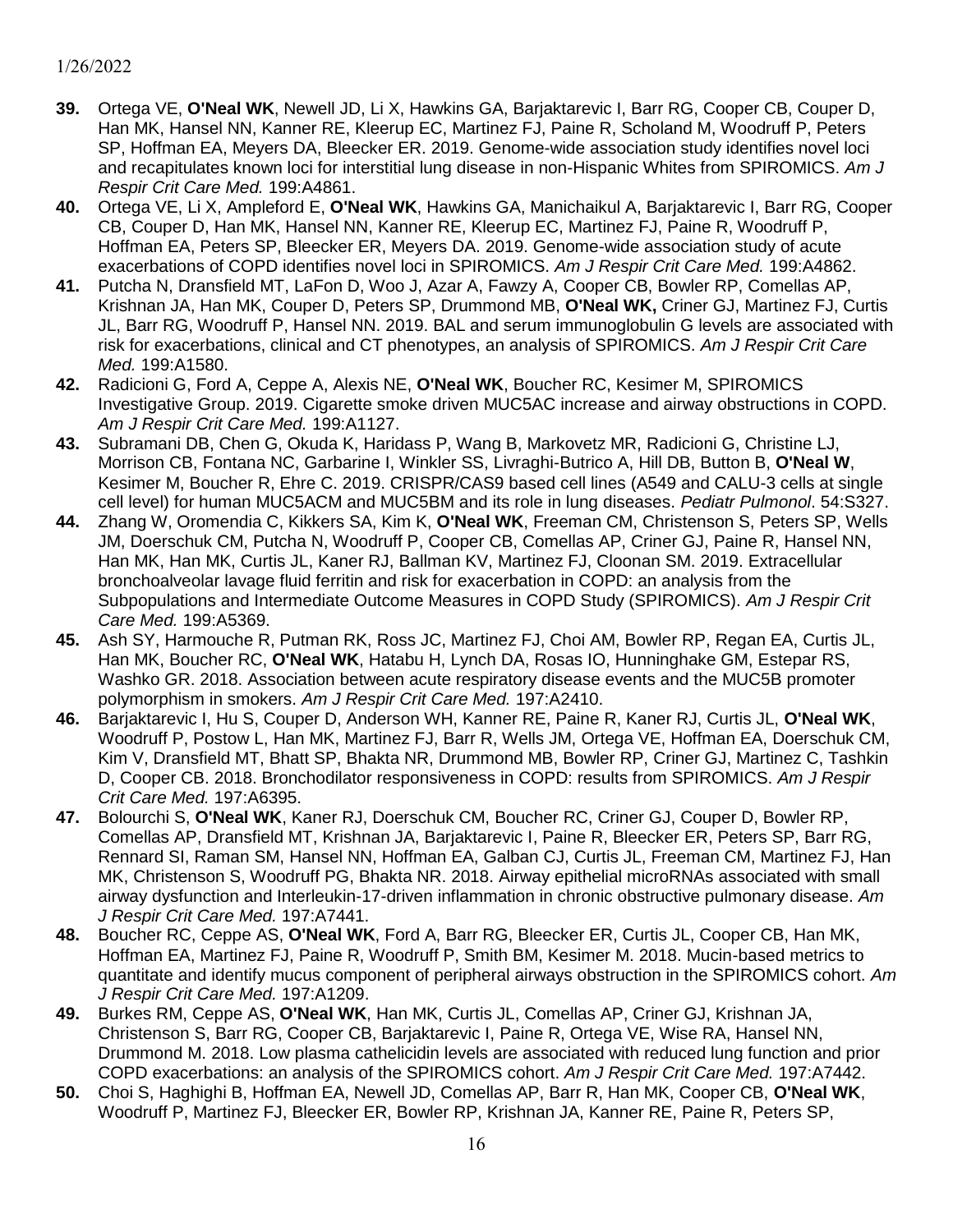Dransfield MT, Hansel NN, Criner GJ, Couper D, Bhatt SP, Lin C. 2018. QCT imaging-based clusters of former smokers identify clinical phenotypes in the SubPopulations and InteRmediate Outcome Measures in COPD Study (SPIROMICS). *Am J Respir Crit Care Med.* 197:A6387.

- **51.** Freeman CM, Hoffman EA, Alikaj H, Stolberg VR, Alexis NE, Bleecker ER, Bowler RP, Christenson S, Comellas AP, Cooper CB, Couper D, Doerschuk CM, Han MK, Hansel NN, Hastie AT, Kaner RJ, Martinez FJ, Meyers DA, **O'Neal WK**, Paine R, Peters SP, Wells JM, Woodruff P, Barr RG, Curtis JL. 2018. Increased endothelial cell damage and decreased endothelial cell repair are implicated in emphysema pathogenesis: SPIROMICS Immunophenotyping Sub-Study. *Am J Respir Crit Care Med*. 197:A7439.
- **52.** Genese F, Ortega VE, Marion CR, **O'Neal WK**, Newell JD, Barr RG, Cooper CB, Couper D, Han MK, Hansel NN, Kanner RE, Martinez FJ, Meyers DA, Woodruff P, Peters SP, Hoffman EA, Bleecker ER. 2018. Risk factors and implications of bronchiectasis on COPD severity in the Subpopulations and Intermediate Outcome Measures in COPD Study (SPIROMICS). *Am J Respir Crit Care Med*. 197:A3544.
- **53.** Haghighi B, Choi S, Choi J, Li F, Hoffman EA, Comellas AP, Newell JD, Barr R, Han MK, Bleecker ER, Cooper CB, Couper D, Hansel NN, Kanner RE, Kazerooni E, Martinez FJ, **O'Neal WK,** Paine R, Rennard SI, Woodruff P, Lin C. 2018. Imaging-based cluster analysis using novel metrics in COPD for Sub-Phenotyping of Current Smokers: SPIROMICS. *Am J Respir Crit Care Med*. 197:A1033.
- **54.** Kraft J, Jeong S, Zhao H, Kesimer M, Boucher RC, Christenson S, Comellas AP, Bateman LA, Britt A, Doerschuk CM, Dransfield MT, Han MK, Paine R, Cooper CB, Huang YJ, Barjaktarevic I, Moore WC, Nguyen CP, Morris C, Crystal RG, Curtis JL, Hastie AT, Kaner RJ, **O'Neal WK**, Ortega VE, Peters SP, Postow L, Rennard SI, Woodruff P, Kim V. 2018. Current smoking with or without chronic bronchitis is independently associated with goblet cell hyperplasia in healthy smokers and COPD Subjects: an analysis of the SPIROMICS Cohort. *Am J Respir Crit Care Med*. 197:A2283.
- **55.** Labaki WW, Martinez CH, Freeman CM, Martinez FJ, Wells JM, Bhatt SP, Dransfield MT, Cooper CB, Putcha N, Hansel NN, Bleecker ER, Meyers DA, Pirozzi CS, Kanner RE, Paine R, Couper DJ, **O'Neal WK**, Barr RG, Woodruff PG, Ampleford EJ, Ortega VE, Curtis JL, Han MK. 2018. Higher levels of growth differentiation factor 15 (GDF-15) are associated with lower walking distance and exercice capacity in COPD: an analysis of the SPIROMICS cohort. *Am J Respir Crit Care Med*. 197:A3124.
- **56.** Manichaikul A, Nguyen JN, Christenson S, Tew W, Neighbors M, Garudadri S, Nerella S, Hoffman EA, Farber CR, Cho MH, **O'Neal WK**, Woodruff P, Wain LV, Rotter JI, London S, Im H, Rich SS, Barr RG. 2018. Genomic and transcriptomic analysis of pulmonary function and emphysema on CT scan. *Am J Respir Crit Care Med*. 197:A4187.
- **57.** Masters B, Han MK, Martinez FJ, Woodruff P, Criner GJ, Peters SP, Hansel NN, Comellas AP, Curtis JL, Paine R, **O'Neal WK**, Herrera JE, Miller M, Copeland K. 2018. Blood biomarker algorithms as an aide to describe exacerbations activity in symptomatic smokers and early staged COPD patients. *Am J Respir Crit Care Med*. 197:A2747.
- **58.** Okuda K, Chen G, Kato T, Wolf M, Gilmore R, Burns K, Chua M, Livraghi-Butrico A, Ehre C, Doerschuk CM, Randell SH, Matsui H, Nagase T, **O'Neal WK**, Boucher RC. 2018. Regional expression of secretory mucins MUC5AC and MUC5B in normal human airways. *Am J Respir Crit Care Med*. 197:A7636.
- **59.** Ortega VE, Hawkins GA, Li X, **O'Neal WK**, Manichaikul A, Barr R, Cooper CB, Couper D, Curtis JL, Han MK, Hansel NN, Kanner RE, Martinez FJ, Paine R, Wells JM, Woodruff P, Hoffman EA, Peters SP, Meyers DA, Bleecker ER. 2018. Comprehensive gene resequencing of SERPINA1 in SPIROMICS reveals novel rare loci for alpha 1-antitrypsin deficiency and emphysema. *Am J Respir Crit Care Med*. 197:A4184.
- **60.** Putcha N, Fawzy A, Matsui E, Bowler RP, Woodruff P, **O'Neal WK**, Comellas AP, Han MK, Dransfield MT, Lugogo N, Hoffman EA, Cooper CB, Hersh CP, Paulin LM, Drummond M, Wise RA, Diette GB, Hansel NN. 2018. Allergen sensitization and exposure is associated with exacerbations in COPD. *Am J Respir Crit Care Med*. 197:A2750.
- **61.** Dang H, Polineni D, Pace RG, Stonebraker JR, Li Q, Corvol H, Cutting GR, Drumm ML, Strug LJ, **O'Neal W**, Knowles M. 2017. Identification of novel CF modifier genes and pathways by expression imputation from GWAS. *Pediatr Pulmonol.* 52:S263.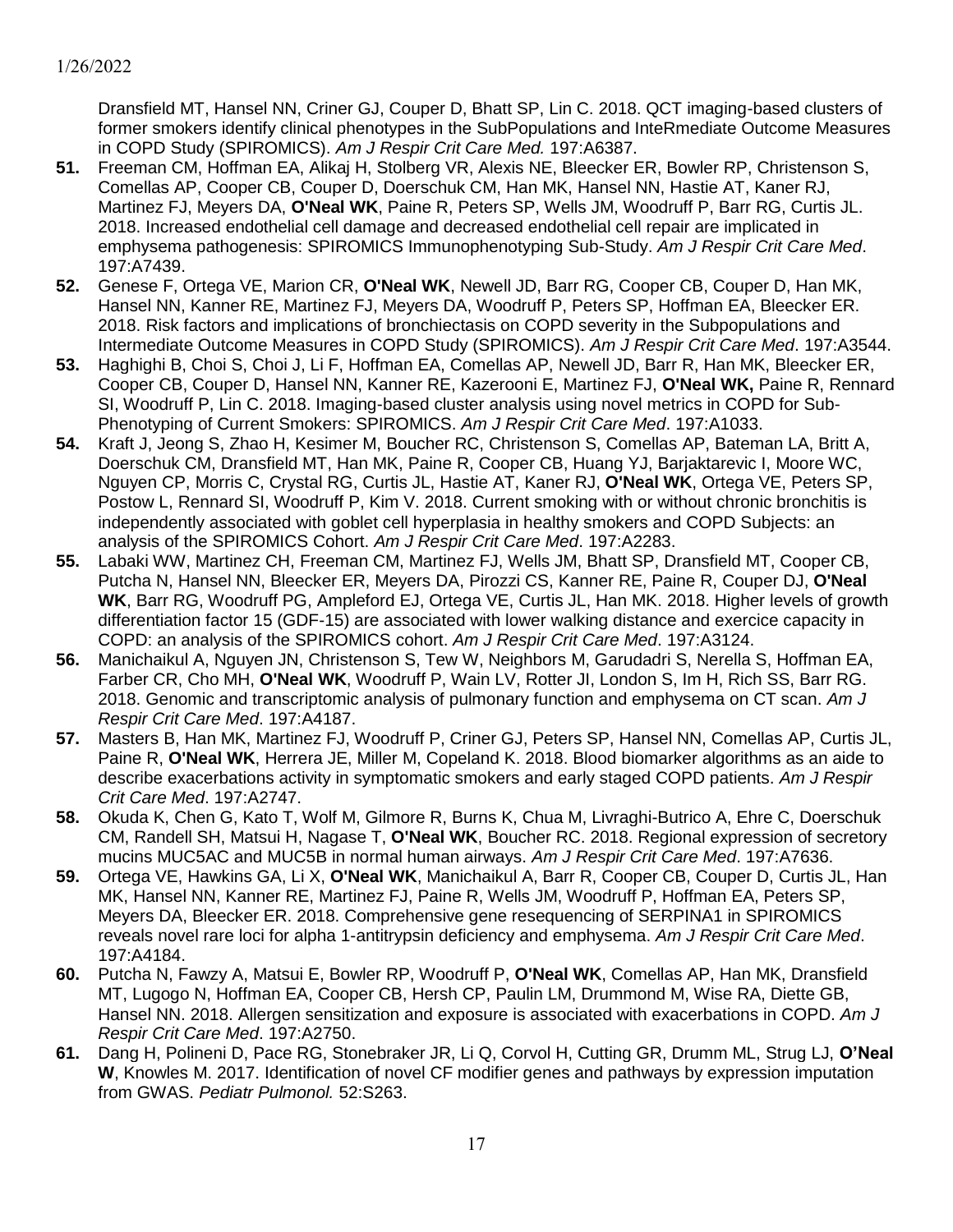- **62.** Esther CR, Polineni D, Mahon A, Isaacman S, Bonfield TL, Knowles M, **O'Neal W**. 2017. A novel therapeutic targeting the methionine salvage pathway reduces airway inflammation. *Pediatr Pulmonol.* 52:S328-S329.
- **63.** Mok H, Freeman CM, Martinez CH, Stolberg VR, Alexis NE, Barr RG, Bleecker ER, Bowler RP, Carretta EE, Christenson SA, Cooper CB, Couper DJ, Doerschuk CM, Han MK, Hansel NN, Hastie AT, Hoffman EA, Kaner RJ, Martinez FJ, Meyers DA, **O'Neal WK**, Paine R, Putcha N, Rennard SI, Woodruff PG, Curtis JL. 2017. Active smoking is associated with decreased Cd4+T cells in bronchoalveolar lavage: Spiromics Immunophenotyping Sub-Study. *Am J Respir Crit Care Med.* 195:A2629.
- **64.** Okuda K, Chen G, Wolf M, Burns K, Chua M, Livraghi-Butrico A, Ehre C, Doerschuk C, Randell S, **O'Neal W**, Boucher RC. 2017. Localization of secretory mucins MUC5AC and MUC5B in normal human airways. *Pediatr Pulmonol.* 52:S238-S239.
- **65.** Okuda K, Chen G, Wolf M, Burns K, Chua M, Livraghi-Butrico A, Ehre C, Doerschuk C, Randell S, **O'Neal W**, Boucher RC. 2017. Localization of secretory mucins MUC5AC and MUC5B in normal human airways. *Pediatr Pulmonol.* 52:S238-S239.
- **66.** Polineni D, Dang H, Gallins P, Jones L, Pace RG, Stonebraker JR, Corvol H, Cutting GR, Drumm ML, Strug LJ, Boyle MP, Durie P, Chmiel J, Zhou Y, Zou F, Wright F, **O'Neal W**, Knowles M. 2017. Nasal transcriptomic studies combined with genomic analyses identify gene networks associated with cystic fibrosis lung disease severity. *Pediatr Pulmonol.* 52:S263-S264.
- **67.** Stonebraker JR, Dang H, Pace RG, Boyles S, Quinney N, Cholon DM, Harris A, Li Q, Randell S, Gentzsch M, Knowles M, **O'Neal W**. 2017. EXPLORING the biologic basis of the chr11p13 CF lung disease modifying locus using CF airway epithelial cells. *Pediatr Pulmonol.* 52:S265.
- **68.** Subramani DB, Shenoy SK, Wang B, Markovetz MR, Chen G, Radicioni G, Haridass P, Jones L, Garbarine IC, Winkler SS, Sears PR, Ostrowski LE, Livraghi-Butrico A, Esther CR, Hill DB, **O'Neal W**, Kesimer M, Button B, Boucher RC, Ehre C. 2017. Adhesive, cohesive and viscoelastic properties of MUC5AC play a role in CF pathogenesis. *Pediatr Pulmonol.* 52:S279.
- **69.** Wells JM, Parker M, Osteri RA, Bowler RP, Dransfield MT, Cho MH, Woodruff PG, Kim V, Curtis JL, Martinez FJ, Paine R, Barri RG, Hani MK, **O'Neal WK**, Castaldi PJ, Gaggar A. 2017. Elevated matrix metalloprotease 9 in moderate to severe COPD: results from Spiromics and Eclipse. *Am J Respir Crit Care Med.* 195: A2732.
- **70.** Ancy KM, Leidy NK, Malley KG, Anderson WH, Barr RG, Bleeker E, Bowler RP, Carretta EE, Cooper CB, Couper DJ, Doerschuk CM, Dransfield MT, Hansel NN, Hoffman EA, Kanner R, **O'Neal WK**, Paine R, Peters SP, Scholand M, Woodruff PG, Han MK, Martinez FJ. 2016. How 'stable' is stable COPD? Daily symptom variability of subjects enrolled in the SPIROMICS Exacerbation Sub-Study. *Am J Respir Crit Care Med.* 193:A3527.
- **71.** Anderson WH, **O'Neal WK**, Doerschuk CM, Carretta EE, Couper DJ, Tashkin D, Paine, III R, Cooper CB, Bleecker ER, Barr RG, Hansel NN, Han MK, Martinez FJ, Curtis JL, Woodruff PG, Kleerup E, Kanner R. 2016. Short-term stability of pulmonary function and clinical measures in COPD using a cohort from Spiromics (Subpopulations and Intermediate Outcome Measures in COPD Study). *Am J Respir Crit Care Med*. 193:A3515.
- **72.** Barjaktarevic I, Martinez CH, Curtis JL, Bowler RP, **O'Neal WK**, Hoffman EA, Carretta EE, Quibrera M, Barr RG, Bleecker E, Couper DJ, Criner GJ, Dransfield MT, Han MK, Hansel NN, Kanner R, Lazarus SC, Martinez FJ, Paine R, Tashkin DP, Woodruff PG, Cooper CB. 2016. Biomarker characterization of a debilitated phenotype in Spiromics. *Am J Respir Crit Care Med*. 193: A1426.
- **73.** Barjaktarevic I, Martinez CH, Curtis JL, Hoffman EA, Carretta EE, Bowler RP, **O'Neal WK**, Quibrera M, Barr RG, Martinez FJ, Couper DJ, Criner GJ, Dransfield MT, Han MK, Hansel NN, Kanner R, Lazarus SC, Bleecker ER, Paine R, Tashkin DP, Woodruff PG, Cooper CB. 2016 Identification of a debilitated phenotype in Spiromics. *Am J Respir Crit Care Med.* 193:A3519.
- **74.** Brown JP, Freeman CM, Crudgington SW, Stolberg VR, Sonstein J, Alexis NE, Basta PV, Carretta EE, Christenson S, Couper DJ, Doerschuk CM, Hansel NN, Han MK, Hastie AT, Kaner RJ, Martinez FJ, **O'Neal WK**, Paine R, Rennard SI, Shimbo D, Woodruff PG, Zeidler M, Curtis JL. 2016. Current smoking increases macrophage numbers and immunoregulatory receptor expression in bronchoalveolar lavage but not sputum in chronic obstructive pulmonary disease: Spiromics Immunophenotyping Sub-Study. *Am J Respir Crit Care Med*. 193:A1432.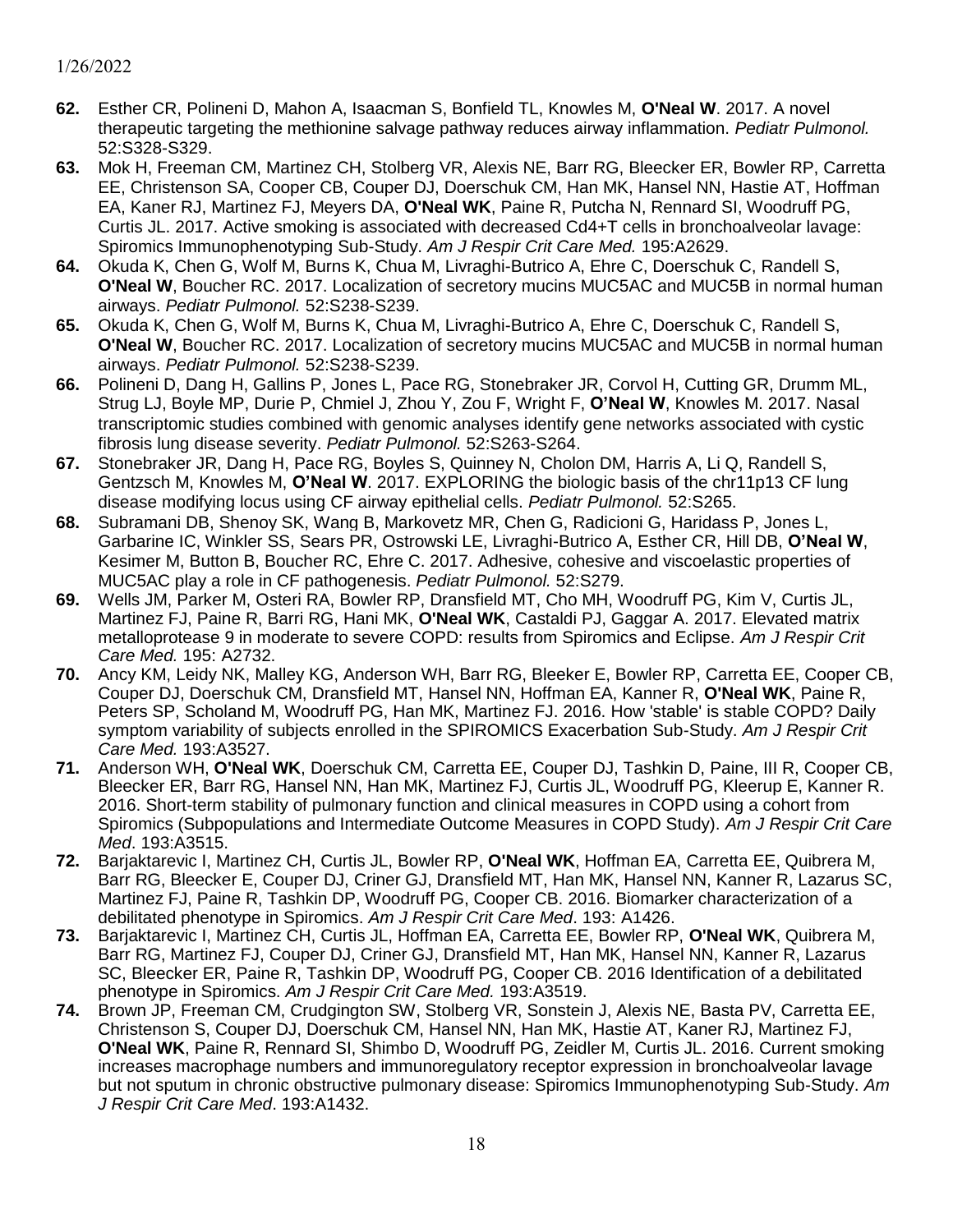- **75.** Chen G, **O'Neal WK**, Deng Y, Yu D, Jones L, Ribeiro C, Randell SH, Boucher RC. 2016. Il1r1 regulates Muc5b production and inflammatory responses in the airway epithelium. *Am J Respir Crit Care Med*. 193:A5559.
- **76.** Chen G, Volmer A, Wilkinson K, Terrell K, **O'Neal WK**, Livraghi-Butrico A, Boucher RC. 2016. Spdefindependent mucin production during non-Th2-dominated pulmonary inflammation revealed in the Scnn1b-Tg muco-obstructive mouse model. *Am J Respir Crit Care Med*. 193:A5558.
- **77.** Ford AA, Radicioni G, Cao R, Ceppe A, Doerschuk CM, **O'Neal WK**, Anderson WH, Boucher RC, Kesimer M. 2016. Mucin hypersecretion associated with chronic bronchitis and not emphysema in sputum from COPD patients from the SPIROMICS Cohort. *Am J Respir Crit Care Med*. 193:A3518.
- **78.** Haghighi B, Choi S, Hoffman EA, Newell J, Barr RG, Han MK, Cooper CB, **O'Neal WK**, Woodruff PG, Bleecker ER, Martinez FJ, Lin CL. 2016. Multiscale imaging-based clusters in the COPD Cohort associates with clinical characteristics: the Subpopulations and Intermediate Outcome Measures in COPD Study (SPIROMICS). *Am J Respir Crit Care Med.* 193:A6612.
- **79.** Kelada S, Livraghi-Butrico A, McFadden K, Thomas J, **O'Neal WK**, Boucher RC. 2016. Quantitative genetic analysis of MUC5AC and MUC5B in a mouse model of asthma. *Am J Respir Crit Care Med*. 193:A2916.
- **80.** Li SX, Hirzel AJ, Freeman CM, Crudgington SW, Stolberg VR, Sonstein J, Alexis NE, Basta PV, Carretta EE, Christenson SA, Couper DJ, Doerschuk CM, Han MK, Hansel NN, Hastie AT, Kaner RJ, Martinez FJ, **O'Neal WK**, Paine R, Rennard SI, Shimbo D, Woodruff PG, Zeidler M, Curtis JL. 2016. Active smoking is associated with increased eosinophils in bronchoalveolar lavage but not in sputum or peripheral blood: SPIROMICS Immunophenotyping Sub-Study. *Am J Respir Crit Care Med*. 193:A6345.
- **81.** Livraghi-Butrico A, Grubb B, Ehre C, Ostrowski LF, Button B, Rogers T, Wilkinson K, Samir S, Villalon DG, Hale A, **O'Neal WK**, Thelin W, Boucher RC. 2016. Scnn1b-TG mice: a unique model to test airway mucus-mobilizing therapies in vivo. *Pediatr Pulmonol.* 51:284-5.
- **82.** Martinez CH, Freeman CM, Nelson JD, Anderson WH, Bowler RP, Cooper CB, Couper DJ, Han MK, Martinez FJ, **O'Neal WK**, Ortega VE, Paine R, Woodruff PG, Curtis JL. 2016. Chronic bronchitis and airway thickening are associated with higher levels of growth differentiation factor-15 (GDF-15) in smokers without airflow obstruction: an analysis of the SPIROMICS Cohort. *Am J Respir Crit Care Med*. 193:A3510.
- **83.** Ortega VE, Li X, **O'Neal WK**, Pennington EJ, Barr RG, Couper DJ, Han MK, Kanner R, Kleerup E, Martinez FJ, Peters SP, Rennard SI, Woodruff PG, Hoffman EA, Meyers DA, Bleecker ER. 2016. Rare *SERPINA1* variants in the multi-ethnic Spiromics population. *Am J Respir Crit Care Med*. 193:A4433.
- **84.** Polineni D, Dang H, Pace RG, Stonebraker JR, Guo XG, Jones LC, Esther CR, Boyle MP, Chmiel JF, Durie PR, Gallins PJ, Wright FA, **O'Neal WK**, Knowles M. 2016. In vivo cystic fibrosis (CF) nasal epithelial transcriptomic studies reveal non-CFTR differential gene expression associated with CF Lung disease severity. *Am J Respir Crit Care Med*. 193:A6458.
- **85.** Polineni D, Dang H, Pace R, Stonebraker JR, Jones L, Boyle MP, Chmiel J, Durie PR, Gallins, p C., Wright F, **O'Neal WK**, Knowles MK. 2016. Age of onset of chronic P. aeruginosa pulmonary infection is associated with differential gene expression in CF nasal epithelia in vivo. *Pediatr Pulmonol.* 51 Suppl 45:244.
- **86.** Taylor J, Degtiar I, Murray S, Wang X, Martinez CH, Erb-Downward JR, Marchetti N, Criner GJ, **O'Neal WK**, Couper DJ, Bowler RP, Scholand M, Pirozzi C, Cooper CB, Kanner R, Paine R, Barr RG, Bleecker E, Hansel NN, Woodruff PG, Hoffman EA, Galban C, Ross BD, Kazerooni E, Martinez FJ, Han MK. 2016. Association between blood biomarkers, CT phenotype and COPD stage in SPIROMICS. *Am J Respir Crit Care Med*. 193:A4066.
- **87.** Tew W, Chung C, Manser P, Holweg C, Christenson SA, Rosenberger C, **O'Neal WK**, Woodruff PG, Neighbors M. 2016. Serum type 2 chemokines in chronic obstructive pulmonary disease (COPD) subjects in the Subpopulations and Intermediate Outcomes in COPD Study (SPIROMICS). *Am J Respir Crit Care Med*. 193:A7873.
- **88.** Anderson WH, Basta P, Carretta E, Cui G, Davis S, Doerschuk CM, Barr RG, Bleecker ER, Bowler RP, Curtis JL, Drummond MB, Han MK, Hansel NN, Kanner RE, Kleerup EC, Martinez FJ, Paine R, Peters SP, Woodruff PG, Rennard SI, Couper D, **O'Neal WK**. 2015. Reliability of multiplex-based blood biomarkers in COPD subjects enrolled in Spiromics (Subpopulation and Intermediate Outcome Measures in COPD Study). *Am J Respir Crit Care Med*. 191:A2935.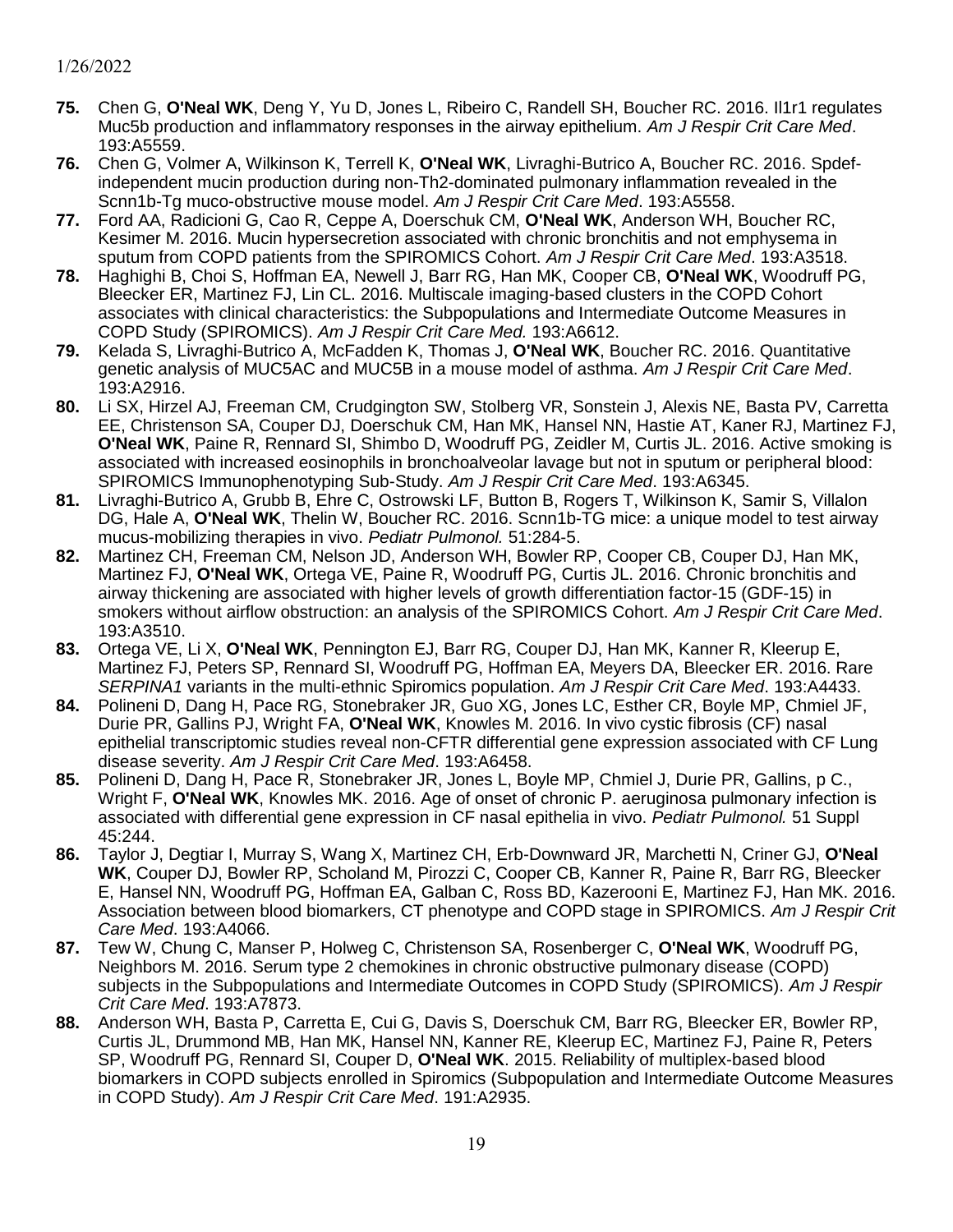- **89.** Brown JP, Freeman CM, Crudgington S, Stolberg VR, Sonstein J, Alexis NE, Basta P, Carretta E, Couper D, Doerschuk CM, Hastie AT, Kaner RJ, **O'Neal WK**, Paine R, Rennard SI, Shimbo D, Woodruff PG, Zeidler MR, Curtis JL. 2015. Monocytoid macrophages comprise an increased percentage of both mononuclear phagocytes and all leukocytes in bronchoalveolar lavages of smokers: SPIROMICS Immunophenotyping Sub-Study. *Am J Respir Crit Care Med*. 191:A2930.
- **90.** Carlson TD, Kinney GL, Woodruff PG, Hansel NN, Han MK, **O'Neal WK**, Tashkin DP, Bowler RP. 2015. The significance and clinical impact of marijuana use in the SPIROMICS Cohort. *Am J Respir Crit Care Med*. 191:A4487.
- **91.** Dang H, Gallins PJ, Rhonda PG, Stonebraker JR, Fossum SL, Leir S, Harris A, **O'Neal WK**, Knowles MR. 2015. Re-sequencing GWAS region on chromosome 11 identified novel candidate genetic variants associated with modification of CF lung disease. *Pediatr Pulmonol*. 50 Suppl 41:250.
- **92.** Fossum SL, Mutolo MJ, Yang R, Dang H, **O'Neal WK**, Knowles MR, Leir S, Harris A. 2015. Ets homologous factor regulates pathways controlling response to injury in the airway epithelial cells. *Pediatr Pulmonol*. 50 Suppl 41:253.
- **93.** Gupta R, Abdelwahab S, Jones L, Dang H, **O'Neal WK**, Kesimer M. 2015. Intercellular communication between the airway epithelial cells is mediated by exosomes like vesicles. *Am J Respir Crit Care Med*. 191:A3660.
- **94.** Jacobson S, Kechris K, Sun W, Yang J, Chen TH, Barr RG, Basta P, Bleecker ER, Couper D, Curtis JL, Doerschuk CM, Drummond MB, Han MK, Hansel NN, Hawkins G, Hoffman EA, Kanner R, Kleerup EC, Martinez FJ, Meyers DA, **O'Neal WK**, Peters SP, Rennard SI, Woodruff PG, Bowler RP. 2015. Blood biomarker quantitative trail loci in chronic obstructive pulmonary disease. *Am J Respir Crit Care Med*. 191:A3627.
- **95.** Keene J, Curtis JL, Doerschuk CM, Kinney GL, Foreman MG, Black-Shinn JL, Han MK, Kechris K, Woodruff PG, **O'Neal WK**, Barr RG, Rennard SI, Bleecker ER, Kleerup EC, Kanner R, Hansel NN, Jacobson S, Martinez FJ, Bowler RP. 2015. Blood biomarkers of exacerbations in the Spiromics and COPDgene Cohorts. *Am J Respir Crit Care Med*. 191:A5118.
- **96.** Nguyen T, Chung F, **O'Neal WK**, Jones L, Gentzsch M, Boucher R, Kreda SM. 2015. The effect of CFTR activity, bicarbonate, and pH on airway mucin secretion. *Pediatr Pulmonol*. 50 Suppl 41:214-5.
- **97.** Polineni D, Esther CR, Pace RG, Stonebraker JR, Jones LC, Guo X, Boyle MP, Chmiel J, Durie PR, **O'Neal WK**, Knowles MR. 2015. In vivo human nasal lavage metabolomics suggest biomarkers of lung disease severity in cystic fibrosis. *Pediatr Pulmonol*. 50 Suppl 41:277.
- **98.** Sesma JI, Livraghi-Butrico A, Wilkinson KJ, Weitzer C, Saini Y, Harden TK, **O'Neal WK**, Lazarowski ER. 2015. Blockage of the P2y14-receptor inhibits neutrophil infiltration in chronic lung diseases. *Am J Respir Crit Care Med*. 191:A6144.
- **99.** Bailey KL, Han MK, Sayles HR, Barr RG, Doerschuk CM, Peters SP, Putcha N, Hansel NN, Woodruff PG, **O'Neal WK**, Couper D, Rennard SI. 2014. Patterns of biomarker expression in common comorbidities of COPD in the Spiromics population. *Am J Respir Crit Care Med*. 189:A5877.
- **100.** Chen G, Martino ME, **O'Neal WK**, Boucher RC, Ribeiro CM. 2014. Role of the UPR in airway epithelial mucin production relevant to cystic fibrosis. *Pediatr Pulmonol*. 49 Suppl 38:255-6.
- **101.** Duncan EA, Burns EN, Dang H, Jania CM, Tilley SL, Boucher RC, **O'Neal WK**, Doerschuk CM. 2014. Tobacco smoke causes oxidative stress and alterations in immune regulation in a murine model of chronic obstructive pulmonary disease. *Am J Respir Crit Care Med*. 189:A4289.
- **102.** Han MK, Wang X, Murray S, **O'Neal WK**, Doerschuk CM, Anderson WH, Basta P, Couper D, Bowler RP, Weir M, Scholand MB, Pirozzi CS, Kleerup E, Kanner RE, Barr G, Bleecker ER, Martinez FJ, Woodruff PG, Hoffman EA. 2014. Blood biomarkers and CT phenotypes in the Subpopulations and Intermediate Outcome Measures in COPD Study (Spiromics). *Am J Respir Crit Care Med*. 189:A5915.
- **103.** Nguyen T, Jones L, **O'Neal WK**, Boucher RC, Kreda SM. 2014. Airway mucin secretion is affected only indirectly by CFTR activity. *Pediatr Pulmonol*. 49 Suppl 38:265.
- **104. O'Neal WK**, Anderson WH, Bowler R, Peters SP, Couper D, Rennard SI. 2014. Persistent systemic inflammation in the Spiromics COPD population. *Am J Respir Crit Care Med*. 189:A5918.
- **105. O'Neal WK**, Wolf W, Jones LC, Gallins PJ, Pace RG, Stonebraker JR, Dang H, Wright F, Knowles MR. 2014. Differential gene expression identifies genetic modifiers associated with lung disease severity and age of onset of persistent pseudomonas infection in cystic fibrosis. *Am J Respir Crit Care Med*. 189:A6717.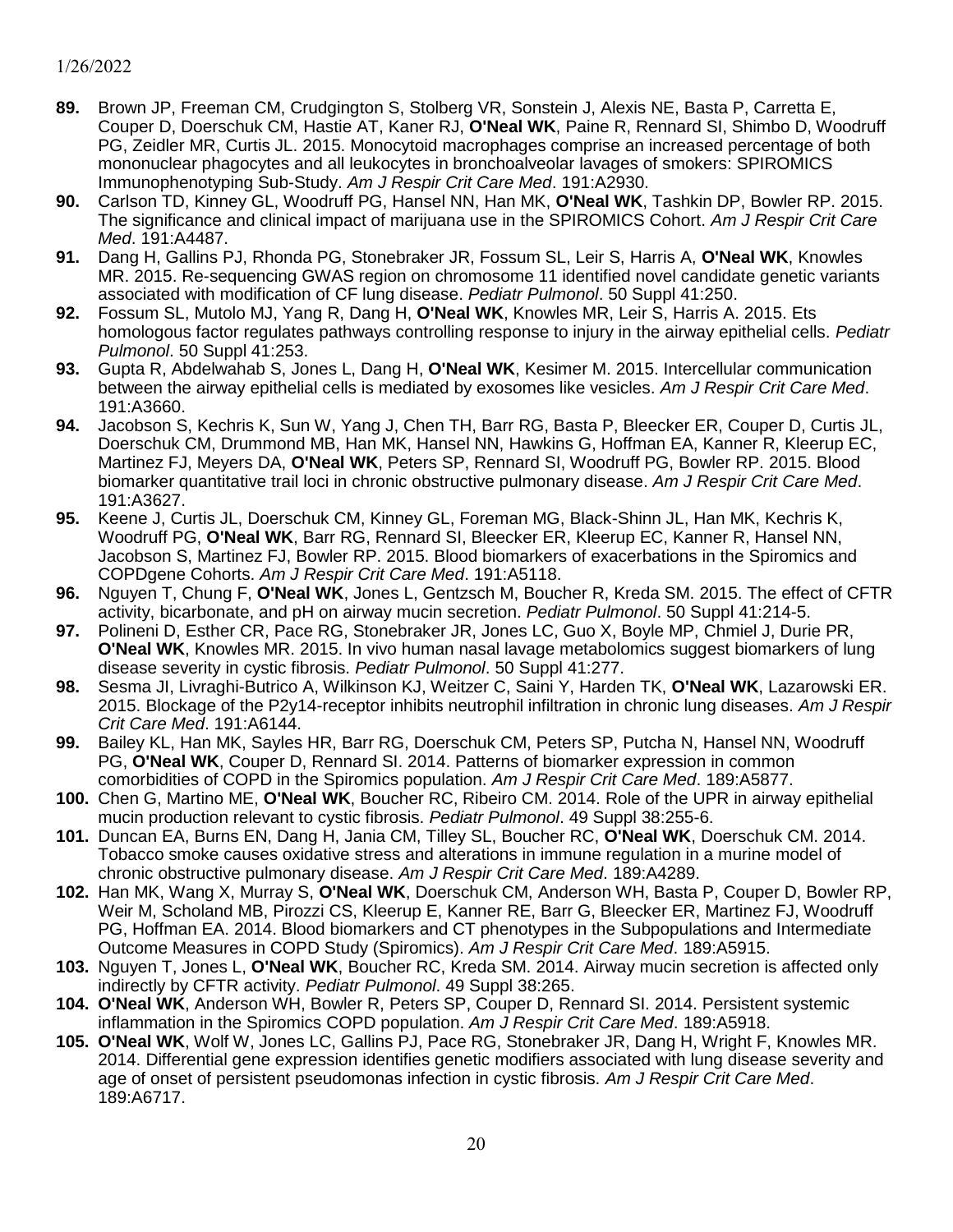- **106.** Pirozzi CS, Scholand MB, Han MK, Cui G, Carretta E, **O'Neal WK**, Barr RG, Paine R, Kanner R. 2014. Low and high body mass index are associated with specific COPD phenotypes. *Am J Respir Crit Care Med*. 189:A5936.
- **107.** Polineni D, Dang H, Gallins PJ, Pace RG, Stonebraker JR, Jones LC, Guo X, Boyle MP, Chmiel JF, Drumm ML, Durie PR, Wright FA, **O'Neal WK**, Knowles MR. 2014. In vivo human nasal epithelia inform transcriptomic studies in cystic fibrosis (CF) complementary to genomic variation studies. *Pediatr Pulmonol*. 49 Suppl 38:272.
- **108.** Polineni D, Dang H, Pace RG, Stonebraker JR, Guo XL, Jones LC, Boyle MP, Chmiel J, Drumm M, Durie PR, Gallins PJ, Wright FA, **O'Neal WK**, Knowles MR. 2014. Correlation of inflammatory markers in human nasal epithelia in vivo informs transcriptomic studies in cystic fibrosis (CF) complementary to genomic variation studies. *Am J Respir Crit Care Med*. 189:A5519.
- **109.** Terryah S, Wilkinson K, **O'Neal WK**, Taylor J, Tarran R. 2014. A SPLUNC1-derived peptide reduces lung disease in SCNN1B mice. *Pediatr Pulmonol*. 49 Suppl 38:285-6.
- **110.** Bove PF, Cheluvaraju C, Dang H, Jones LC, Liu X, **O'Neal WK**, Randell SH, Schlegel R, Boucher RC. 2013. Alveolar type 2 cells co-cultured with fibroblasts and a rho kinase inhibitor promotes proliferation and maintains cell specific ion/liquid transport properties. *Am J Respir Crit Care Med*. 187:A3399.
- **111.** Doerschuk CM, Carretta E, **O'Neal WK**, Anderson WH, Couper D, Curtis JL, Woodruff PG, Rennard SI, Barr G. 2013. Circulating leukocytes, erythrocytes, and platelets in SPIROMICS. *Am J Respir Crit Care Med*. 187:A1513.
- **112.** Duncan EA, Burns E, Prabhu S, Livraghi-Butrico A, Hua X, Dang H, Tilley SL, Boucher RC, **O'Neal WK**, Doerschuk CM. 2013. The role of airway surface dehydration and tobacco smoke in the pathogenesis of chronic obstructive pulmonary disease. *Am J Respir Crit Care Med* 187:A4086.
- **113.** Fletcher A, Livraghi-Butrico A, **O'Neal WK**, Grubb BR, Boucher RC, Evans C. 2013. Required roles for Muc5B, but not Muc5ac in mucociliary clearance and anti-bacterial defenses in the lungs. *Pediatr Pulmonol.* 48 Suppl 36:451.
- **114.** Kreda SM, Moussa L, Nguyen T, Jones LC, Wilkinson KJ, Kelly EJ, **O'Neal WK**, Lazarowski ER, Boucher RC. 2013. Mucin secretion inhibition in vivo reduces air way mucus obstruction, infection, and Inflammation. *Pediatr Pulmonol.* 48 Suppl 36:238.
- **115. O'Neal WK,** Wolf WE, Jones LC, Mayhew GM, Gallins PJ, Pace RG, Stonebraker JR, Dang H, Zhou Y, Sun W, Zou F, Wright FA, Knowles MR. 2013. Differential gene expression identifies CF genetic modifiers associated with severity of lung disease. *Pediatr Pulmonol.* 48 Suppl 36:264.
- **116.** Polineni D, Guo X, Jones LC, Patrone MV, Pace RG, Stonebraker JR, Boyle MP, Chmiel JF, Durie PR, Drumm ML, **O'Neal WK**, Knowles MR. 2013. Transforming growth factor beta 1 (TGFB1) expression in vivo is correlated with interleukin 8 (IL8) expression in CF airway (nasal) epithelia. *Pediatr Pulmonol.* 48 Suppl 36:267.
- **117.** Button B, Cai L, **O'Neal WK**, Ehre C, Rubinstein M, Boucher RC. 2012. The role of cell surface-attached mucins in airway health. *Pediatr Pulmonol*. 47 Suppl 35:252.
- **118.** Dang H, Guo X, Polineni D, Jones LC, Pace RG, Knowles MR, **O'Neal WK**. 2012. MUC5AC reference genomic and MRNA structures from high-throughput sequencing data. *Pediatr Pulmonol*. 47 Suppl 35:282.
- **119.** Kreda SM, Jones L, Moussa L, Fulcher L, Yunxiang Z, Hudson E, **O'Neal WK**, Randell SH, Lazarowski ER, Boucher RC. 2012. VAMP8 is the vesicle SNARE for mucin secretion in airway goblet cells. American Thoracic Society, San Francisco CA. *Am J Respir Crit Care Med.* 185: A6299.
- **120.** Kreda SM, Moussa L, Jones L, Clapp P, **O'Neal WK**, Lazarowski ER, Boucher RC. 2012. Rock signaling is an important mediator of airway goblet cell mucin secretion. *Pediatr Pulmonol*. 47 Suppl 35:256.
- **121.** Livraghi-Butrico A, Cao R, Kelly EJ, Evans CM, Boucher RC, **O'Neal WK**, Kesimer M. 2012. Airway mucin interactome composition in response to defective mucus clearance and genetic deletion of secreted mucins. *Pediatr, Pulmonol.* 47 Suppl 35:253.
- **122.** Livraghi-Butrico A, Duncan EA, Saini Y, Dang H, Doerschuk CM, **O'Neal WK,** Boucher RC. 2012. Mechanisms of host defense during mucus obstruction in *Scnn1b* transgenic mice, a mouse model of COPD. 54th Thomas L. Petty Aspen Lung Conference**,** "COPD and Lung Cancer**.** A Continuum of Airway Disease", Aurora, CO. *Proc Am Thorac Soc*. 9(2):82-3.
- **123.** Saini Y, Dang H, Livraghi-Butrico A, **O'Neal WK,** Boucher RC. 2012. Macrophage activation patterns and development of airway inflammation in Scnn1b-transgenic mice. *Pediatr Pulmonol.* 47 Suppl 35:229.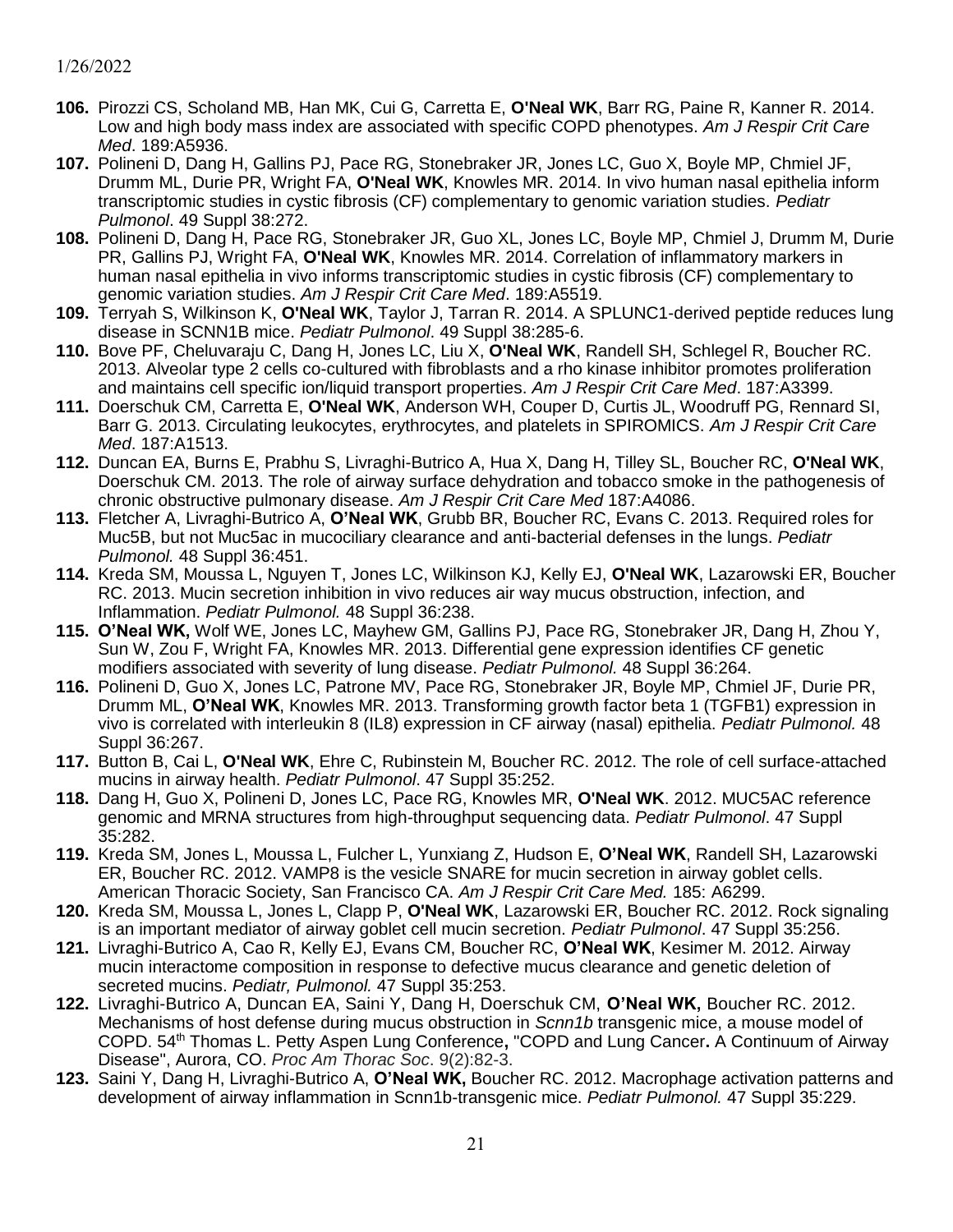- **124.** Guo X, Dang H, Jones LC, Dang AT, **O'Neal WK**, Knowles MR. 2011. Relating respiratory mucin genes to CF lung disease severity: obtaining more accurate genetic maps and identification of functional variants. *Pediatr Pulmonol*. 46 Suppl 34:270.
- **125.** [Kreda SM,](http://www.ncbi.nlm.nih.gov/sites/entrez?Db=pubmed&Cmd=Search&Term=%22Kreda%20SM%22%5BAuthor%5D&itool=EntrezSystem2.PEntrez.Pubmed.Pubmed_ResultsPanel.Pubmed_RVAbstract) Jones L, Moussa, L, Fulcher L, **O'Neal WK**, [Lazarowski ER,](http://www.ncbi.nlm.nih.gov/sites/entrez?Db=pubmed&Cmd=Search&Term=%22Lazarowski%20ER%22%5BAuthor%5D&itool=EntrezSystem2.PEntrez.Pubmed.Pubmed_ResultsPanel.Pubmed_RVAbstract) Boucher RC. 2011. VAMP8 is the v-SNARE that regulates airway mucin secretion. The 25th Annual North American Cystic Fibrosis Conference. *Pediatr Pulmonol*. 46 Suppl 34:246.
- **126.** [Kreda SM,](http://www.ncbi.nlm.nih.gov/sites/entrez?Db=pubmed&Cmd=Search&Term=%22Kreda%20SM%22%5BAuthor%5D&itool=EntrezSystem2.PEntrez.Pubmed.Pubmed_ResultsPanel.Pubmed_RVAbstract) **O'Neal WK**, Jones L, Moussa, L, Boucher RC, [Lazarowski ER.](http://www.ncbi.nlm.nih.gov/sites/entrez?Db=pubmed&Cmd=Search&Term=%22Lazarowski%20ER%22%5BAuthor%5D&itool=EntrezSystem2.PEntrez.Pubmed.Pubmed_ResultsPanel.Pubmed_RVAbstract) 2011. Rho signaling and VAMP-8 are important mediators of airway goblet cell mucin secretion. Oral presentation; Gordon Research Conference "Cilia, Mucus & Mucociliary Interactions", Ventura CA, USA. *Carl Storm Award*
- **127.** LaVange L, Greenberg J, Carretta E, Mostafa J, Deshmukh R, **O'Neal WK**, Rennard SI. 2011. The COPD ontology and its role in the Subpopulations and Intermediate Outcome Measures in COPD Study (SPIROMICS). *Am J Respir Crit Care Med*. 183:A6011.
- **128.** Livraghi-Butrico A, Duncan EA, Kelly EJ, Waxer DL, Gilmore RC, Evans CM, Doerschuk CM, Boucher RC, **O'Neal WK.** 2011. Deletion of *Muc5b* in *Scnn1b* transgenic mice reduces airway mucus obstruction but perturbs lung immune homeostasis: a new role for secreted mucins? *Pediatr Pulmonol*. 46 Suppl 34:239.
- **129.** Livraghi-Butrico A, Grubb BR, Kelly EJ, Yang H, Geiser M, Boucher RC, **O'Neal WK.** 2011. Identification of congenic variant of *Scnn1b* transgenic mice reveals contribution of early lesions to the development of obstructive lung disease due to airway surface dehydration. *Pediatr Pulmonol.* 46 Suppl 34:271.
- **130.** Livraghi-Butrico A, Kelly EJ, Klem E, Fulcher NB, Wolfgang MC, Boucher RC, Randell SH, **O'Neal WK.** 2011. Impaired mucus clearance correlates with increased susceptibility to spontaneous bacterial infection/colonization in *Scnn1b*-transgenic mice. American Thoracic Society International Conference, Denver, Colorado. *Am J Respir Crit Care Med.* 183:A1072.
- **131.** Martino M, Brighton B, Dang H, **O'Nneal WK**, Ribeiro CP. 2011. IRE1β regulates transcription of airway mucin genes and genes involved in mucin production and glycosylation. *Pediatr Pulmonol*. 46 Suppl 34:248-9.
- **132. O'Neal WK**, Guo X, Dang H, Pace RG, Stonebraker JR, Polineni D, Gallins PJ, Jones LC, Dang AT, Doerschuk CM, Wright FA, Harris A, Knowles MR. 2011. From genes to function: exploring the mechanism of association between CF lung disease severity and genetic variation at Chr11p13. *Pediatr Pulmonol*. 46 Suppl 34:271.
- **133.** Saini Y, Terrel K, Waxer D, Livraghi-Butrico A, **O'Neal WK**, Boucher RC. 2011. The roles of macrophages in determining the initiation, progression and resolution of lung inflammation in a mouse model of chronic bronchitis. *Pediatr. Pulmonol.* 46 Suppl 34:258.
- **134.** Bove PF, Grubb BR, Okada SF, Randell SH, **O'Neal WK**, Boucher RC. 2010. Human alveolar type II cells secrete and absorb liquid in response to local luminal environmental signals. *Pediatr Pulmonol.* 45 Suppl 33:264.
- **135.** Bove PF, Rogers TD, Brighton B, Ribiero CM, Randell SH, **O'Neal WK**, Grubb BR, Boucher RC. 2010. Ion transport and alveolar surface liquid regulation in human alveolar type II cells. *Am J Respir Crit Care Med*. 181:A6460.
- **136.** Gilmore RC, Watson M, Jones L, **O'Neal WK**, Tarran R. 2010. A novel, high-throughput fret assay to monitor NF kappa B activation. *Pediatr Pulmonol.* 45 Suppl 33:295.
- **137.** Kinev A, Clapp P, Tatreau JR, Jones L, Gilmore R, **O'Neal WK**, Randell SH. 2010. Differential involvement of NF-kappa B and C/EBP beta in acute versus chronic responses of human airway epithelium to P. aeruginosa. *Pediatr Pulmonol.* 45 Suppl 33:282.
- **138.** [Kreda SM,](http://www.ncbi.nlm.nih.gov/sites/entrez?Db=pubmed&Cmd=Search&Term=%22Kreda%20SM%22%5BAuthor%5D&itool=EntrezSystem2.PEntrez.Pubmed.Pubmed_ResultsPanel.Pubmed_RVAbstract) **O'Neal WK**, Jones L, Boucher RC, [Lazarowski ER.](http://www.ncbi.nlm.nih.gov/sites/entrez?Db=pubmed&Cmd=Search&Term=%22Lazarowski%20ER%22%5BAuthor%5D&itool=EntrezSystem2.PEntrez.Pubmed.Pubmed_ResultsPanel.Pubmed_RVAbstract) 2010. VAMP-8 regulates mucin secretion in airway goblet cells. Poster. The 24th Annual North American Cystic Fibrosis Conference, Baltimore MD. *Pediatr Pulmonol*. 45 Suppl 33:248.
- **139.** [Kreda SM,](http://www.ncbi.nlm.nih.gov/sites/entrez?Db=pubmed&Cmd=Search&Term=%22Kreda%20SM%22%5BAuthor%5D&itool=EntrezSystem2.PEntrez.Pubmed.Pubmed_ResultsPanel.Pubmed_RVAbstract) [Vidal-Seminario](http://www.ncbi.nlm.nih.gov/sites/entrez?Db=pubmed&Cmd=Search&Term=%22Okada%20SF%22%5BAuthor%5D&itool=EntrezSystem2.PEntrez.Pubmed.Pubmed_ResultsPanel.Pubmed_RVAbstract) L, [van Heusden CA,](http://www.ncbi.nlm.nih.gov/sites/entrez?Db=pubmed&Cmd=Search&Term=%22van%20Heusden%20CA%22%5BAuthor%5D&itool=EntrezSystem2.PEntrez.Pubmed.Pubmed_ResultsPanel.Pubmed_RVAbstract) **O'Neal WK**, Jones L, Boucher RC, [Lazarowski ER](http://www.ncbi.nlm.nih.gov/sites/entrez?Db=pubmed&Cmd=Search&Term=%22Lazarowski%20ER%22%5BAuthor%5D&itool=EntrezSystem2.PEntrez.Pubmed.Pubmed_ResultsPanel.Pubmed_RVAbstract) 2010. Thrombin and neutrophil elastase promote nucleotide release from mucin granules in airway epithelial cells. Poster. The 10<sup>th</sup> International Symposium on Adenosine and Adenine nucleotides, Tarragona, Spain.
- **140.** Livraghi-Butrico A, Kelly EJ, Evans CE, Boucher RC, **O'Neal WK**. 2010. Deletion of Muc16, Muc5ac, Muc5b in *Scnn1b* transgenic mice: implications for CF lung disease pathogenesis and therapy. *Pediatr Pulmonol*. 45 Suppl 33:258.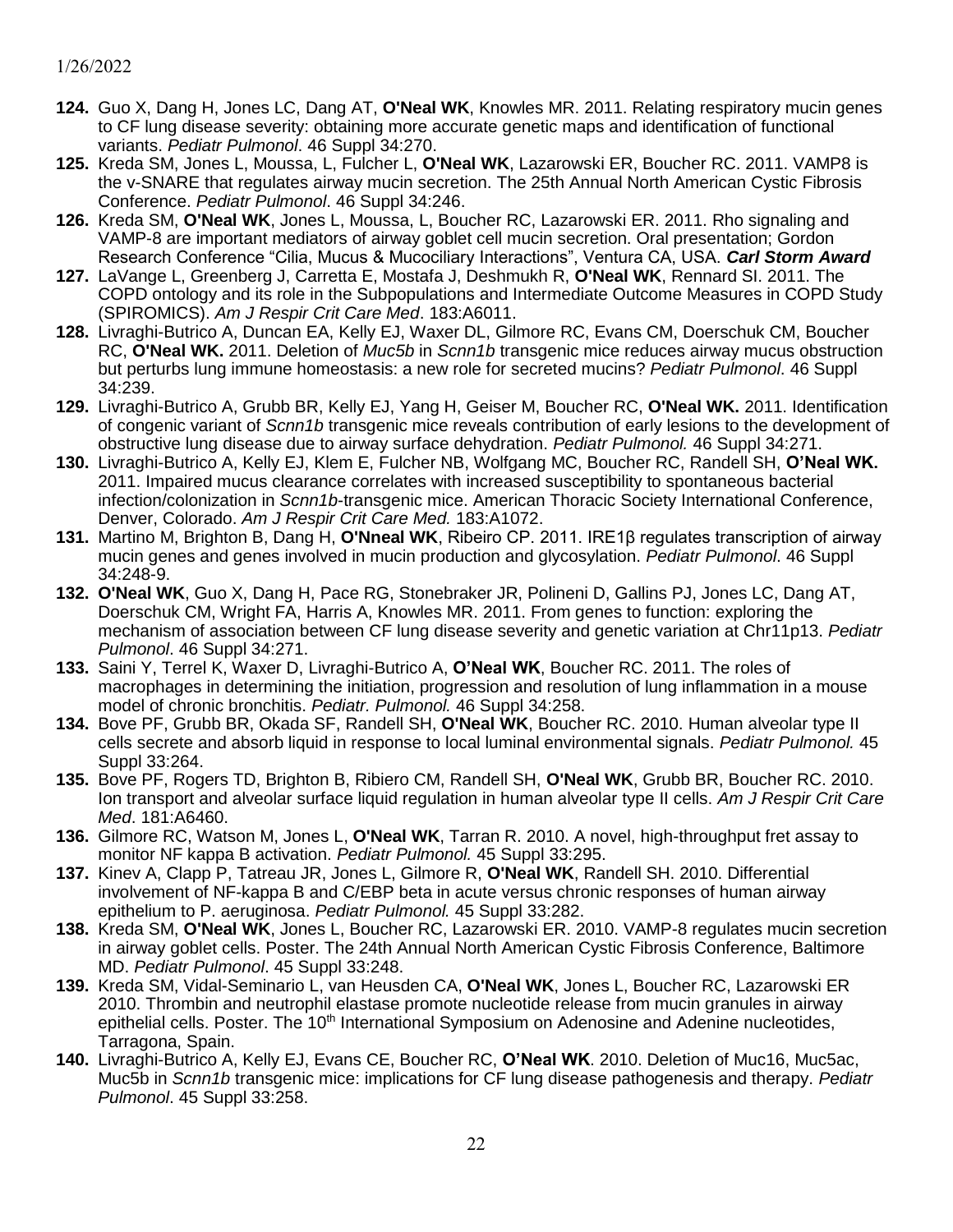- **141.** Livraghi-Butrico A, Kelly EJ, Klem E, Fulcher NB, Wolfgang MC, Boucher RC, Randell SH, **O'Neal WK**. 2010. Increased susceptibility to bacterial infection/colonization in Scnn1b transgenic mice. *Pediatr Pulmonol.* 45 Suppl 33:295.
- **142.** Livraghi-Butrico A, Kelly EJ, Boucher RC, **O'Neal WK**, Randell SH. 2010. Non-redundant role of Toll-like receptor 2 and 4 in host defense and development of lung pathology when mucus clearance is impaired. *Pediatr Pulmonol.* 45 Suppl 33:281.
- **143.** Martino MEB, Jones L, Brighton B, **O'Neal WK**, Ribeiro CMP. 2010. The ER stress transducer IRE1β is a key regulator of airway mucin production. *Pediatr Pulmonol.* 45 Suppl 33:256.
- **144.** Watson M, Gilmore R, **O'Neal WK**, Gentzsch M, Tarran R. 2010. Adenosine 2B receptor signaling with CFTR is regulated by PDZ binding motifs on the C-terminus. *Pediatr Pulmonol.* 45 Suppl 33:226.
- **145.** Cholon DM, **O'Neal WK**, Randell SH, Riordan JR, Gentzsch M. 2009. Apical recyling in primary human airway cells requires N-linked glycans and correct folding of CFTR. *Pediatr Pulmonol*. 44 Suppl 32:219.
- **146.** [Kreda SM,](http://www.ncbi.nlm.nih.gov/sites/entrez?Db=pubmed&Cmd=Search&Term=%22Kreda%20SM%22%5BAuthor%5D&itool=EntrezSystem2.PEntrez.Pubmed.Pubmed_ResultsPanel.Pubmed_RVAbstract) [Vidal-Seminario](http://www.ncbi.nlm.nih.gov/sites/entrez?Db=pubmed&Cmd=Search&Term=%22Okada%20SF%22%5BAuthor%5D&itool=EntrezSystem2.PEntrez.Pubmed.Pubmed_ResultsPanel.Pubmed_RVAbstract) L, [van Heusden CA,](http://www.ncbi.nlm.nih.gov/sites/entrez?Db=pubmed&Cmd=Search&Term=%22van%20Heusden%20CA%22%5BAuthor%5D&itool=EntrezSystem2.PEntrez.Pubmed.Pubmed_ResultsPanel.Pubmed_RVAbstract) **O'Neal WK**, Jones L, Boucher RC, [Lazarowski ER.](http://www.ncbi.nlm.nih.gov/sites/entrez?Db=pubmed&Cmd=Search&Term=%22Lazarowski%20ER%22%5BAuthor%5D&itool=EntrezSystem2.PEntrez.Pubmed.Pubmed_ResultsPanel.Pubmed_RVAbstract) 2009. Thrombin and neutrophil elastase promote coordinated ATP and mucin release from airway epithelial cells. *Pediatr Pulmonol*. 44 Suppl 32:248-9.
- **147.** Livraghi A, Hudson EJ, Wilkinson KJ, Boucher RC, Doerschuk CM, **O'Neal WK**. 2009. Identification of congenic *Scnn1b*-Tg lines markedly susceptible to pulmonary hemorrhage and right ventricular hypertrophy. *Pediatr Pulmonol.* 44 Suppl 32:279.
- **148.** Livraghi A, Klem ER, Hudson EJ, Wilkinson KJ, Wolfgang MC, **O'Neal WK**, Boucher RC, Randell SH. 2009. Role of MyD88 and environmental bacteria in normal and pathologic airway development. *Am J Respir Crit Care Med*. 179:A2838.
- **149.** Livraghi A, Wilkinson KJ, Hudson EJ, Randell SH, Boucher RC, **O'Neal WK**. 2009. Deletion of membrane-tethered mucins 1 and 4 does not alter the phenotype of *Scnn1b* transgenic mice: implications for airway mucin function. *Pediatr Pulmonol.* 44 Suppl 32:249.
- **150.** Martino MB, Ehre C, **O'Neal WK**, Ribeiro CP. 2009. Role of the ER stress transducer IRE1 beta in airway inflammation-induced mucin production. *Pediatr Pulmonol*. 44 Suppl 32:259.
- **151.** Bove PF, Trout L, Brighton B, **O'Neal WK**, Boucher RC. 2008. Coupling of alveolar to airway surfaces: studies using a transgenic CC10/EGFP secreted protein in alveolar epithelium. *Pediatr Pulmonol.* 43 Suppl 31:230.
- **152.** Braun M, **O'Neal WK,** Xie M, Hurd H, Ribeiro CP. 2008. Selective inhibition of EIF2 alpha dephosphorylation reveals a key role for ER stress in airway inflammation. *Pediatr Pulmonol.* 43 Suppl 31:259.
- **153.** Cholon DM, **O'Neal WK**, Riordan JR, Gentzsch M. 2008. Modulation of apical stability of rescued ΔF508 CFTR in primary human airway epithelial cells. *Pediatr Pulmonol.* 43 Suppl 31:203.
- **154.** Ehre C, **O'Neal WK,** Boucher RC. 2008. A mouse model to study the mechanisms and treatment of mucus adhesion in dehydrated airways. *Pediatr Pulmonol.* 43 Suppl 31:247.
- **155.** Livraghi A, Grubb BR, **O'Neal WK**, Mall M, Boucher RC, Randell SH. 2008. Signaling pathways regulating the airway phenotype of mice exhibiting airway surface dehydration. Experimental Biology Meeting 2008, San Diego, CA. *FASEB J.* 22 Suppl 1:328-7.
- **156.** Livraghi A, Klem ER, Hudson, EJ, Wilkinson KJ, Wolfgang MC, **O'Neal WK**, Boucher RC, Randell SH. 2008. Genetic deletion of MyD88-mediated signaling in βENaC-overexpressing mice reduces airway neutrophilia but promotes spontaneous, mucus-associated bacterial infection. *Pediatr. Pulmonol.* 43 Suppl 31:262.
- **157.** Livraghi A, Rogers TD, Brighton BW, Hudson EJ, Wilkinson KJ, Boucher RC, **O'Neal WK**, Grubb BR. 2008. Increased airway epithelial necrosis and massive airway neutrophilia in double CF/βENaC mice highlights role for CFTR-mediated Cl- secretioin in neonatal airways. *Pediatr. Pulmonol.* 43 Suppl 31:247.
- **158.** Murray SA, Livraghi A, Sharp JE, Grubb BR, Hudson EJ, Wilkinson KJ, Jones LC, Boucher RC, **O'Neal WK.** 2008. Analysis of genetic modifiers of phenotypic severity in the βENaC mouse model of cystic fibrosis. *Pediatr. Pulmonol.* 43 Suppl 31:270.
- **159. O'Neal WK**, Hurd H, Wu Y, Braun M, Jones LC, Brighton B, Boucher RC, Ribeiro CM. 2008. Azithromycin alters the gene expression and inflammatory responses of human airway epithelia *Pediatr. Pulmonol.* 43 Suppl 31:243.
- **160.** Sesma JI, Esther CR, Kreda SM, Jones LC, **O'Neal WK**, Nicholas R, Lazarowski E. 2008. Cellular release of UDP-sugars from the secretory pathway. *Pediatr. Pulmonol.* 43 Suppl 31:245.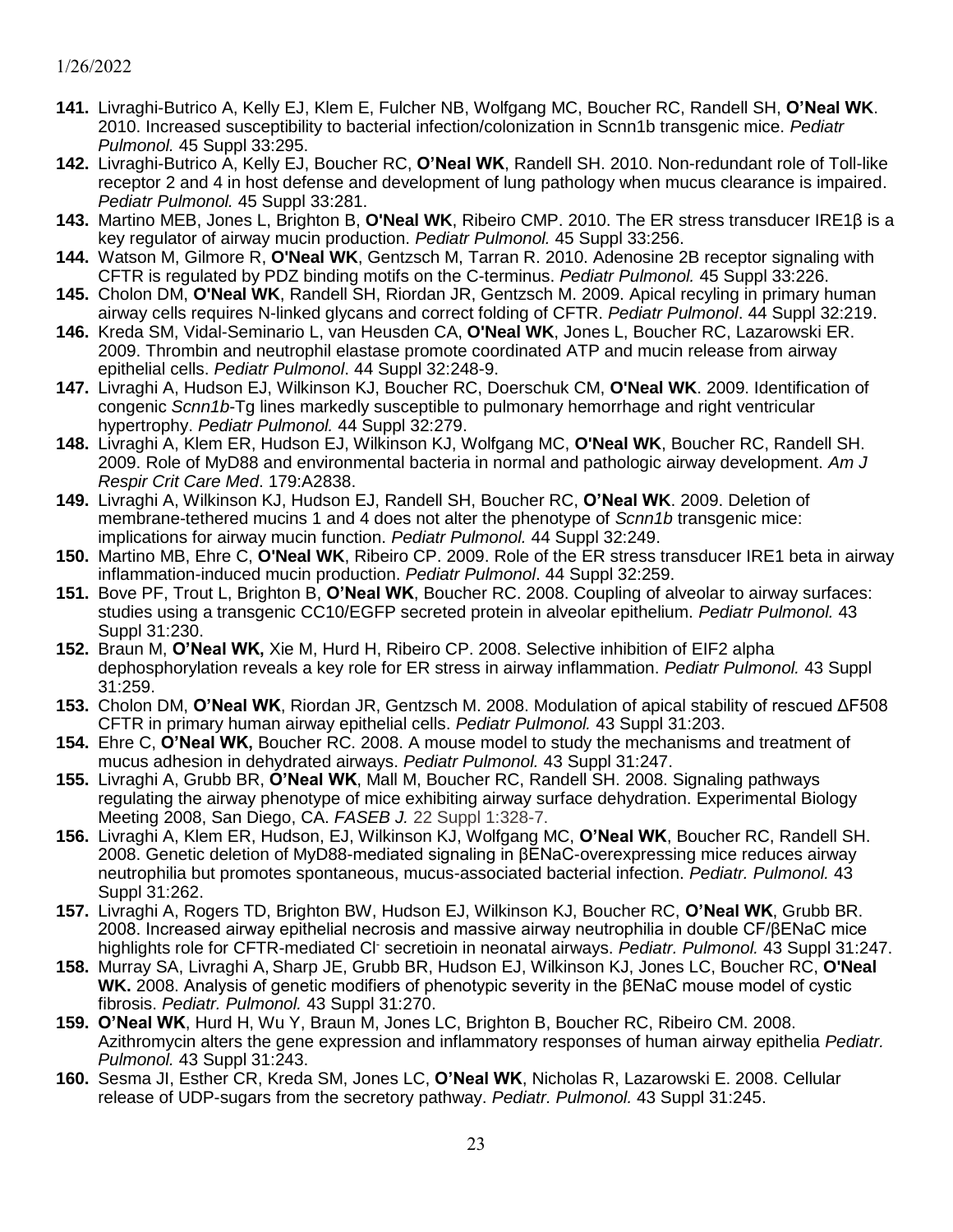- **161.** Braun M, **O'Neal WK**, Ribeiro CP. 2007. Expansion of epithelial ER calcium stores during airway infection/inflammation is mediated by Upr-dependent Xbp-1. *Pediatr Pulmonol*. 42 Suppl 30:259-60.
- **162.** Braun M, Tatreau J, Fulcher N, Wolfgang MC, Randell SH, **O'Neal WK**, Ribeiro CP. 2007. Pseudomonas aeruginosa activates the unfolded protein response in airway epithelia: relevance for airway inflammation. *Pediatr Pulmonol*. 42 Suppl 30:260.
- **163.** Gentzsch M, **O'Neal WK**, Randell SH, Riordan JR. 2007. Endocytic trafficking of wild-type and Δf508 CFTR in highly differentiated primary cultures of human airway epithelia. *Pediatr Pulmonol*. 42 Suppl 30:217.
- **164.** Grubb BR, Livraghi A, Rogers TD, Wilkinson KJ, Hudson EJ, Boucher RC, **O'Neal WK**. 2007. Enhancing Na+ absorption in the airways of the CF mouse results in increased mortality. *Pediatr Pulmonol*. 42 Suppl 30:280-1.
- **165.** Guo XL, **O'Neal WK**, Yeatts JP, Swallow DM, Pace RG, Stonebraker JR, Zariwala MA, Harris A, Wright FA, Zou F, Perez-Vilar J, Knowles MR. 2007. Assessing mucin gene polymorphisms to determine their role as modifiers of different CF phenotypes. *Pediatr Pulmonol*. 42 Suppl 30:265-6.
- **166.** Jackson PL, Livraghi A, **O'Neal WK,** Noerager BD, Solomon GM, McQuaid DB, Gaggar A, Clancy JP, Sorscher EJ, Liu G, Abraham EA, Blalock JE, Rowe SM. 2007. Novel mediators of persistent neutrophilic inflammation in cystic fibrosis. *Pediatric Pulmonol*. 42 Suppl 30:229-30.
- **167.** Livraghi A, Grubb BR, Hudson EJ, Wilkinson KJ, Mall M, **O'Neal WK,** Boucher RC, Randell SH. 2007. TNFα is not a key mediator of airway inflammation and remodeling in βENaC-transgenic mice. *Pediatr Pulmonol*. 42 Suppl 30:257-8.
- **168.** Livraghi A, Grubb BR, Threadgill DW, Mall MA, Hudson EJ, Boucher RC, **O'Neal WK.** 2007. Assessment of genetic modifiers for phenotypic severity of *Scnn1b* transgenic mice. *Pediatr Pulmonol*. 42 Suppl 30:266.
- **169.** Livraghi A, Mall M, Rogers TD, Hudson EJ, **O'Neal WK**, Boucher RC, Grubb BR. 2007. Generation and phenotypic characterization of transgenic mice over-expressing multiple subunits of EnaC in the airways. *Pediatr Pulmonol.* 42 Suppl 30:239.
- **170.** Livraghi A, Rogers TD, Wilkinson KJ, Hudson EJ, Boucher RC, **O'Neal WK.** 2007. Enhancing Na+ absorption in the airways of the CF mouse results in increased mortality. *Pediatric Pulmonol.* 42 Suppl 30:280-1.
- **171.** Mall M, Harkema JR, Trojanek JB, Treis D, Schubert S, Zhou Z, Tilley SL, Livraghi A, **O'Neal WK**, Boucher RC. 2007. Initial pulmonary lesions and spontaneous course of lung disease caused by airway surface liquid depletion in βENaC overexpressing mice. *Pediatr Pulmonol*. 42 Suppl 30:279-80.
- **172. O'Neal WK**, Winters SL, Stonebraker JR, Godfrey VL, Brighton BW, Jones LC, Hartwell HJ, Gilmore RC, Pickles RJ, Sheehan J, Davis C, Boucher RC. 2007. Deficiency of transmembrane mucin MUC4 reveals a potential role for MUC4 in determination of ciliary beat frequency. *Pediatr Pulmonol*. 42 Suppl 30:240.
- **173.** Rowe SM, Solomon GM, Livraghi A, **O'Neal WK**, Gaggar A, Blalock JE, Clancy JP, Sorscher EJ, Abraham EA, Liu G. 2007. Evidence for pathogenic role of HMGB1 in cystic fibrosis. American Thoracic Society International Conference, San Francisco, CA. *Am J Respir Crit Care Med* 175:A448. 25.
- **174.** Livraghi A, Hudson EJ, DeMaria GC, Sheehan JK, **O'Neal WK**, Boucher RC, Randell SH. 2006. Absence of IL-4Rα in Scnn1b-transgenic mice enhances neonatal survival but does not mitigate adult lung pathology. *Pediatr Pulmonol*. 41 Suppl 29:246-7.
- **175.** Livraghi A, **O'Neal WK**, Mall M, Boucher RC, Grubb BR. 2006. Enhanced Na<sup>+</sup> absorption in the double transgenic ENaC mouse Scnn1b/c correlates with severity of lung pathology. *Pediatr Pulmonol.* 41 Suppl 29:284.
- **176.** Livraghi A, **O'Neal W,** Mall M, Boucher RC. 2005. Airway inflammation in *Scnn1b* transgenic mice. *Pediatr Pulmonol.* Suppl 28:261.
- **177.** Holda JR, Pickles RJ, Burns KA, Gendler SJ, Boucher RC, **O'Neal WK.** 2001. Muc1 is a significant component of mouse airway lumenal glycocalyx. North American Cystic Fibrosis Conference.
- **178.** Mall M, Boucher RC, **O'Neal WK.** 2001. The novel ubiquitin-protein ligase Nedd 4.2 is co-expressed with the amiloride-sensitive Na<sup>+</sup> channel ENaC in human normal and CF airway epithelial cells. North American Cystic Fibrosis Conference.
- **179.** Randell SH, **O'Neal WK**, Martsen EO, Noone PG, Zhou Z, Plonk MK, Wu Q, Knowles MR, Boucher RC, Gabriel SE. 2001. mRNA expression profiling of human airway epithelium. North American Cystic Fibrosis Conference.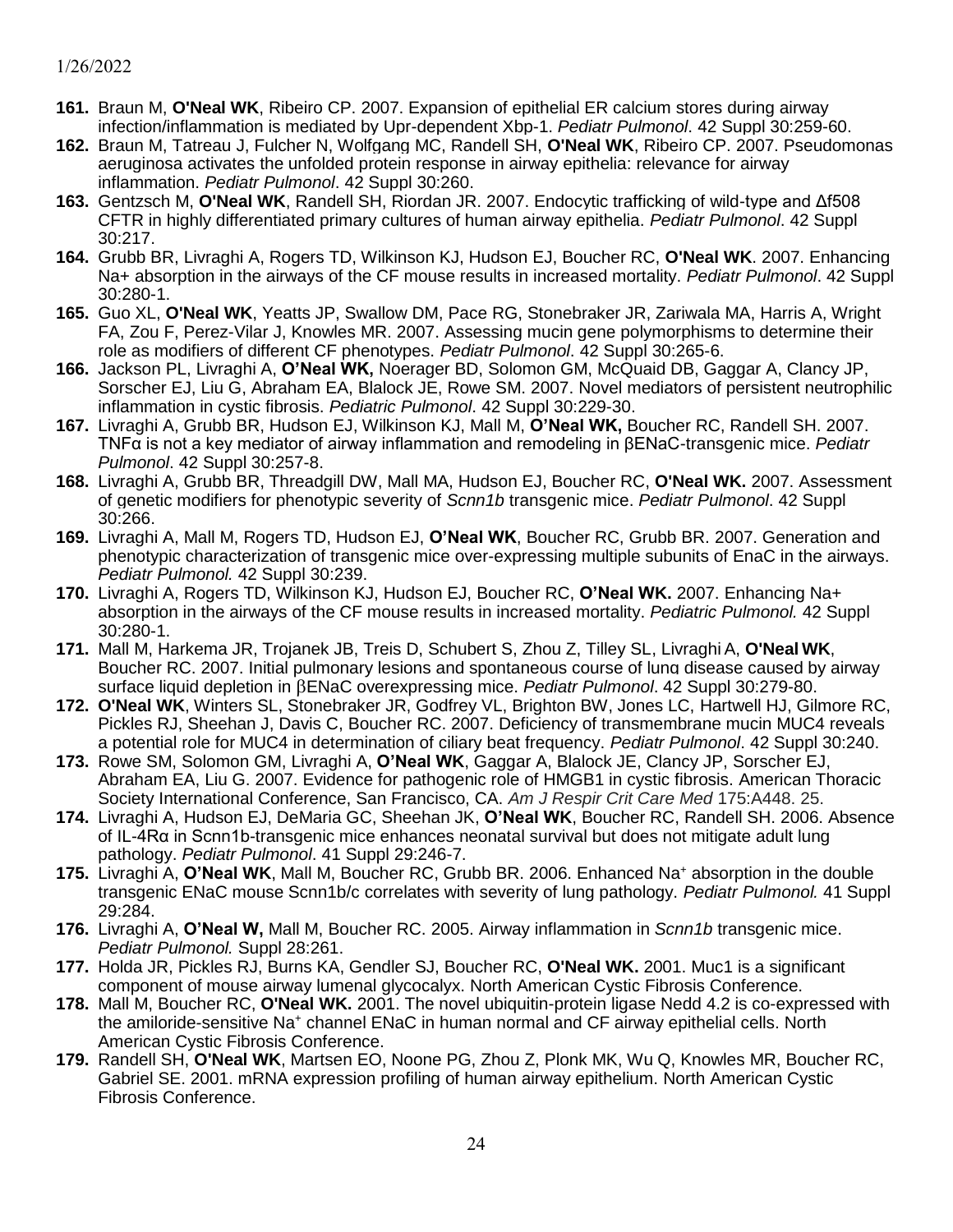- **180.** Zhang YJ, **O'Neal WK**, Blackburn K, Moyer M, Moseley R, Boucher R, Ostrowski L. 2001. Identification and characterization of an axonemal dynein heavy chain reduced in cilia from a patient with primary ciliary dyskinesia. American Thoracic Society.
- **181.** Lazarowski E, Grubb BR, **O'Neal WK**, Ribeiro CP, Burch N, Boucher RC. 2000. Regulation of gastrointestinal ion secretory responses by uridine nucleotide receptors. North American Cystic Fibrosis Conference.
- **182.** Morse KM, **O'Neal WK**, Patel M, Davis CW, Olsen JC. 2000. An ecdysone-inducible expression system for use with retroviral vectors. *Mol Ther.* 1:S186-7.
- **183. O'Neal WK**, Wang Y, Taylor K, Beaudet AL. 1997. Advantages of a-fetoprotein (AFP) as a reporter gene for expression in lung and liver in animals and humans. *Pediatr Pulmonol.* Suppl 14:187.
- **184.** Lee B, Timme TL, Shine HD, **O'Neal WK**, Morral N, Zhou H, et.al. 1996. Toxicological studies of adenovirus mediated gene transfer via a) intracerebral and intraprostatic injection in non-human primates and cotton rats and b) systemic delivery into non-human primates, cotton rats, and mice. National Institute of Health, Gene Therapy Conference, Bethesda, MD, July 11-12.
- **185.** Morral N, **O'Neal WK**, Zhou H, Langston C, Beaudet AL. 1996. Host responses to reporter genes complicate the interpretation of studies using adenoviral vectors. *Pediatr Pulmonol*. Suppl 13:168.
- **186. O'Neal WK**, Beaudet AL. 1995. Adenovirus infection in MDCK polarized epithelial cells. Ninth Annual North American Cystic Fibrosis Conference, Dallas, TX, October 12-15.
- **187.** Zhou H, Morral N, **O'Neal, WK**, Beaudet AL. 1995. Development of an adenoviral vector with deletions of E1 and E2a genes for CF gene therapy. *Pediatr Pulmonol.* Suppl 12:164.
- **188. O'Neal WK**, Ecay T, Katkin J, Dubinsky W. 1994. Adenovirus-mediated expression of CFTR in MDCK cells. *Pediat. Pulmonol*. Suppl 10:164.
- **189. O'Neal WK**, Hasty EP, Liu K-Q, Casey BM, McCray PB Jr., Rivera-Perez J, Welsh MJ, Doyle NA, Doerschuk C, Bradley A, Beaudet AL. 1993. Characterization of mice with mutations in exons 2 and 3 or the cystic fibrosis gene. *Pediatr Pulmonol.* Suppl 9:138.
- **190.** Beaudet AL, Wilson RW, Sligh JE, Ballantyne CM, Lemna **(O'Neal) WK**, Patejunas G, Hasty P, Bradley A, O'Brien WE. 1992. Applications of murine gene targeting to human genetics. *J Cell Biochem.* Suppl 16F:6.
- **191.** Lemna **(O'Neal) WK**, Hasty EP, Beaudet AL, Bradley A. 1991. Toward a mouse model for cystic fibrosis. *Pediatr Pulmonol.* Suppl 6:50.
- **192.** Beaudet AL, Feldman GL, Kobayashi K, Lemna **(O'Neal) WK**, Fernbach SD, O'Brien WE. 1990. Strategies for mutation analysis for cystic fibrosis. Fifth International Congress of Inborn Errors of Metabolism. Asilomar, June 1-5.

### *Published Reviews, peer reviewed (from newest to oldest):*

- **1. O'Neal WK**, Knowles MR. 2018. Cystic fibrosis disease modifiers: complex genetics defines the phenotypic diversity in a monogenic disease. *Annu Rev Genomics Hum Genet*. 19:201-222. PMID: 29709203.
- **2.** Ribeiro CM, **O'Neal WK.** 2012. Endoplasmic reticulum stress in chronic obstructive lung disease. *Curr Mol Med.* 12:872-82. PMID: 22697344.
- **3.** Randell SH, Fulcher ML, **O'Neal WK**, Olsen JC. 2011. Primary epithelial cell models for cystic fibrosis research. *Methods Mol Biol.* 742:285-310. PMID: 21547740.
- **4. O'Neal WK,** Beaudet AL. 1994. Somatic gene therapy for cystic fibrosis. *Hum Mol Genet*. 3:1497-502. PMID: 7849744.
- **5.** Beaudet AL, Feldman GL, Kobayashi K, **Lemna (O'Neal) WK**, Fernbach SD, Knowles MR, Boucher RC, O'Brien WE. 1991. Mutation analysis for cystic fibrosis in a North American population. *Adv Exp Med Biol*. 290:53-4. PMID: 1950757.

### **6) Teaching Activities**

No formal teaching.

### **7) Grants (Present and Completed)**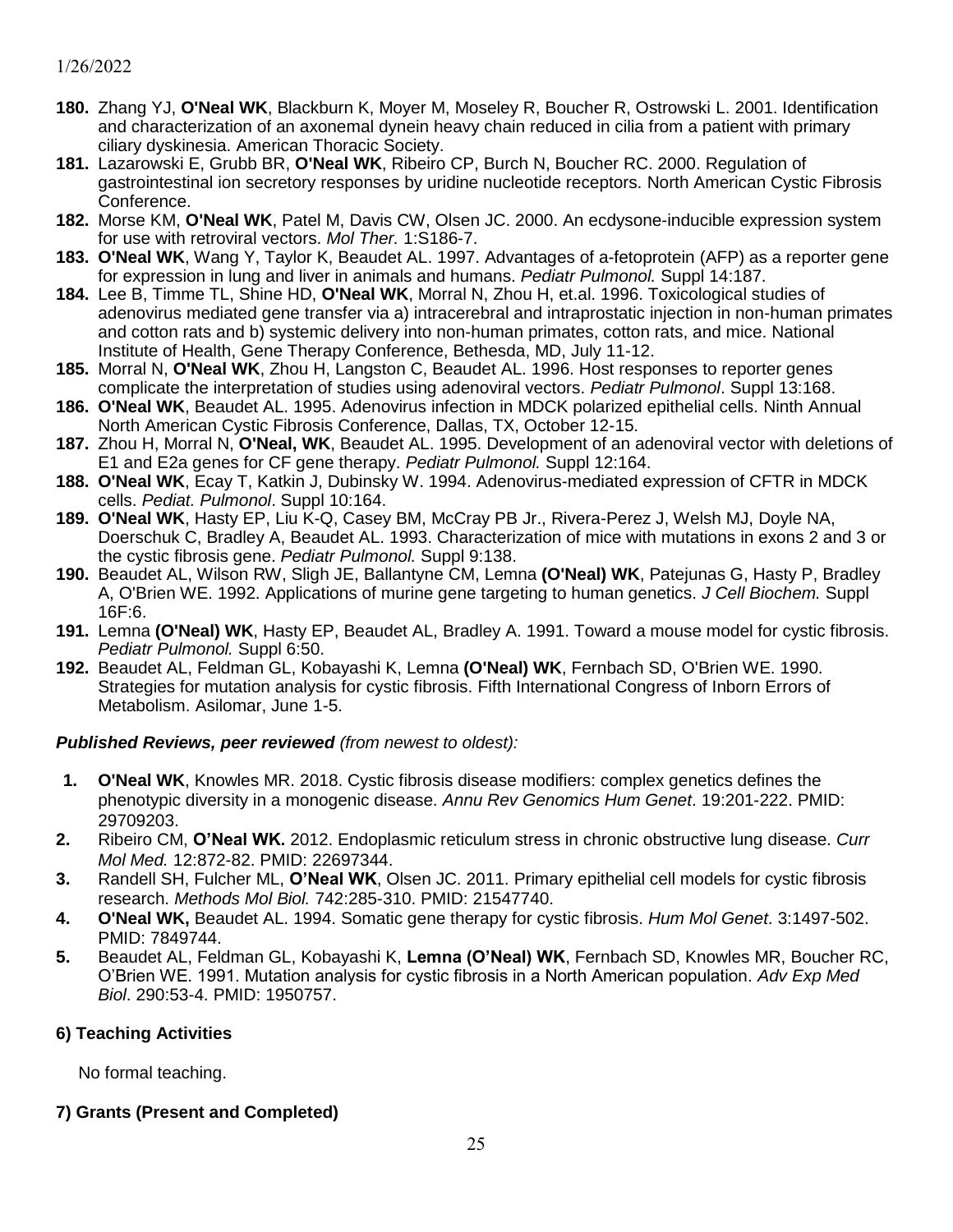ACTIVE

5 P30 DK 065988-17 (Boucher) 8/1/20-5/31/25 NIH/NIDDK

UNC Cystic Fibrosis Research and Translation Core Center, Core B: Molecular/Functional Measurement Core

The major goal of the overall P30 is to synergize and accelerate cystic fibrosis research by creating and supporting four research cores, a pilot and feasibility program and an administrative core to coordinate the activities. Cores include 1) Molecular and Functional Measurement Core focused on CFTR biogenesis/function and cystic fibrosis pathophysiology, 2) Cell Models Core focused on generation/provision of relevant airway and GI epithelial cell models, 3) Mucus Biochemistry/Biophysics Core, and 4) Human Translational Studies Core. Core B will provide support for translational cystic fibrosis research by evaluating pre-clinical drug candidates in vitro in cell cultures, ex vivo in organoid models, and in vivo in mouse models.

Role: Core Co-Director

2021-237918 (Hagood/Boucher/Hernandez/Kimple/Randell) 10/1/21-9/30/24 The Chan Zuckerberg Initiative Mapping the Pediatric Inhalation Interface: Nose, Mouth and Airways

We will integrate respiratory system (RS) cellular transcriptomes and epigenomes, RS fluid secretomes, and RS microbiomes to describe and understand the healthy ecological landscape of the inhaled RS interface throughout childhood. Role: Co-Investigator

AWD00002557 (134922-1) (Wenzel) 7/1/20-6/30/24 Univ of Pittsburgh sub on NIH R01 HL153058 Mucin sialylation drives epithelial cell senescence and severe asthma

This application explores the paradigm shifting hypothesis that post-translational modification (sialylation) of a cell surface (tethered) mucin, MUC4, drives terminal differentiation and senescence of airway epithelial cells (AECs) through inhibition of epidermal growth factor receptor (EGFR) family pathways, worsening epithelial wound repair and asthma severity. Our proposed studies will be the first to specifically test tethered mucins and their post-translational N-glycosylation/sialylation for a role in AEC terminal differentiation and senescence. Role: Co-Investigator

5 U24 HL141762-04 (Couper & O'Neal) 8/15/18-7/31/23 2.4 calendar NIH/NHLBI \$1,074,023 annual direct costs SPIROMICS GIC Support

This application proposes infrastructure support for the Genomics and Informatics Center (GIC) and assistance to the clinical sites and investigators for the multi-center Sub-Populations and InteRmediate Outcome Measures in COPD Study (SPIROMICS). The GIC will continue to manage SPIROMICSA data and biospecimens, undertake statistical analyses of study data, collaborate in operational and scientific aspects of the study, and provide study management and regulatory oversight. Role: MPI

5 U24 HL138998-04 (Ivanova/LaVange) 9/23/17-6/30/23 NIH/NHLBI Data, Modeling, and Coordination Center for PrecISE Network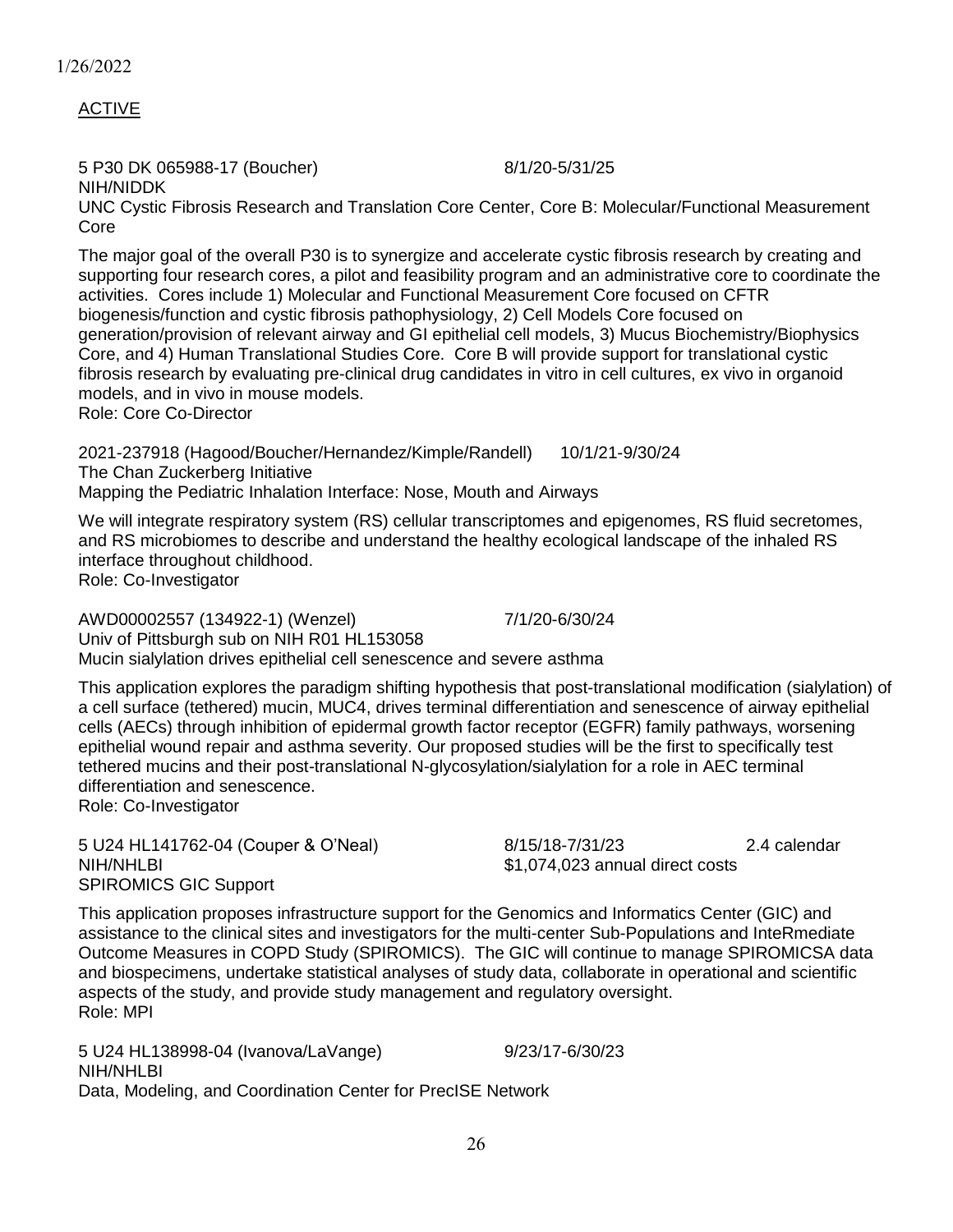The goal of this U24 application is to establish the Data, Modeling, and Coordination Center (DMCC) for the NHLBI's Precision Interventions for Severe and/or Exacerbation-Prone Asthma (PrecISE) Network. The objective of PrecISE is to conduct sequential, adaptive, phase II/proof of concept trials with precision interventions in stratified patient with severe asthma populations. Role: Co-Investigator

BOUCHE19XX0 (Boucher) 2/1/20-1/31/23 Cystic Fibrosis Foundation Abrogation of Airway Epithelial Barriers to Transduction, Project 1: Regions/Cell Types as Targets for CFTR **Therapy** 

The UNC Collaborative Research Grant is designed to: 1) identify airway regional and cellular targets for CFTR nucleic acid therapy; 2) develop novel systems for their study; and 3) innovate techniques to overcome barriers. Three integrated projects attack these issues. Project 1 will 1) test findings that the Club cell is the dominant CFTR-expressing cell in small airways; 2) characterize the complex Club cell ion transport/mucin secretory functions; and 3) characterize Club cell nucleic acid transducibility. Role: Co-Investigator

BOUCHE19R0 (Boucher) 7/1/19-6/30/23 0.60 calendar Cystic Fibrosis Foundation **\$163,625** (Core E) annual direct costs Epithelial Function in Cystic Fibrosis, Core E: Molecular Biology and Animal Models Core

The major goal of this core is to provide molecular biology materials, technical expertise and training and genetically modified mice relevant to cystic fibrosis research. These materials and support will further research efforts into CF within UNC and also by outside collaborators. Role: Core Leader

PICKLE21G0 (Pickles) 2/1/21-1/31/23 Cystic Fibrosis Foundation Do mucus secretions and airway inflammation protect the CF Lung from SARS2?

Because CF lung disease is so complex, with dehydrated mucus accumulating in the airways due to loss of the CFTR protein with inflammation and infection, we will use models of CF in mice infected with a SARS virus strain specifically adapted to infect mice. Using these models, we will explore three of the major features of CF lung disease: mucus, inflammation, and CFTR-deficiency. Increased mucus secretion might restrict access to target cells by inhaled viruses; the inflamed airway epithelium present in CF lungs might result in resistance of the epithelium to respiratory virus infection; and CFTR deficiency alone could alters cell and tissue homeostasis, which may render the cells more resistant or susceptible to virus infection and spread. We hypothesize excessive accumulation of dehydrated mucus secretions, pre-existing airway inflammation, and/or loss of CFTR function, as present in CF patients, alters SARS2 responses. Role: Co-Investigator

22-0377 (O'Neal) 7/1/21-6/30/22 0.12 calendar NHMRC (Synergy Australia) subcontract \$17,062 annual direct costs Comparison of fresh versus frozen epithelial cells for scRNA-seq analysis

Goal is to test fidelity of the freezing technique vs freshly isolated cell technique to inform the Synergy group as to best practices with respect to how to handle fresh transbrochoscopic brush epithelial and BAL samples for scRNAseq, and the congruence of culture sample scRNAseq data to data generated from deconvoluted bulk seq spatial transcriptomics analyses. Role: PI

5 P01 HL108808-10 (Peden/Boucher) 7/1/20-6/30/22 NIH/NHLBI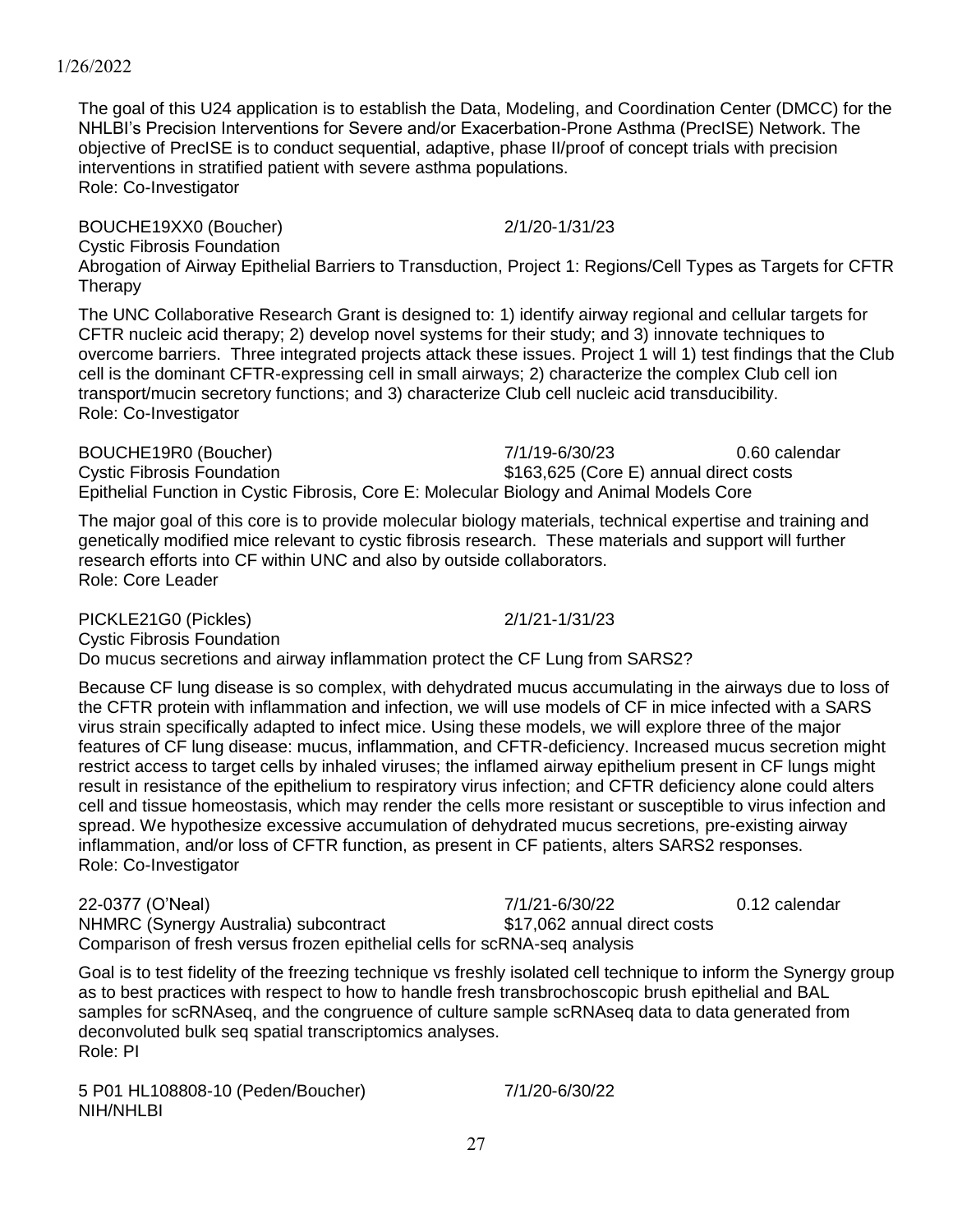#### (AA) and Whites and (2) integrate these proteomic signatures with other existing omics data to identify molecular networks associated with disease progression.

SPIROMICS II

Subcontract PI 10454sc (Couper UNC, Woodruff, UCSF) 9/15/17-5/31/22 UCSF, subcontract from NIH U01 HL137880

The UNC Collaborative Studies Coordinating Center will serve as the Data Coordinating Center (DCC) for the SPIROMICS II project. The DCC will be responsible for developing and maintaining study documents as well as creation/curation of the web-based data entry system. Role: Co-Investigator

5 R01 HL136961-04 (Boucher) 8/1/17-5/31/22 NIH/NHLBI Multiscale Biochemical/Biophysical Integration of Pulmonary Mucus Transport

We have selected four key gaps in our understanding of the mucociliary system for investigation. These gaps constitute our four specific aims. Specific Aim 1 How is mucin secretion organized intraregionally in superficial epithelia and proximally with submucosal gland secretion? Specific Aim 2: Are there functional differences in mucus secreted by superficial epithelia vs glands? Specific Aim 3: How are mucins released from granules onto the airway surface? Specific Aim 4: Why are mucins organized into gigantic (>100MD) higher-order multimers? The hypotheses tested are that gigantic molecules are required to generate mucus gels with biophysical properties commensurate with transport in dilute solutions and that such large molecules impose unique cell biologic packaging constraints on the cell. Importantly, resolution of the questions/hypotheses generated by this analysis of "gaps" in knowledge of the MCC system may lead to paradigm shifts in our understanding of normal MCC and how to approach novel therapies for bronchitic diseases.

Role: Co-Investigator

KNOWLES21XX0 (Knowles) 5/1/21-4/30/22 Cystic Fibrosis Foundation Whole Genome Sequencing to Define Gene Modifiers in CF

The major goal of this project is to carry out whole genome sequencing on CF patients enrolled in multiple CFF studies from three separate sites.

1/26/2022

Development of Novel Mycolytic Therapies for Lung Disease, Project 2: PK/PD requirements for mucolytic therapeutic agents in vitro and in vivo

The overarching therapeutic goal for the UNC tPPG renewal is to clear the hyperconcentrated, adherent mucus that promotes airways obstruction, inflammation, and infection. Project 2 has focused on the hypotheses that: (1) hyperconcentrated (dehydrated) mucus produces airway mucus adhesion/plaques that drive the progression of muco-obstructive lung diseases; and, (2) that clearance of these plugs/plaques will be therapeutically useful in patients with the muco-obstructive phenotype. Thus the overarching goal of the 2b Project is to identify the optimal drug properties, balancing rate of mucin thiol reduction, duration of activity, and safety, to develop a new class of muco-clearance assisting agents that focus on mucin MW reduction that can be delivered alone or in combination with hydrating agents. Role: Co-Investigator

The goals of the overall proposal are: (1) identify and replicate proteomic signatures for chronic obstructive pulmonary disease (COPD) disease progression (airflow limitation and emphysema) in African American

Subcontract on R01 HL137995-01A1 (Bowler) 6/1/21-5/31/22 1.28 calendar National Jewish Health sub on NIH/NHLBI \$20,000 (sub only) annual direct costs Biomarkers of Lung Disease in African-Americans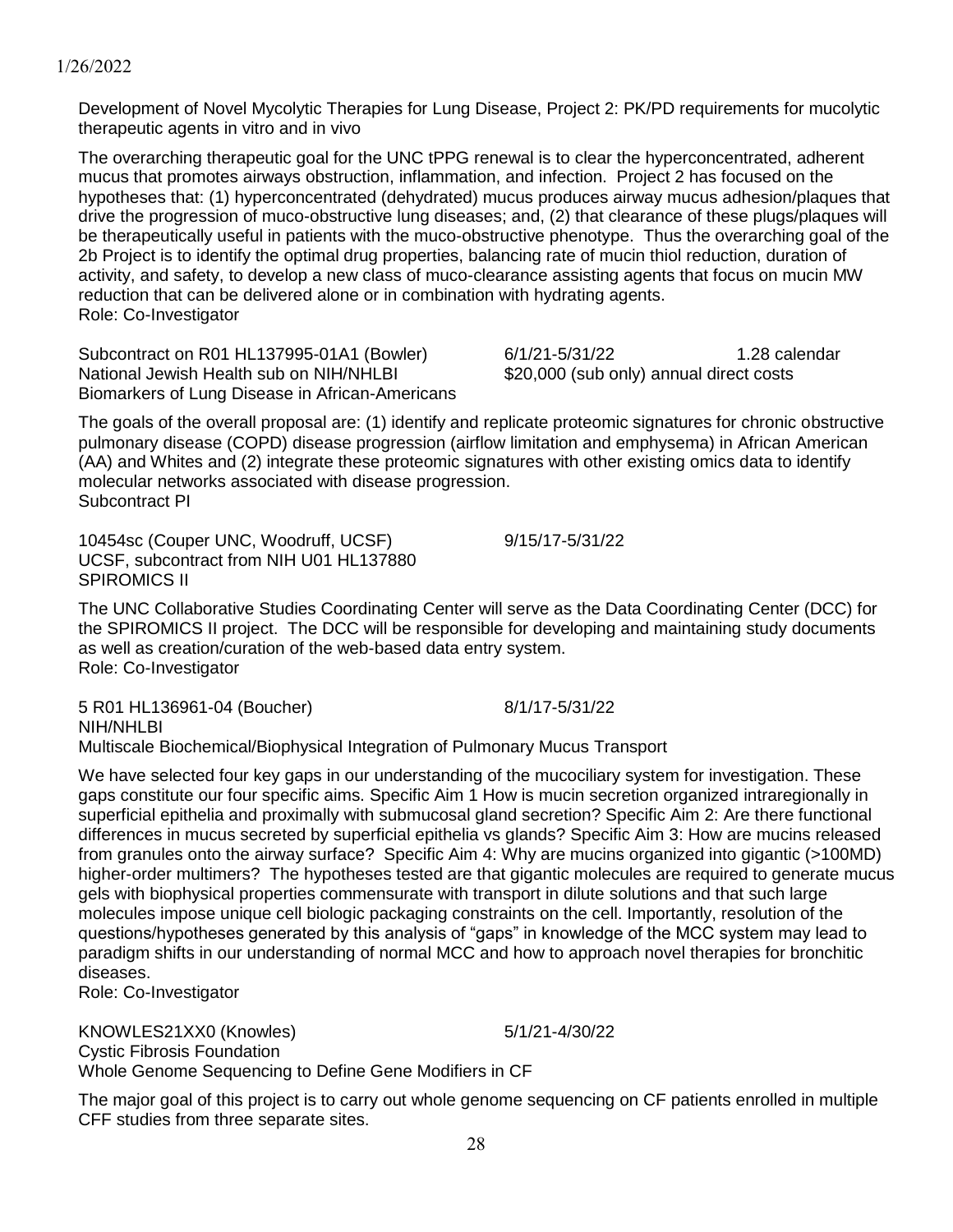Role: Co-Investigator

PENDING

1 R01 AI172219-01 (Baric, Boucher MPI) 10/1/22-9/30/27 NIH/NIAID Genetic and Molecular Regulation of SARS-CoV2 Induced Chronic Disease

The overall goal of this proposal is to understand the pathologic and molecular mechanisms governing Severe Acute Respiratory Coronavirus 2 (SARS-CoV2) mediated chronic lung disease, using mouse and deidentified human disease datasets. Our interdisciplinary team will test a variety of primary and secondary hypotheses designed to elucidate the underlying genetic, cellular, immunologic and molecular mechanisms that regulate/dysregulate acute to chronic disease progression in the lung after SARS-CoV2 infection. Role: Co-Investigator

1 R01 AI155970-01A1 (Pickles) 7/1/22-6/30/27 NIH/NIAID Clearance of Infectious Muco-Cellular Secretions during Viral Bronchiolitis

Our overarching hypothesis is that virus-infected epithelial cells shed into the airway lumen provide a potent inflammatory stimulus that potentiates inflammation and obstruction of the distal airways during viral bronchiolitis. Our goal is to identify novel therapeutic targets for reducing the accumulation of muco-cellular secretions in the virus-infected distal airways. Role: Co-Investigator

1 R01 HL162988-01A1 (Boucher) 7/1/22-6/30/27 NIH/NHLBI Pathogenesis of Non-CF Bronchiectasis

This application proposes a series of hypotheses to test a NCFB pathogenesis paradigm that describes elements both upstream and downstream of disease-producing mucus hyperconcentration. This application proposes 3 Specific Aims to test this paradigm: SA1: Test the hypothesis that bronchiolar muco-obstruction with airway epithelial hypoxia is a central component of the pathogenesis of the NCFB Syndrome. SA2: Test the hypothesis that chronic airway epithelial hypoxia produces paradoxical ion/fluid transport and mucin secretion and hyperconcentrated mucus in airway epithelia in vitro. SA3: Test the hypothesis that novel 19F-MRI technologies can detect NCFB bronchiolar disease. Role: Co-Investigator

1 P01 HL164320-01 (Boucher, Rubinstein) 7/1/22-6/30/27 NIH/NHLBI

Multi-Scale Investigations of Respiratory Mucus/Mucin Structure and Function in Health and Disease, Project 2: Why are mucins so gigantic and is it safe/effective to sever them therapeutically?

The goal is to search for potential favorable effects of reducing multimer length on the mucus viscosity required for cough clearance and identify off-target effects mediated by reduction of other intra-mucin cysteines that may produce untoward mucin aggregation/stickiness. The deliverables of the project are to: 1) quantitate the relationships between mucin multimer size, space-occupying characteristics  $(c^*)$ , and mucus function in health; and 2) characterize the mucolytic agent therapeutic index with respect to on- vs off-target effects and provide a roadmap for development of novel mucolytic therapeutics for patients in need.

Role: Co-Investigator

1 U01 HL156655-01A1 (Boucher, Chen, Olivier) 12/1/21-11/30/25 NIH/NHLBI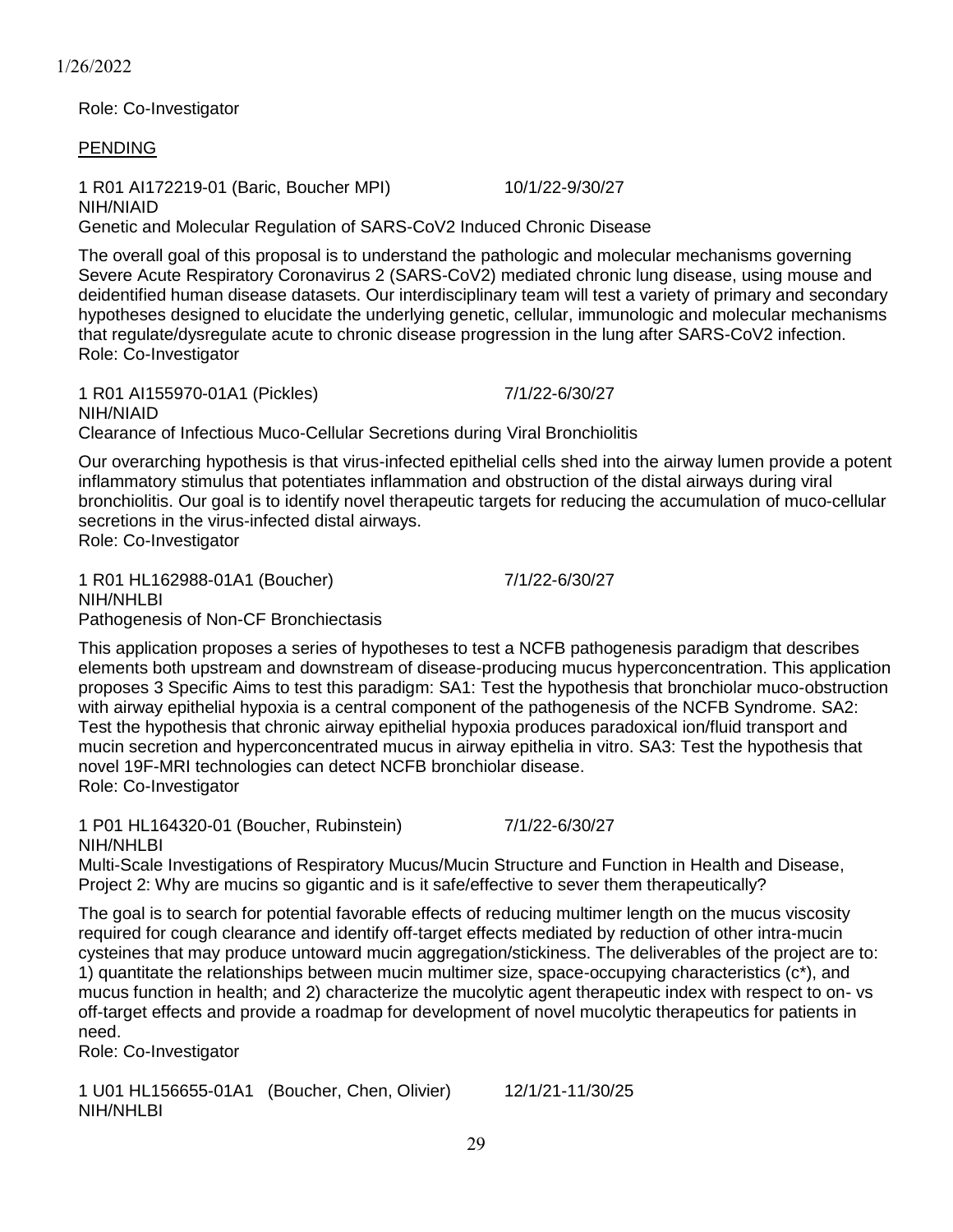The molecular and cellular mechanisms of the STAT3 mutation-mediated pulmonary disorder in Autosomal Dominant Hyper IgE Syndrome (AD-HIES)

This application proposes to identify the molecular and cellular mechanisms underlying mutant STAT3 functional defects in innate immunity in airway epithelia and provide therapeutic options for new therapies for the pulmonary manifestations of autosomal dominant hyper IgE syndrome (AD-HIES). Role: Co-Investigator

3 R01 HL155951-02S1 (Chen) 4/1/22-3/31/23 NIH/NHLBI Role of alveolar KRT8+ transitional cells in promoting pulmonary fibrosis in response to SARS-CoV-2 infection

Our central hypotheses are that: 1) an abnormal AT2 transitional Krt8+ cell with features of hyperinflammation and reduced cell cycle/reparative capacity drives PF progression; and 2) this cell type is targetable by novel senolytic compounds that may prevent disease progression. We propose to test the hypothesis that persistence of alveolar Krt8+ transitional cells derived from ER stressed airway and/or AT2 progenitors drive late-stage PF and PASC. We will test this hypothesis by the following specific aims. Specific Aim1: Investigations of the cellular origin(s) and fates of the alveolar Krt8+ transitional cells following SARS-CoV-2 infection. Specific Aim2: Determine whether infected or non-infected (bystander) cells give rise to Krt8+ transitional cells in alveoli post SARS-CoV-2 infection. Role: Co-Investigator

Admin Supp (Chen, Stripp) 4/1/22-3/31/23 Cedars-Sinai Medical Center sub on NHLBI Chronic lung fibrosis as a sequalae of SARS-CoV-2 infection

The UNC subcontract team will conduct mouse exposure experiments, scRNAseq analyses, histological analyses, viral titers, and Luminex cytokine panels. They will perform 10x Genomcis scRNA analyses of single cells and generate libraries and perform quality control and initial bioinformatics analyses of all scRNA seq data.

Role: Co-Investigator

3 R01 HL150541-03S1 (Livraghi-Butrico) 4/1/22-3/31/23 NIH/NHLBI

Mouse models to identify risks imposed by preexisting pulmonary diseases for development of prolonged COVID-19 Pulmonary sequelae

The major goals of this grant are to identify and characterize models of lung disease that: 1) predict lung disease-specific risks for COVID-19 pulmonary sequelae; and 2) accelerate therapeutics testing. Role: Co-Investigator

#### COMPLETED

NH19-OKUDA-1 (Okuda) 6/1/19-5/31/21 Cystic Fibrosis Research, Inc. New Horizons Grant Regional regulation of CFTR and ionocyte expression in airways

The first aim reflects the source and distribution of CFTR in airways. We will systematically assess the regional distribution of pulmonary ionocytes and other possible cell types for CFTR expression in the proximal-distal axis of the human lung by RNA in situ hybridization, complemented by studies on rabbit and mice airways. The second aim reflects the potential regulation of pulmonary ionocyte expression under environmental stresses experienced by the airway epithelium. We will seek to clarify how the frequency of pulmonary ionocyte is altered under hyperosmotic, hypoxic and shear stress, utilizing primary airway epithelial cell cultures obtained from normal and CF human lungs.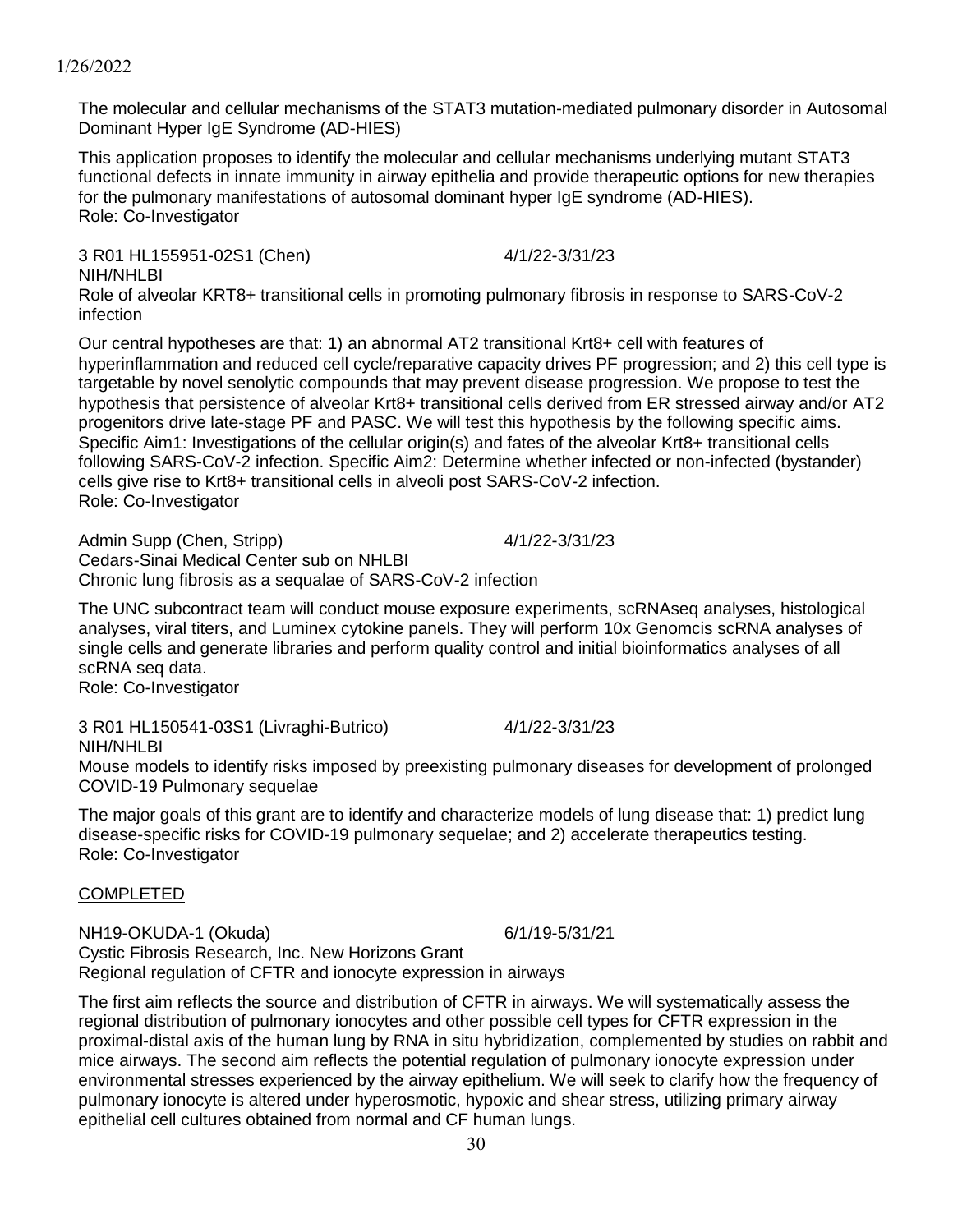Role: Co-Investigator

KNOWLE18XX0 (Knowles) 6/1/18-4/30/21 (NCE) Cystic Fibrosis Foundation Discovery of CF Modifiers using Whole Genome Sequencing UNC

To discover CF modifiers, we will carry out whole genome sequencing (WGS) in 5,200 individuals with CF from the Gene Modifier Study (UNC), the Twin and Sibling Study (JHU), and the EPIC Observational Cohort Study (EPIC). Role: Co-Investigator

COVID-19 Collaborative Grant (Boucher/O'Neal) 7/1/20-12/31/20 0.3 calendar

State of North Carolina  $$557,899$ Therapeutics II: Preclinical Studies of Novel Therapeutic Agents in Mouse Models for Target/Drug Validation, Pharmacokinetic (PK) Studies, and Efficacy Using Mouse-Adapted SAS-CoV-2 Virus, Project 1

We propose to create with the Baric lab a world-class in vivo mouse facility to test therapies to treat both components of COVID-19 disease: 1) the virus-dominated early damage phase; and 2) the late inflammation/repair phase. The Baric lab will focus on anti-viral approaches. The O'Neal lab component of a mouse therapeutics core focuses on the inflammation/repair components of COVID-19. Role: Co-PI

5 UH3 HL 123645-05 (Boucher) 9/22/14-6/30/20 (NCE) NIH/NHLBI Synthesis of Effective and Safe Mucolytics for Pulmonary Disease

Our goal is to develop a novel mucolytic to be used as a single agent, or in combination of hydrating agents, to treat mucus retention in patients in need thereof. Strategies to optimize a lead compound and generate a clinical candidate are outlined in a four-tier approach in Specific Aim 1 that focus on both increases in safety and efficacy. Processes required to move the clinical lead to an IND are outlined in Specific Aim 2, including all of the IND requiring medicinal chemistry, toxicology, ADME, and PK studies. Role: Co-Investigator

GRUBB17XX0 (Grubb) 4/1/17-3/31/20 (NCE) 0.60 calendar Cystic Fibrosis Foundation Therapeutics, Inc. \$349,909 Characterizing the CF Rabbit

Our goal is to establish the feasibility of the CF rabbit as a model of spontaneous CF airway disease by extending the life and evaluating the longitudinal development of lung pathology. Role: Co-PI

5 P30 DK 065988-15 (Boucher) 4/23/15-3/31/20 NIH/NIDDK UNC Cystic Fibrosis Research and Translation Core Center, Core B: Pre-Clinical Core

The major goal of the overall P30 is to synergize and accelerate cystic fibrosis research by creating and supporting four research cores, a pilot and feasibility program and an administrative core to coordinate the activities. Cores include 1) Pre-Clinical Core focused on CFTR biogenesis/function, 2) Cell Models Core focused on generation/provision of relevant airway and GI epithelial cell models, 3) Mucus Biochemistry/Biophysics Core, and 4) Human Translational Studies Core. Core B will provide support for translational cystic fibrosis research by evaluating pre-clinical drug candidates in vitro in cell cultures, ex vivo in organoid models, and in vivo in mouse models. Role: Core Co-Leader

1 R56 HL 136909-01A1 (Lazarowski) 9/21/18-8/31/19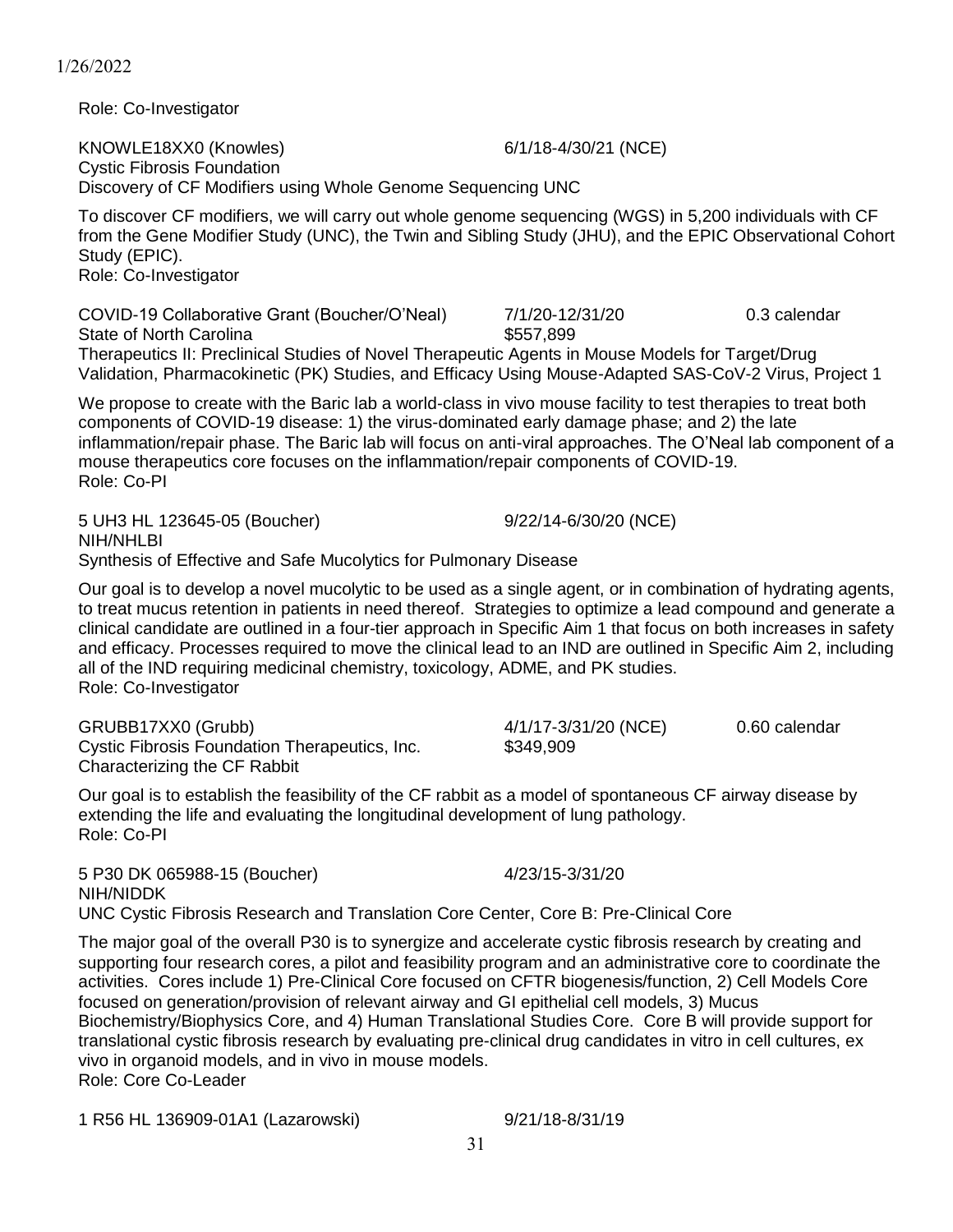**NIH/NHI BI** Regulation of Airway Mucus Hydration and Clearance by Released Nucleotides

The objective of this proposal is to investigate the contribution of nucleotide release and metabolism to mucin hydration in healthy and CB-stressed primary cultures of human and murine airway epithelial cells. Based on our preliminary data, we hypothesize that perturbations in ATP release and/or ecto-metabolic pathways govern mucus hydration responses to CB-related insults in airway epithelial cells. \*Effort was 0.6 cm 9/21/18-8/31/19 Role: Co-Investigator

5 R01 HL 125280-04 (Button) 7/3/15-6/30/19 NIH/NHLBI The Role of Mucus and Pulmonary Surface Intersections in Lung Disease

Our goal is to understand how the mucus and periciliary layers are maintained in health and why they fail in disease. In Aim 1 we will investigate the role of the PCL in airway defense; in Aim 2 we will perform studies to understand how mucus dehydration and neutrophil elastase alter the osmotic and cohesive properties of the mucus layer; and in Aim 3, we will combine the knowledge gained to understand how the mucus and PCL layers interact to maintain cilia- and cough-mediated mucus clearance and why they fail in disease. Role: Co-Investigator

BOUCHE15R0 (Boucher) 7/1/15-6/30/19 0.60 calendar Cystic Fibrosis Foundation  $$172,287$  (Core E) Epithelial Function in Cystic Fibrosis, Core E: Molecular Biology and Mouse Core

The major goal of this core is to provide molecular biology materials, technical expertise and training and genetically modified mice relevant to cystic fibrosis research. These materials and support will further research efforts into CF within UNC and also by outside collaborators. Role: Core Leader

Research Contract (O'Neal) 12/10/18-5/31/19 0.24 calendar Spirovation \$19,321 Identification of TMEME16a in the Human Airway using RNAscope

The goal of this contract to conduct tests on the detection of RNA within fixed cells/tissue. Role: PI

KNOWLE17G0 (Knowles) 11/1/17-10/31/18 Cystic Fibrosis Foundation Exploring miRNAs for Regulating CF Lung Disease Severity

The goal of the project is to provide key information on miRNA expression that can be integrated with other datasets to develop further insight into the link between non-CFTR genetic variation and CF lung disease severity.

Role: Co-Investigator

DANG16I0 (Dang) 11/1/16-10/31/18 Cystic Fibrosis Foundation Discovering CF Modifier Genes & Pathways by Expression Imputation from GWAS

We propose to impute genetically regulated gene expression from the CF GWAS data of 6,350 patient samples, and test CF disease phenotype association with much improved power to accelerate the discovery of modifier genes, which maybe targeted for intervention. Role: Co-Investigator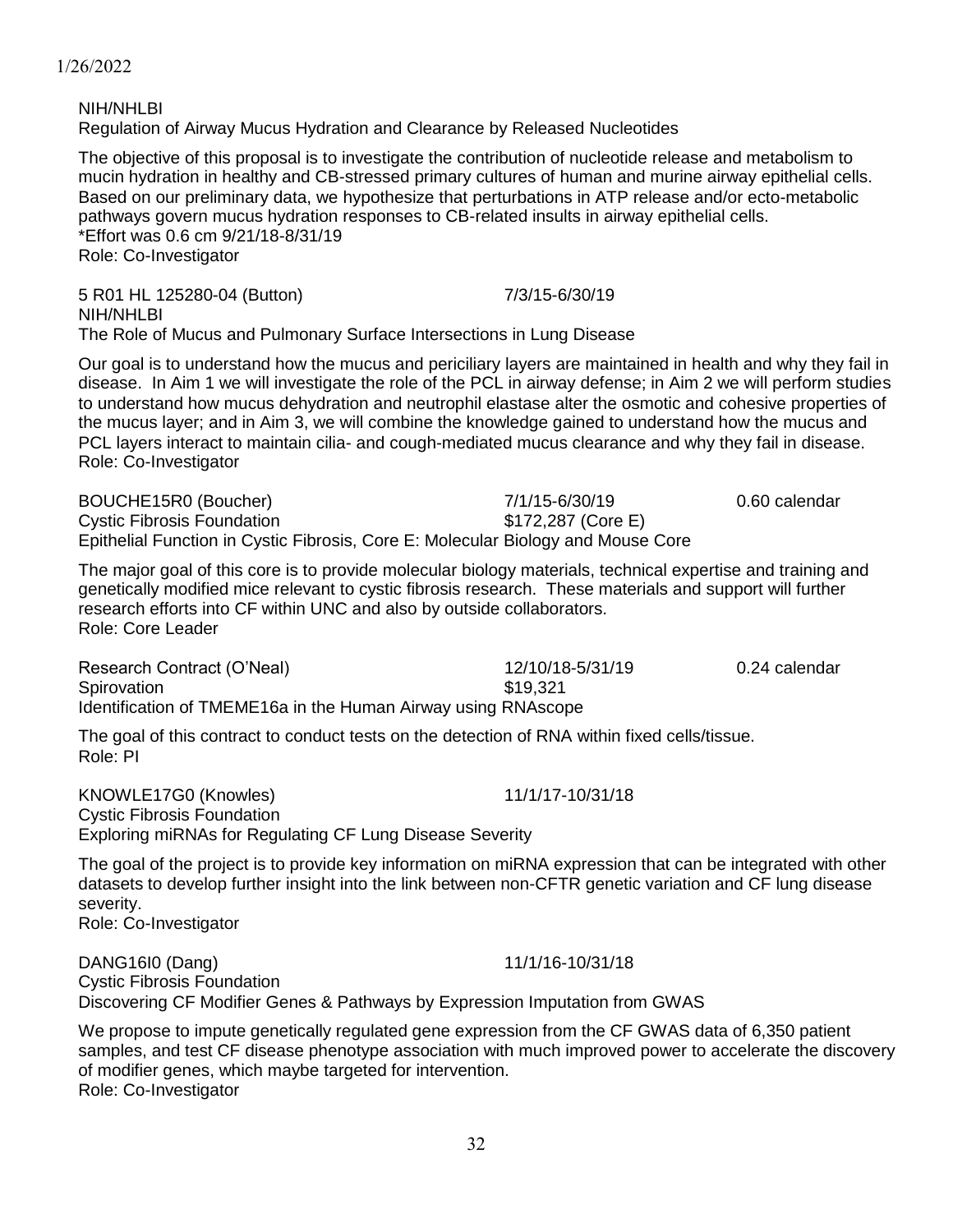utilizing ENaC mouse lines of differing airways Na+ transport/airway surface dehydration, search for in vivo mucus biomarkers denoting the pharmacodynamic activities of drugs and identify novel "downstream" markers of muco-obstructive/dehydration-induced pathogenesis, e.g., inflammatory cell and epithelial cell markers, (3) test the hypothesis that secreted mucins (MUC5AC, MUC5B) or transmembrane tethered mucins (MUC1, 4, 16) are therapeutic targets with favorable risk:benefit ratios by genetic studies of MUC5AC and MUC5B -/-crosses with  $\beta$ ENaC mice; and (4) test the hypothesis that bacterial infection of mucus-obstructed COPD airways can be prevented or reversed by inhaled hydration/mucolytic therapies. Role: Co-Investigator

Novel Therapies for Muco-Obstructive Lung Diseases, Project II: Mucus Obstructed Mice for Biomarker and

The major goals of this project are (1) to test in vivo the novel biophysical/biochemical formulation of a "twogel" mucus clearance system, focusing on the durability of the response to inhaled hypertonic saline, (2)

5 P50 HL 120100-05 (Tarran) 9/19/13-6/30/18 NIH/NHLBI

The Impact of Tobacco Exposure on the Lung's Innate Defense System, Project 3: Mouse Models of Human Smoking-related Diseases: What is the Best Mimic of Human Disease?

The major goal of the overall P50 is to measure the potential adverse impact of tobacco alternatives ("little cigars" and Hookah) on the lung's innate defense system. Project 3 proposes development of a novel animal model of smoke exposure that more closely mimics the chronic bronchitis phenotype seen in humans with COPD. This model will be used to validate tobacco exposure biomarkers seen in Projects 1 and 2 as well as to determine epigenetic changes following in vivo exposure to alternative tobacco. Role: Co-Investigator

4 R01 HL 117843-04 (Harris/Knowles/O'Neal) 7/15/13-5/31/18 1.20 calendar Case Western Reserve Univ (sub on NIH/NHLBI) \$137,869 (sub only) Mining open chromatin to define molecular mechanisms of CF modifier genes

The goals of this project are to define important mechanistic links between genetic variation and severity of CF lung disease and offer opportunity for therapeutic insights. This application focuses specifically on a region of chromosome 11 between the two genes, *EHF* and *APIP*, that shows strong genetic association to cystic fibrosis lung disease severity. Role: MPI

1 R43 HL 132646-01 (Isaacman/Esther) 4/1/16-12/31/17 (nce) PHD Biosciences, SBIR sub on NIH A Targeted Drug for the Treatment of Inflammation in Cystic Fibrosis Lung Disease

The goal of this Phase I SBIR is to examine the potential of an MTAP inhibitor as a therapeutic for CF using a mouse model of CF airways disease. We will test the effects of different single dose concentrations as well as longer term (7-day) treatment on multiple outcome measures including airway and systemic levels of inflammatory cells (neutrophils, macrophages), inflammatory markers (KC, MIP2, LIX), and methionine salvage pathway metabolites (MTA, polyamines). We will also assess the impact of treatment on macrophage activity and lung histology. The primary goal of this proposal is to identify the minimum efficacious dose and determine the pharmacological benefits of a repeat dosing schedule. Role: Co-Investigator

None Assigned (Couper) 8/1/16-9/30/17 COPD Foundation SPIROMICS Bridge Funding

4 P01 HL 108808-05 (Boucher) 6/15/12-8/31/18

1/26/2022

NIH/NHLBI

Drug Development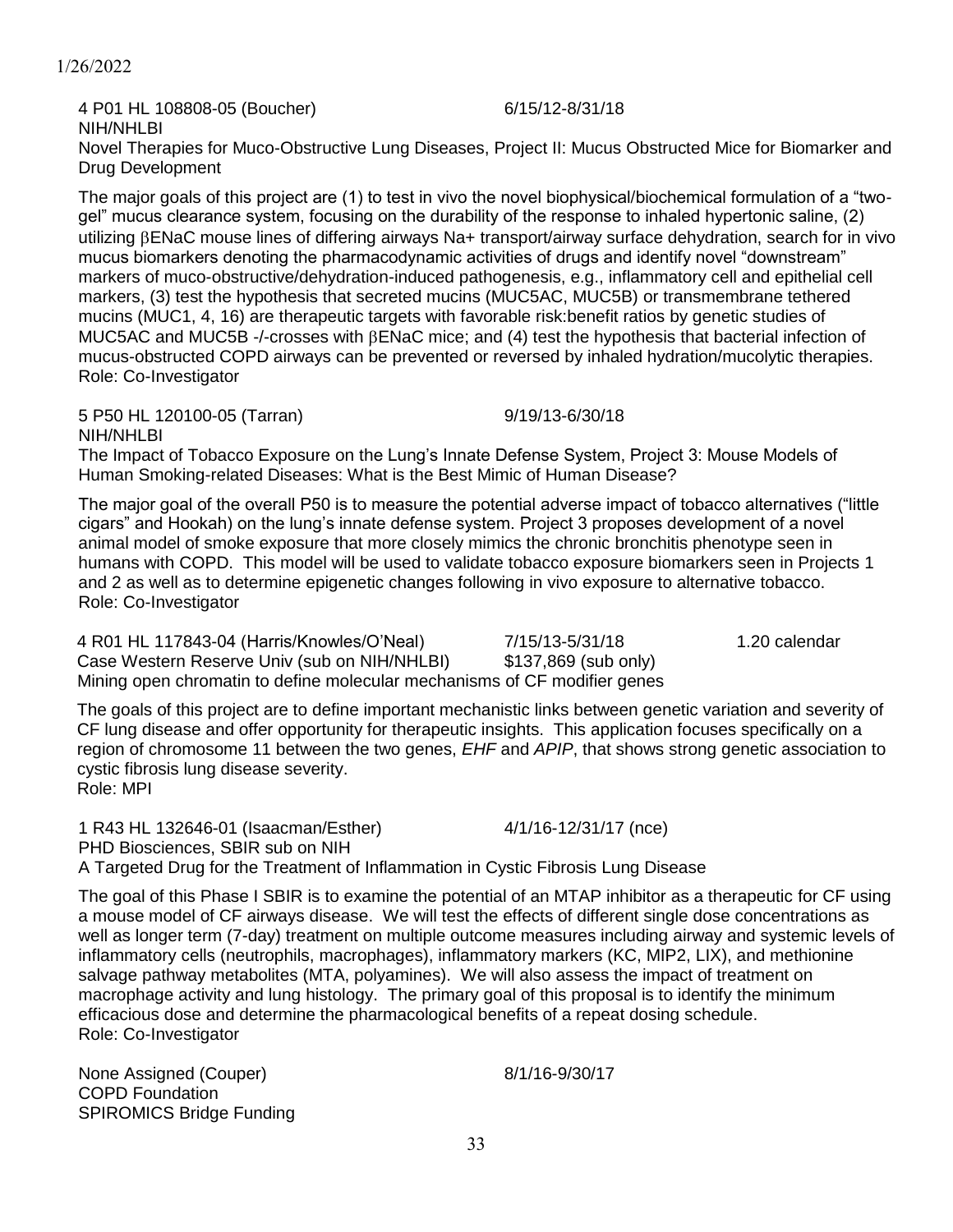The CSCC will serve as the Data Coordinating Center (DCC) for the SPIROMICS Bridge project. The DCC is responsible for maintaining study documents and the data entry system. We will be retrieving data from the data entry system and creating reports, data checks, and analysis datasets. The DCC is also responsible for site training and certification as well as IRB tracking. Role: Co-Investigator

4 P01 HL 110873-05 (Boucher) 5/15/12-4/30/17 3.70 calendar NIH/NHLBI \$141,351 (Core B) Pulmonary Surface Liquid Homeostasis, Core B: Molecular Biology Core

The major goal of this core is to provide molecular services to the projects of the PPG: cloning, RNA expression analysis and siRNA development, and transgenic mouse development and mouse genotyping. Role: Core Leader

5 R01 HL 103940-05 (Kesimer) 7/21/10-4/30/17 (nce) NIH/NHLBI The Role of Mucin-Protein Interactions in the Innate Defense of the Lung

The goals of this project are 1) To determine our target panel of proteins that show evidence of specific mucin binding; 2) To determine the domains required for the mucin-protein interactions and 3) To assess the effects of mucin-protein interactions on the surface and bulk rheological properties of the mucus. If the goals of this proposal are achieved, they will increase our knowledge and understanding of the relationship between protein composition and the function of airway secretions. Such knowledge is an essential prerequisite for informed therapeutic intervention. Role: Co-Investigator

Research Contract (O'Neal)  $11/3/15-9/30/16$  0.12 calendar Spirovation \$16,000 Target Validation using CRISPR/Cas9 Technology

The goal of this contract to test target compounds on cell cultures for influence on correction of deltaF508- CFTR.

Role: PI

HHSN268200900020C (Couper) 2/1/09-7/31/16 NIH/NHI RI SPIROMICS - Genomics and Informatics Center

The major goals of this contract are to establish at UNC-Chapel Hill the Genomics and Informatics Center for the Subpopulations and Intermediate Outcome Measures in COPD study (SPIROMICS) and to serve in this capacity for the course of the study. Role: Co-Investigator

5 R01 HL 068890-13 (Knowles) 8/1/12-6/30/15 NIH/NHLBI Gene Modifiers in CF Lung Disease

The major goal of this project is to test the hypothesis that identification of genetic modifiers of CF lung disease will help to clarify disease pathogenesis and suggest therapeutic targets. Role: Co-Investigator

34

R026-CR11 (Boucher) 7/1/11-6/30/15 0.6 calendar Cystic Fibrosis Foundation  $$162,500$  (Core E) Epithelial Function in Cystic Fibrosis, Core E: Molecular Biology and Mouse Core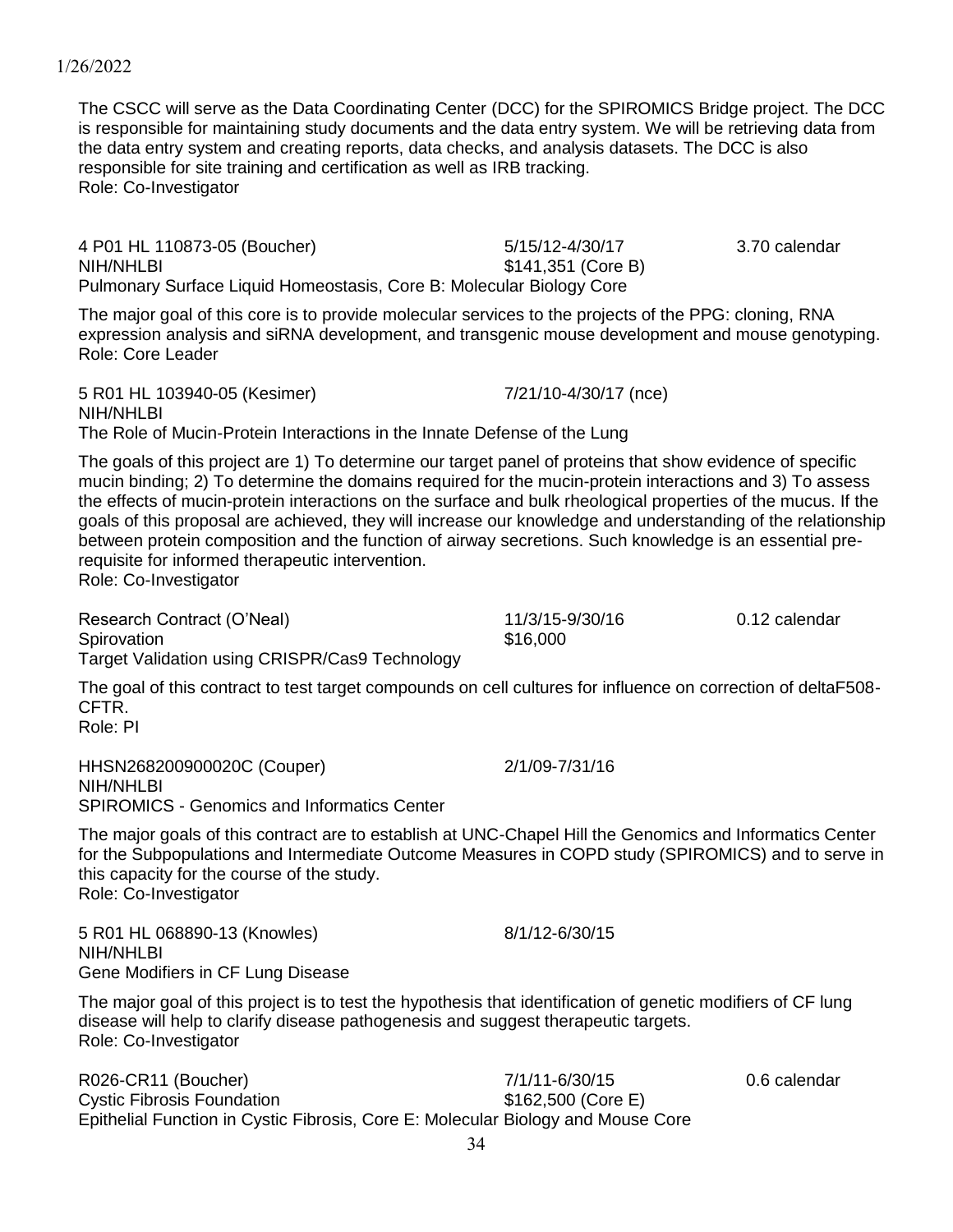The major goal of this core is to provide molecular biology materials, technical expertise and training and genetically modified mice relevant to cystic fibrosis research. These materials and support will further research efforts into CF within UNC and also by outside collaborators.

1/26/2022

5 P30 DK 065988-10 (Boucher) 4/27/09-3/31/15\* 1.2 calendar NIH/NIDDK \$83,390 (Core C) Molecular Therapy Core Center, Core C: Molecular Biology and Mouse Core

The major goal of this core is to support the gene transfer community by providing mouse models relevant to cystic fibrosis gene transfer and access to molecular biology equipment and expertise. \*4/1/14-3/31/15 is bridge funding.

Role: Core Leader

Role: Core Leader

Early Excellence Grant (Ribeiro) 7/1/10-6/30/13 American Asthma Foundation IRE1beta-Dependent Airway Mucin Production and ATP Release: A New Pathway in Asthma

The major goal of this project is to test the hypothesis that  $IRE1\beta$  is required for mucin production by airway mucous cells, it stimulates mucin transcription and/or regulates genes involved in mucin production or glycosylation, its overexpression potentiates mucin production, and it regulates airway ATP release by regulating the ATP content in mucin granules.

Role: Co-Investigator

5 R01 HL102371-03 Subcontract (Gaggar) 7/2/10-5/31/13 0.6 calendar UAB subcontract on NIH grant \$23,000 (sub only) A Novel Proteolytic System of Pulmonary Inflammation

The goal of this project is to use the expertise of UNC-CH investigators with regards to the Scnn1b-transgenic over-expressing mouse model along with the UAB group's expertise on the prolylendopeptidase pathway, which is thought to be a novel regulator in pulmonary neutrophilic inflammation, to study the potential for the praline-glycine-proline (PGP)-containing sequences, found to be chemotactic for neutrophils, as a pathway in pulmonary disease. Role: Subcontract PI

5 R01 HL 095396-04 (Knowles/Wright) 9/24/08-7/31/12 NIH/NHLBI Molecular Phenotypes for Cystic Fibrosis Lung Disease

The major goal of this project is to study the role of gene expression variation in CF lung disease and the integrated analysis of SNPs/CNVs and expression data. Role: Co-Investigator

5 P01 HL 034322-25 (Boucher) 2/1/07-1/31/12 4.80 calendar NIH/NHLBI \$139,833 (sub only) Pulmonary Epithelia in Health and Disease, Core B: Molecular and Protein Core

The major goal of this core is to provide Molecular Biology and Protein services to the PPG projects including cloning, RNA expression analysis and siRNA development, and transgenic mouse development and mouse genotyping. Role: Core Leader

HIRSH01I0 (O'Neal) 6/1/10-7/31/11 0.60 calendar Cystic Fibrosis Foundation  $$40,000$ Feasibility of Na<sup>+</sup> Channel Blocker Therapy for CF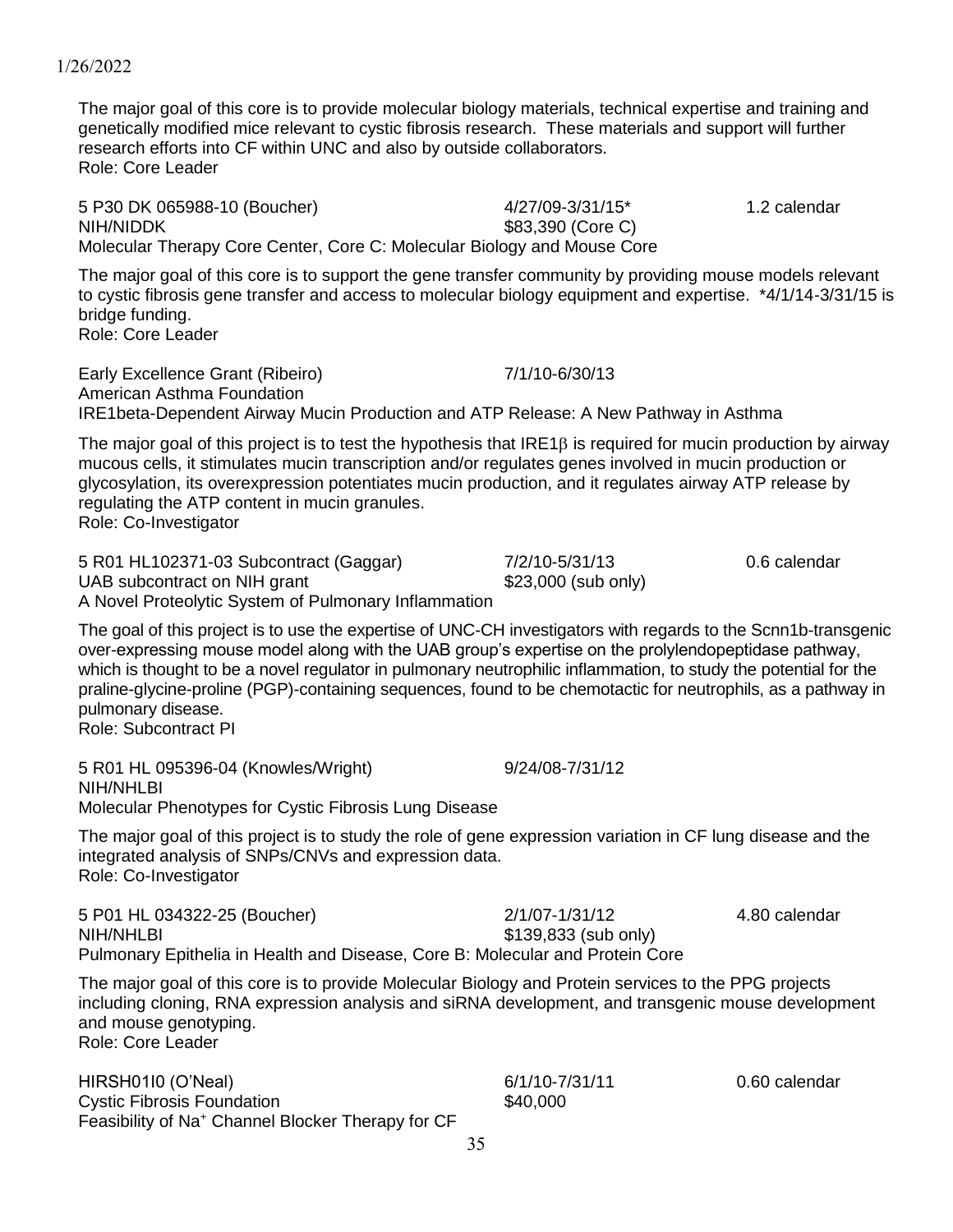The major goal of this project is to test the hypothesis that the duration of action of Na<sup>+</sup> channel blockers is influenced by their affinity towards Na<sup>+</sup> channels and the rate of absorption by the airway epithelium. Role: PI

R026-CR07 (Boucher) 7/1/07-6/30/11 0.60 calendar Cystic Fibrosis Foundation  $$152,474$  (sub only) Epithelial Function in Cystic Fibrosis, Core E: Molecular Biology and Mouse Core

The major goal of this core is to provide molecular biology materials, technical expertise and training and genetically modified mice relevant to cystic fibrosis research. These materials and support will further research efforts into CF within UNC and also by outside collaborators. Role: Core Leader

Subcontract on 3 P40 RR 016049-09S1 (Donahue) 7/1/09-6/30/10 1.20 calendar NIH/NCRR subcontract from Jackson Labs \$175,000 Development of the bENaC Model of Cystic Fibrosis for Translational Research

The major goal of this project is to develop and improve the *Scnn1b* mouse, an existing mouse model of cystic fibrosis (CF), for use in translational research and preclinical drug test protocols. The *Scnn1b* mouse represents an ideal animal model to both identify novel modifier genes and pathways of CF lung disease and to demonstrate the effect of genetic background on preclinical outcomes, paving the way for improved protocol design.

Role: Subcontract PI

RANDEL07P0 (Randell) 3/1/07-6/30/09 (NCE) Cystic Fibrosis Foundation Dysregulated Airway Physiology in Scnn1b Transgenic Mice

The major goal of this core is to elucidate key mechanisms by which defective mucus clearance results in chronic airway injury by 1) studying the interaction between tethered and secreted mucins to examine mechanisms of mucus adhesion, plaque formation and airway obstruction, 2) determining causes and effects of airway inflammation and goblet cell metaplasia in Scnn1b mice, and 3) examining the pathogenesis of respiratory virus-induced airway disease in Scnn1b mice. Role: Co-Investigator

| R026-CR07 (Boucher)               | 7/1/07-6/30/09                                                                                           | 0.30 calendar |
|-----------------------------------|----------------------------------------------------------------------------------------------------------|---------------|
| <b>Cystic Fibrosis Foundation</b> | \$40,000 (sub only)                                                                                      |               |
|                                   | Epithelial Function in Cystic Fibrosis, Project 2: Transmembrane Mucin Function in Mucociliary Clearance |               |

The major goal of this project is to test the hypothesis that in the dehydrated environment of a CF lung, the secreted mucus sticks to the cells by interacting with mucin molecules, called transmembrane mucins, that are attached to the cell surface, by developing a mouse model deficient for the transmembrane mucin Muc 16.

Role: Project Leader

ONEAL07G0 (O'Neal) 4/1/07-3/31/09 1.80 calendar Cystic Fibrosis Foundation **\$90,000** CF Modifiers Defined by Scnn1b Over-expressing Mice

The major goals of this project are to (1) evaluate the strain dependent differences with respect to survival, lung pathology, and inflammatory status by studying these phenotypes in congenic inbred lines of Scnn1b over-expressing mice, (2) document and characterize the short-circuit current between lines and among strains in both tracheal and bronchial tissues, and (3) begin to define the modifying effects between the two lines and strains at a genetic level by establishing an F2 recombinant panel of DNA's for genetic linkage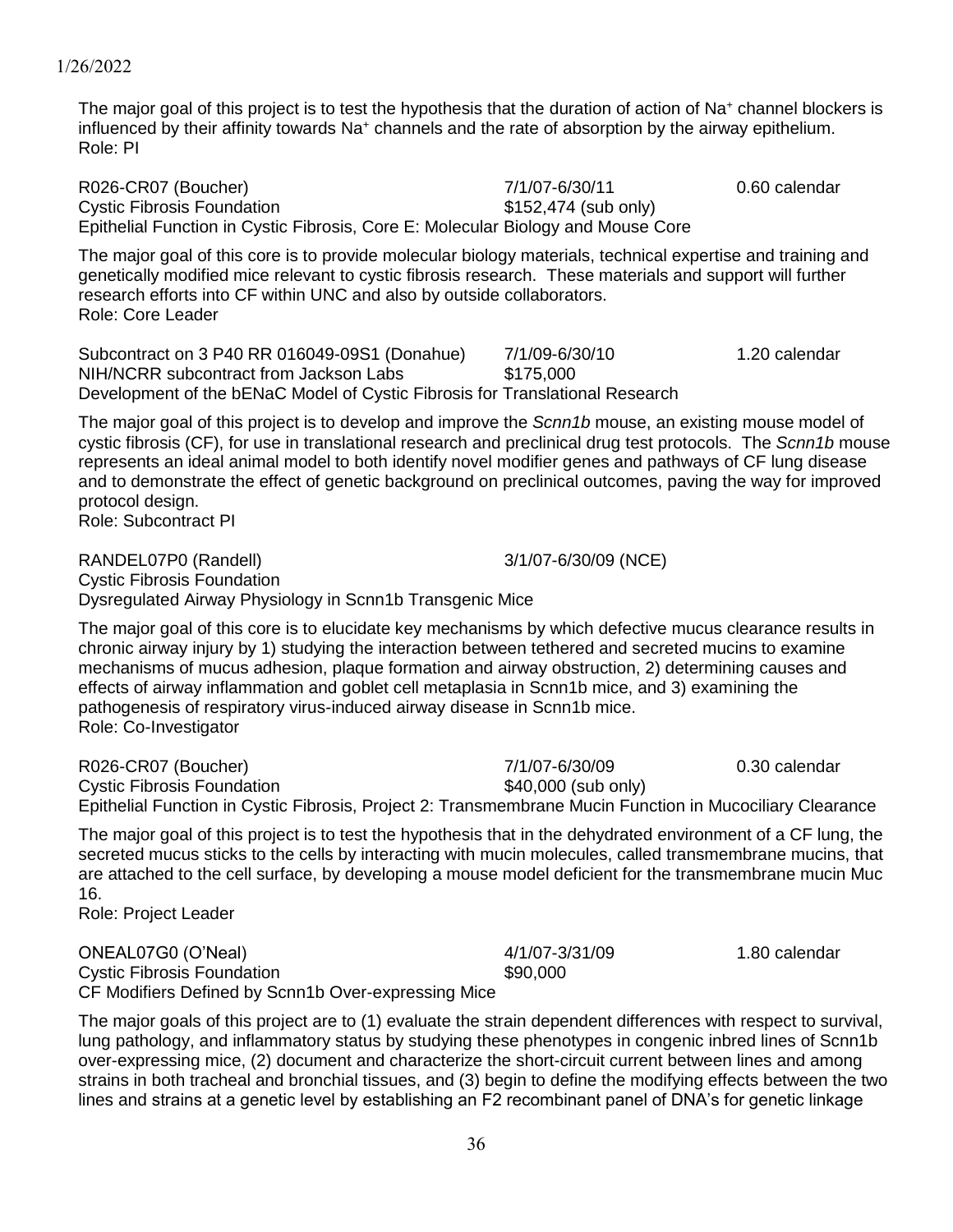studies and by cloning the transgene insertion site for line 6047, which is hypothesized to be linked to modifying locus. Role: PI

5 R01 HL 080322-04 (Randell) 4/1/05-3/31/09 NIH/NHLBI Airway Epithelial Adaptation to Infectious Stimuli

The goal of this project is to test the hypothesis that adaptation is a key determinant of airway inflammation and that underlying mechanisms can be exploited as novel approaches for anti-inflammatory therapy. Role: Co-Investigator

5 P30 DK 065988-05 (Boucher) 4/1/04-3/31/09 1.20 calendar NIH/NIDDK \$94,621 (sub only) Molecular Therapy Core Center, Core C: Molecular Core

The major goal of this Core is to provide a mouse with CF-like lung disease (the betaENaC mouse) and toxicogenomics capabilities to the UNC-CH molecular therapeutics community. Role: Core Leader

5 P50 HL 060280-10 (Boucher) 9/16/03-8/31/08 1.20 calendar NIH/NHLBI \$157,297 (sub only) SCOR in Airway Biology/Pathogenesis of Cystic Fibrosis, Core B: Molecular Biology and Monoclonal Antibody Core

The major goal of this core is to provide centralized facilities for development of molecular and monoclonal antibody reagents and services as required for SCOR projects. Role: Core Leader

5 P30 DK 065988-04 (Boucher) 4/1/06-3/31/08 0.60 calendar NIH/NIDDK \$43,314 (sub only) Molecular Therapy Core Center, Project 6: Interfering RNA for Modulation of ENaC Function

The major goals of this pilot project are to generate small interfering RNA to  $\alpha$ ENaC to study the role of ENaC in CF well-differentiated human airway cultures and in the development of CF disease, and to generate a murine model to evaluate loss of ENaC function *in vivo*. Role: Project Leader

R026-CR02 (Boucher) 7/1/02-6/30/07 0.60 calendar Cystic Fibrosis Foundation  $$101,537$  (sub only) Epithelial Function in Cystic Fibrosis, Core F: Molecular Core

The major goal of this core is to provide molecular services and analysis to CF investigators. Role: Core Leader

OSTROW04G0 (Ostrowski) 4/1/05-3/31/07 Cystic Fibrosis Foundation The Minimal Level of CFTR Necessary for Correction of ENaC Function *in Vivo*

The major goal of this project is to use an inducible, cell-type specific promoter to express different levels of normal mouse CFTR protein in the airways of CF mice to determine in both *in vivo* and *in vitro* models the amount of CFTR protein needed to correct the sodium absorption defect in CF. Role: Co-Investigator

5 P01 HL 034322-20 (Boucher) 4/1/01-3/31/07 (NCE) 2.4 calendar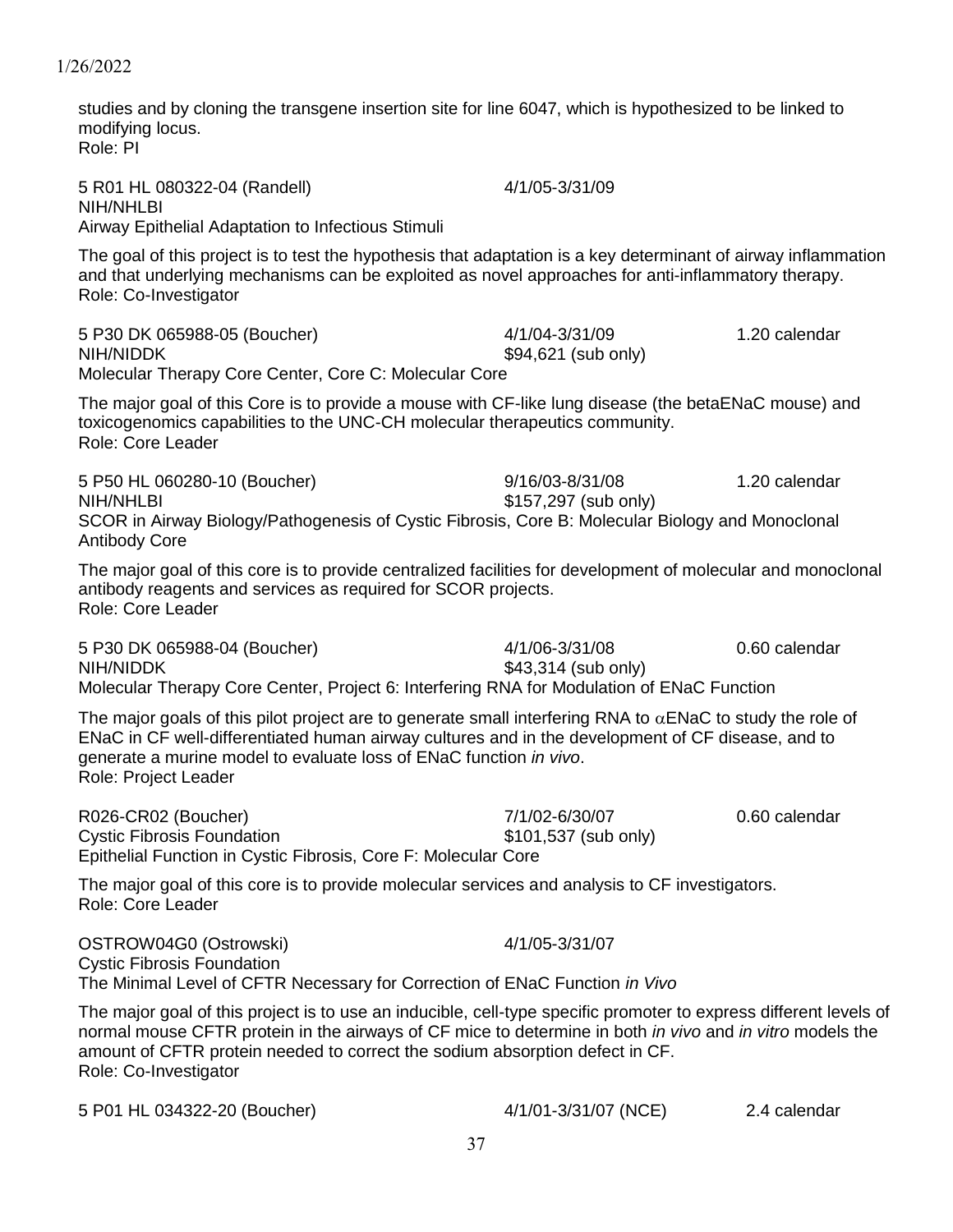38

1/26/2022

NIH/NHLBI  $$144,444$  (sub only) Pulmonary Epithelia in Health and Disease, Core B: Molecular and Protein Core

The major goal of this Core is to provide a centralized facility for development of molecular reagents and antibodies required for the projects within the Program Project "Pulmonary Epithelia in Health and Disease", including vector construction, production of tagged proteins, protein expression, synthesis and analysis of antibodies, RNA analysis, and maintenance of cDNA clones and cloning of cDNA sequences. Role: Core Leader

MALL03G0 (O'Neal) 9/1/04-8/31/06 1.2 calendar Cystic Fibrosis Foundation  $$159.120$ Chronic Pseudomonas aeruginosa Infection Model in Sodium Hyperabsorbing Mouse

The major goal of this project is to develop a mouse model for chronic lung infection with Pseudomonas aeruginosa and other CF related pathogens. We will test the hypothesis that chronic Pseudomonas aeruginosa infection of beta-ENaC transgenic mice requires (1) chronic bacterial exposure with Pseudomonas aeruginosa, and/or (2) co-infection with respiratory viruses and/or other bacterial CF pathogens like Staphylococcus aureus or Haemophilus influenzae. Role: PI

NIH/NHLBI Gene Therapy for Pulmonary & Hematologic Disorders, Project 3: Extra Cellular Barriers to Gene Transfer in the Lung

The major goals of this project are to investigate (1) whether the transported mucus layer is a vector barrier, (2) identification of the components of the glycocalyx of human bronchial epithelia *in vitro* that act as a barrier to gene transfer, and (3) whether mouse models can be used to evaluate the role of the glycocalyx as a barrier to gene transfer *in vivo*.

Role: Co-Investigator

5 R01 HL 070199-04 (Ostrowski) 4/1/02-3/31/06 NIH/NHLBI A Ciliated Cell-Specific Promoter for Gene Therapy of CF

The major goal of this project is to develop a ciliated cell-specific promoter that will improve the effectiveness of gene therapy for cystic fibrosis. Role: Co-Investigator

RIBEIR03FG0 (Ribeiro) 1/1/04-12/31/05 Cystic Fibrosis Foundation Azithromycin Effect on Airway Epithelial Gene Transfer

The major goals of this project are to evaluate the effect of azithromycin on the inflammatory response of normal airway epithelia triggered by acute *in vitro* mucosal SMM exposure, and to evaluate the effect of azithromycin on the inflammatory response of CF airway epithelia chronically exposed *in vivo* to airway bacterial infection during the course of disease. Role: Co-Investigator

5 R01 HL 58342-08 (Johnson) 5/1/01-4/30/05 NIH/NHLBI & NIDDK Enhanced Gene Transfer to Lung Epithelia

The major goals of this project are to (1) characterize the intercellular junctional proteins in respiratory epithelia, (2) identify rapidly acting reversible agents that modulate paracellular permeability and determine

5 P01 HL 066973-05 (Samulski) 9/30/01-7/31/06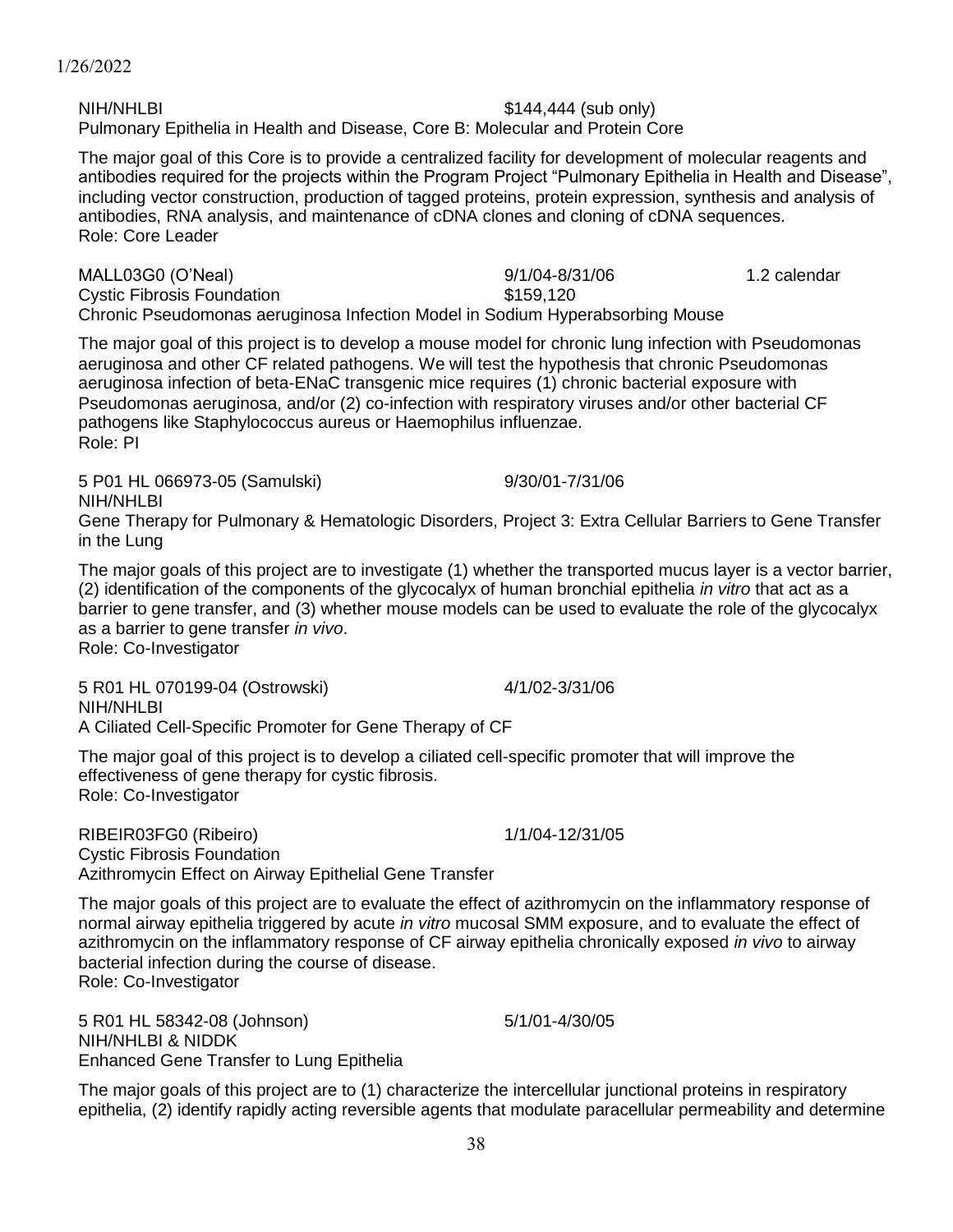| ONEAL00V0 (O'Neal)<br><b>Cystic Fibrosis Foundation</b><br>CF Therapeutic Targets Revealed by Expression Arrays                                                                                                                | 3/1/01-2/28/05 (NCE)<br>\$406,001       | 1.8 calendar |
|--------------------------------------------------------------------------------------------------------------------------------------------------------------------------------------------------------------------------------|-----------------------------------------|--------------|
| The major goal of this project is to identify novel therapeutic targets for CF lung disease by using gene<br>expression arrays to reveal genes important in the pathogenesis of CF.<br>Role: PI                                |                                         |              |
| S880 (Boucher)<br><b>Cystic Fibrosis Foundation</b><br>Gene Therapy Center, Project XV: Evaluation of Helper-dependent Adenoviral Vectors for Delivery to Lung<br>Epithelium                                                   | 12/1/01-11/30/02<br>\$50,000 (sub only) | 0.6 calendar |
| The major goals of this project are to study the role of the protein MUC4 in the prevention of gene transfer<br>vector introduction by generating mice lacking MUC4 and testing gene transfer in them.<br>Role: Project PI     |                                         |              |
| R026 (Boucher)<br><b>Cystic Fibrosis Foundation</b><br>Core F: Molecular Core                                                                                                                                                  | 3/1/00-6/30/02<br>\$106,550 (sub only)  | 1.8 calendar |
| The major goal of this core is to provide molecular services and analysis to CF investigators.<br>Role: Core Leader                                                                                                            |                                         |              |
| S880 (Boucher)<br><b>Cystic Fibrosis Foundation</b><br>Gene Therapy Center, Project III: MUC4 as a Barrier to <i>In Vivo</i> Gene Transfer                                                                                     | 12/1/99-11/30/01<br>\$50,000 (sub only) | 0.6 calendar |
| The major goals of this project are to study the role of the protein MUC4 in the prevention of gene transfer<br>vector introduction by generating mice lacking MUC4 and testing gene transfer in them.<br>Role: Project Leader |                                         |              |
| ONEAL0010 (O'Neal)<br><b>Cystic Fibrosis Foundation</b><br>In Vitro Cell Models for CFTR Expression                                                                                                                            | 4/1/00-3/31/01<br>\$40,000              | 3.0 calendar |
| The major goal of this project is to provide flexible, reliable systems for introducing wild-type and mutant<br>CFTR genes into a variety of relevant <i>in vitro</i> culture models.<br>Role: PI                              |                                         |              |
| 5 R21 DK 53927-02 (O'Neal)<br>NIH/NIDDK<br>Large Deletion Adenoviral Vectors for Cystic Fibrosis                                                                                                                               | 8/1/98-7/31/00<br>\$100,000             | 7.2 calendar |
| The major goal of this project is to develop improved vectors for use in clinical trials for cystic fibrosis gene<br>therapy.<br>Role: PI                                                                                      |                                         |              |

their mechanism of action, and (3) use regulators of junctional permeability and agents that stimulate surfactant uptake to enhance gene transfer to respiratory epithelia by a variety of gene transfer vectors.

# **8) Service**

Role: Co-Investigator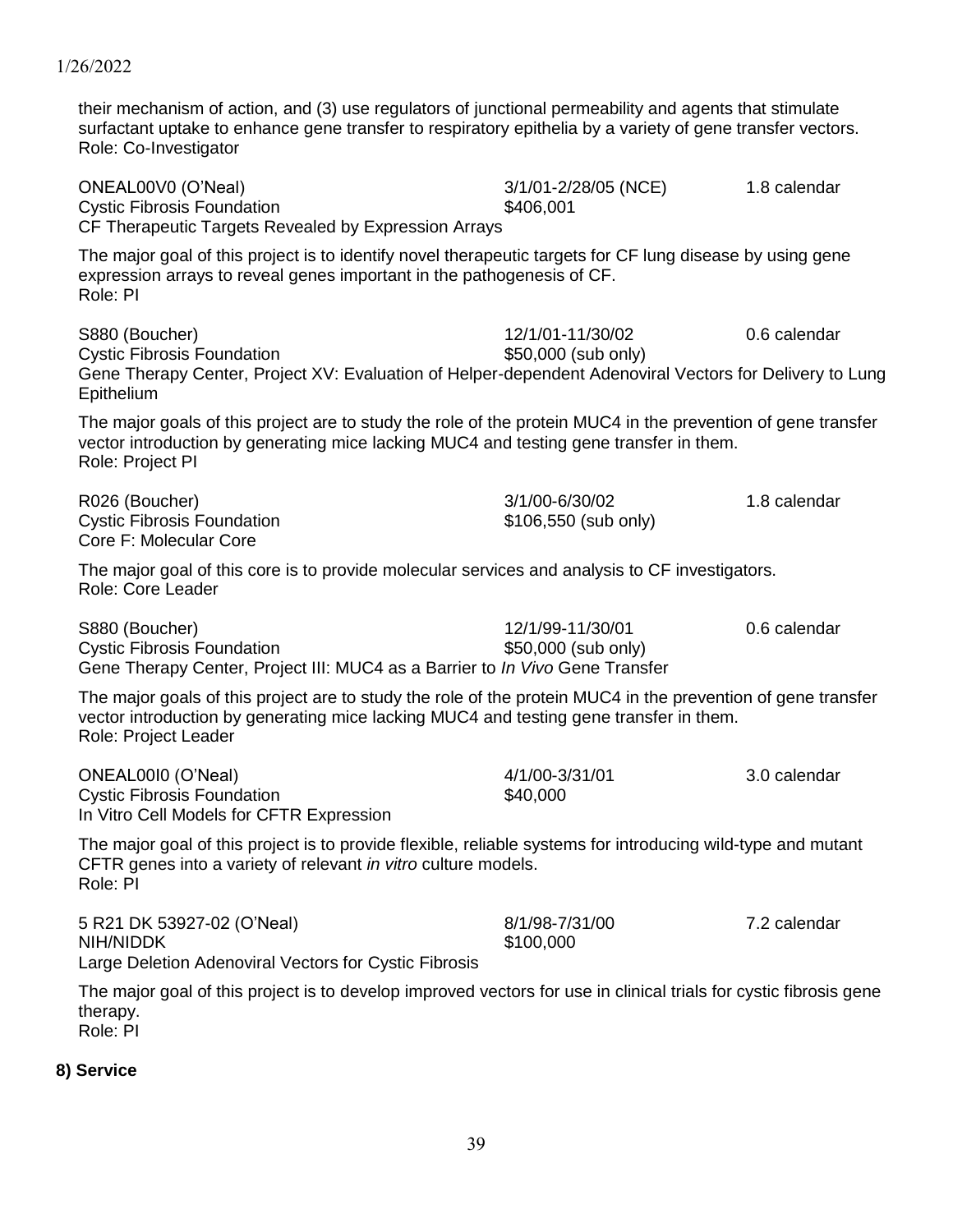| 2020-present | Cardiovascular and Respiratory Sciences Integrated Review Group, Ad-Hoc   |
|--------------|---------------------------------------------------------------------------|
|              | Reviewer                                                                  |
| 2020-present | <b>NHLBI LCMI Study Section, Permanent Member</b>                         |
| 2020-present | Co-Chair, Cystic Fibrosis Foundation Path to a Cure Review Panel          |
| 2020-present | Chair, PreCISE Network (NHLBI) Quality Control and Biospecimens Committee |
| 2019-present | NHLBI, F10A-K Fellowship Review Panel, Ad Hoc Reviewer                    |
| 2019-present | Advisory Committee, Cystic Fibrosis Foundation Animal Core                |
| 2018-present | Chair, Biospecimen and Biomarker Committee, NHLBI PrecISE Trial Network   |
| 2012-present | Chair, Biomarker Working Group and Ancillary Studies Committee, SPIROMICS |
| 2018         | NHLBI LCMI Study Section Ad-Hoc Reviewer                                  |
| 2015-2018    | NHLBI K99 Study Section, Permanent Member                                 |
| 2010-2012    | NHLBI K99 Award Study Section Ad-Hoc Reviewer                             |
| 2004-2007    | <b>NHLBI SBIR Study Section Ad-Hoc Reviewer</b>                           |

#### **9) Research Statement**

As an undergraduate at North Dakota State University, I trained in the basics of disease pathogenesis and genetics related to agriculture. The focus on agriculture in these early years stemmed from my love of the farm and my love of farmers. My switch from agricultural to "medical" sciences developed over time as I realized my desire to study cystic fibrosis (CF), which was devastating to my own siblings. This new understanding led me to pursue my PhD in Human and Molecular Genetics. I was accepted as a PhD candidate at Baylor College of Medicine, now one of the premier institutes in the country tackling this topic, under the direction of Dr. Arthur Beaudet. During this time, I transitioned into a large and competitive Howard Hughes Medical Institute funded laboratory. In retrospect, my training at NDSU was excellent. It provided me a very solid background in disease pathogenesis and genetics, and I thrived in Dr. Beaudet's laboratory. I was able to come out of it a well-trained molecular geneticist capable of technically working with animal models, DNA, and RNA.

At the time of my move to North Carolina, I was focused on gene therapy for CF in my postdoctoral work, following the development of one of the first mouse models for CF and some interesting human genetics related to the F508del mutation as my PhD dissertation. Throughout my training, I was aware of the work of the Cystic Fibrosis Research and Treatment Center (now the Marsico Lung Institute) directed by Dr. Richard Boucher. The work of this group in CF disease pathogenesis was (and still is) world-renowned. Again, by luck or fate, and the help of great people, I was introduced to Dr. Boucher through Dr. Beaudet. Modern molecular biology, with the advent of cloning and polymerase chain reaction and next-generation sequencing, was at its blossoming stage, and my training nicely complemented the skills of the faculty (physiology/cell biology) at the Center at the time. I took on a role as "resident molecular biologist," which morphed into Director of the Molecular Biology and Animal Models Core, a position that I still hold today. I acknowledge my colleague, Dr. Alessandra Livaraghi-Butrico, who now thankfully serves as Co-Director of the Animals Models side of the Core.

As a Core Director, I am working with the top CF researchers. Through the years, I have been able to participate in a wide array of research efforts, often on the periphery, but always with appreciation. I hope that a brief review of the titles of the papers for which I serve as co-author provides a sense of the breadth of the years. In short, I have worked to develop and/or phenotype a number of animal models (over 20 at last count), introduce the Center to new techniques (from PCR, to quantitative PCR, to RNA/DNA microarrays, and now to single-cell RNA sequencing and spatial transcriptomics) that have been successfully applied to multiple manuscripts and research projects. The efforts of the Core have supported multiple grant applications and trained a constant stream of new post-docs, fellows, technicians, and students throughout the last 20-plus years. My hope through all of this is that I have played some small part in the incredible success the field as a whole, which has seen a dramatic increases in life span and quality of life brought about by modulator therapies. When I started in CF research, the goal was to make progress. What has been accomplished instead are massive gains. The humbling reality is that treatments available today would have allowed my own